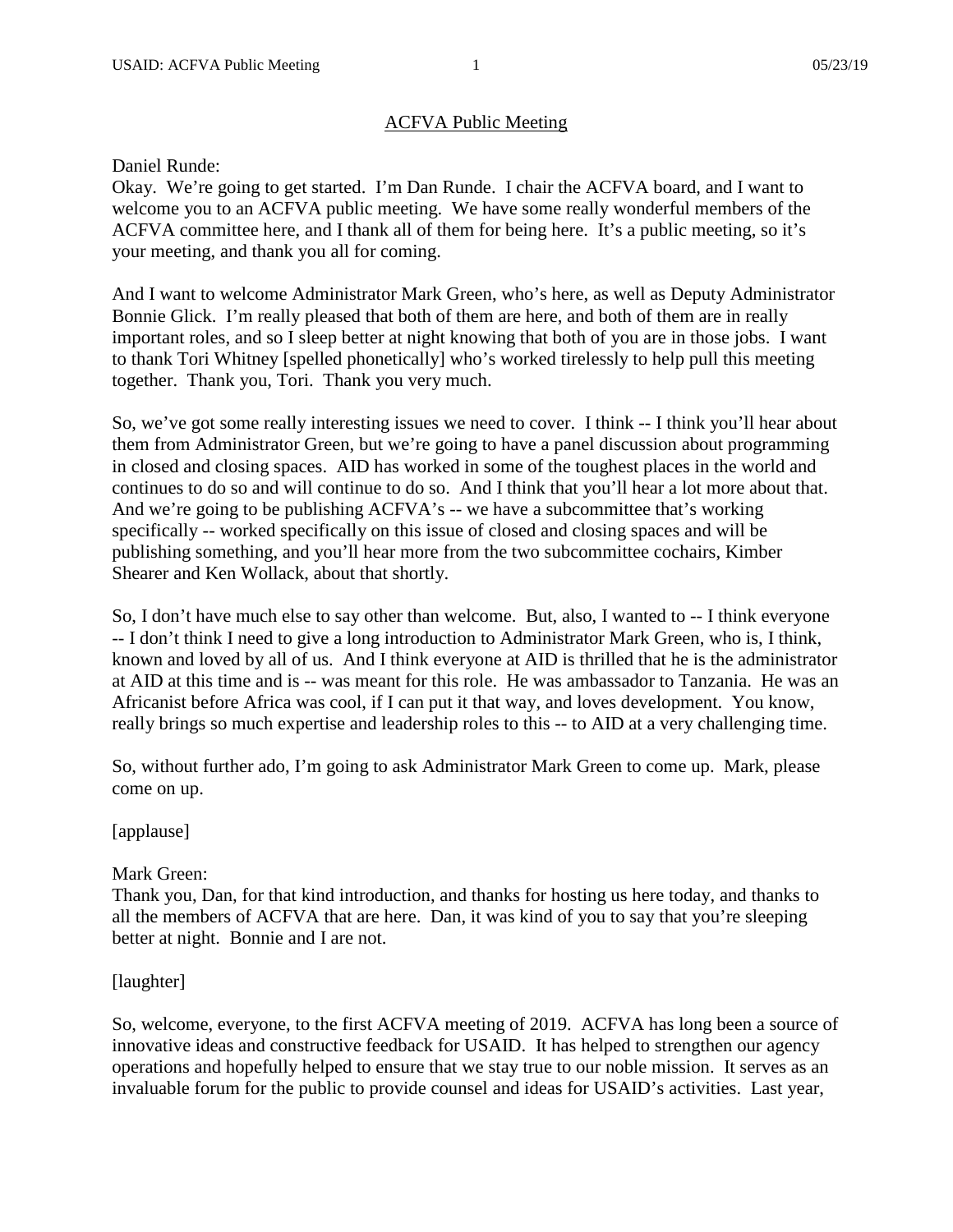ACFVA provided ideas, suggestions, and, yes, critiques, on what was, at the time, our brand-new Journey to Self-Reliance framework. That feedback helped shape the direction of USAID's transformation, and your fingerprints are all over the changes that we continue to implement. I am excited to see what this year's working groups will provide. ACFVA's chair, of course, is Dan Runde. Chairman is his most important position, of course, other than -- whoops, you took it down --

### [laughter]

-- Senior Vice President and Director of the Project on Prosperity and Development here at CSIS. Dan, we are honored to have you on ACFVA, and thanks so much for all that you do. We're also honored to have great minds, or at least pretty good minds, here today --

### [laughter]

-- to lead us through the discussion. My friend Ken Wollack, former president of the National Democratic Institute; Kimber Shearer, Vice President for Strategy and Development at the International Republican Institute; Doug Rutzen, president and CEO at the International Center for non -- non-for-profit law; and USAID's own Kate Somvongsiri. It is great to have all of you here.

We are fortunate to have these leading thinkers here because this is an important time; a crossroads moment, I think that we all agree with. This is -- these are rapidly changing times in so many ways. These are times in which we agree citizen response of governance, citizencentered political systems are under tremendous pressure.

As we look around us, we see that China is cracking down on freedom and democracy in oftenghastly, inhumane ways, as millions of Uighurs and Christians have been discovering. Even worse, we're seeing that China is doing everything it can to export its own brand of absolute state control across the world. It's working to prop up dictators like Nicolas Maduro by providing technologies it began developing in the wake of Tiananmen Square. Technologies that are the antithesis of human dignity and human liberty. In other places, it captures regimes for its own purposes by shackling them with unsustainable debt. Those purposes include trying to suffocate Taiwan, a true democracy, next door, and opposing any international efforts to investigate China's human rights abuses.

The Kremlin? The Kremlin circles countries that are pursuing Western values and freedoms like a predator in the wild, looking for openings that it can exploit with its brand of cyberattack, weaponization of media, and economic bullying.

Both brands of aggression are playing out in places like Venezuela. Once among the most prosperous nation in the Americas, authoritarian pawn Nicolas Maduro has led that country to quite literally implode. Something like 4 million Venezuelans have already fled, the largest cross-border exodus in the history of the hemisphere. Most Venezuelan children are showing signs of malnutrition, and diseases long thought to be gone are rapidly re-emerging.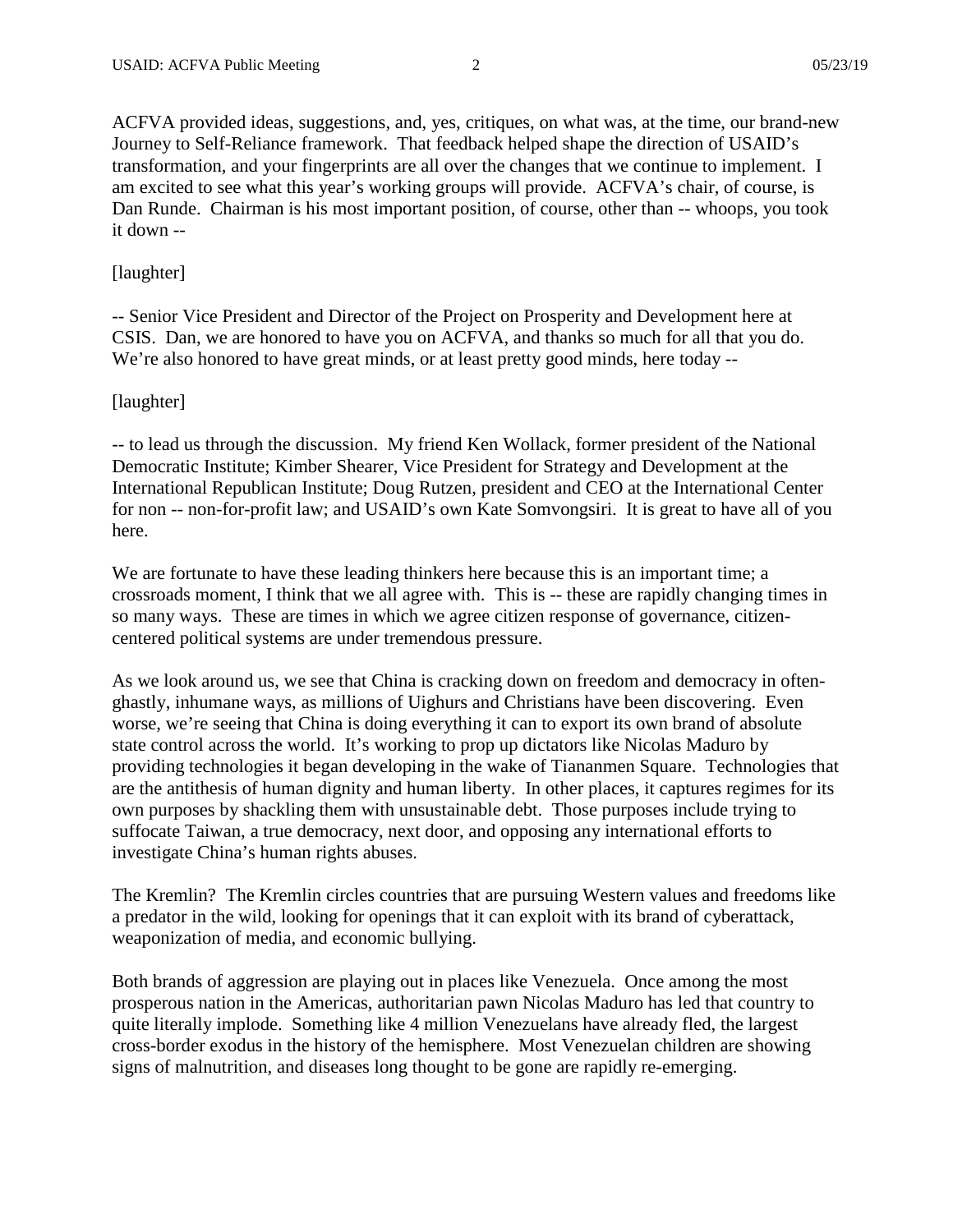Some regimes don't need Beijing or Moscow to be brutal and oh-so-dangerous. In the DRC, the toll of years of kleptocracy and brutality have created extraordinary impediments to bringing the Ebola outbreak under control. Medically, we know what to do. We know what to do to contain and conquer Ebola. But convincing victims and potential victims of that requires them to believe that their leaders have their best interests at heart.

A legacy of former president Kabila is that Congolese not only don't trust the government in Kinshasa; they despise it. And the fact that hundreds of thousands of them in pandemic-affected areas were denied the opportunity to vote in the most recent elections, well, that's only reinforced their sense of despair. And that's playing out in horrific ways. Since the beginning of the year, there have been over 90 attacks on outsiders and authorities -- mostly aimed at healthcare facilities. More than 1,200 Congolese have now died from this outbreak.

Three and a half decades ago, Ronald Reagan called for a campaign to assist democracy, which led to the work that has brought us all here today. Since then, many things have changed, while the most important things have not. In Reagan's day, authoritarians openly opposed elections and did everything they possibly could to prevent them. These days, they embrace elections. They welcome elections and then mobilize every tool, every technology, every strategy to steal them and bend them to their will. By the time that voters go to the polls, the outcome is preordained. The authoritarian may even have gained of a near-legitimacy.

What hasn't changed is the extraordinary courage of democracy activists; the willingness of democracy and civil society voices to put their freedom, if not their very lives, on the line. It really is inspiring to all of us. And so, the question that we need to answer is how we can most effectively stand with them. How can we support their courageous efforts? When I met Juan Guaidó of Venezuela face to face, the first thing he did was to thank me for our humanitarian assistance and support of his countrymen and countrywomen. The second thing was to thank us for the democracy assistance that we have providing to democracy activists and the national assembly. It has made all the difference, he told me. I'm proud of that. And you should be.

In recent months, we have seen democracy break loose in places like Ethiopia and Ecuador. When I met with Prime Minister Abiy back in March, he told me how important it was that civil society be vibrant and free in his country. And he asked for our help in making it so. A statement like that would have been unthinkable in Attis not so long ago. Just last week, I signed a new MOU with Ecuador's foreign minister to pave the way for USAID to openly return to that truly beautiful country five years after we were forced to leave. That same day, I met with civil society representatives who were bursting with pride and optimism and gratitude for the support that they have received over the years from groups back here.

As I said earlier, I believe we're at a crossroads moment in the campaign for democracy, of which Ronald Reagan spoke. Authoritarians have new tools and tactics they're deploying to bend elections and snuff out the voices of the people. For years, the democracy community represented here has been a quiet lifeline that has kept the flame of democracy alive despite the shadows that have too often crossed our paths. The shadows are darker in some parts of the world these days, and so we have to figure out our own new tools and tactics for shining a hopeful light. The next Guaidó, the next Abiy; those priests in Nicaragua. So, many brave souls.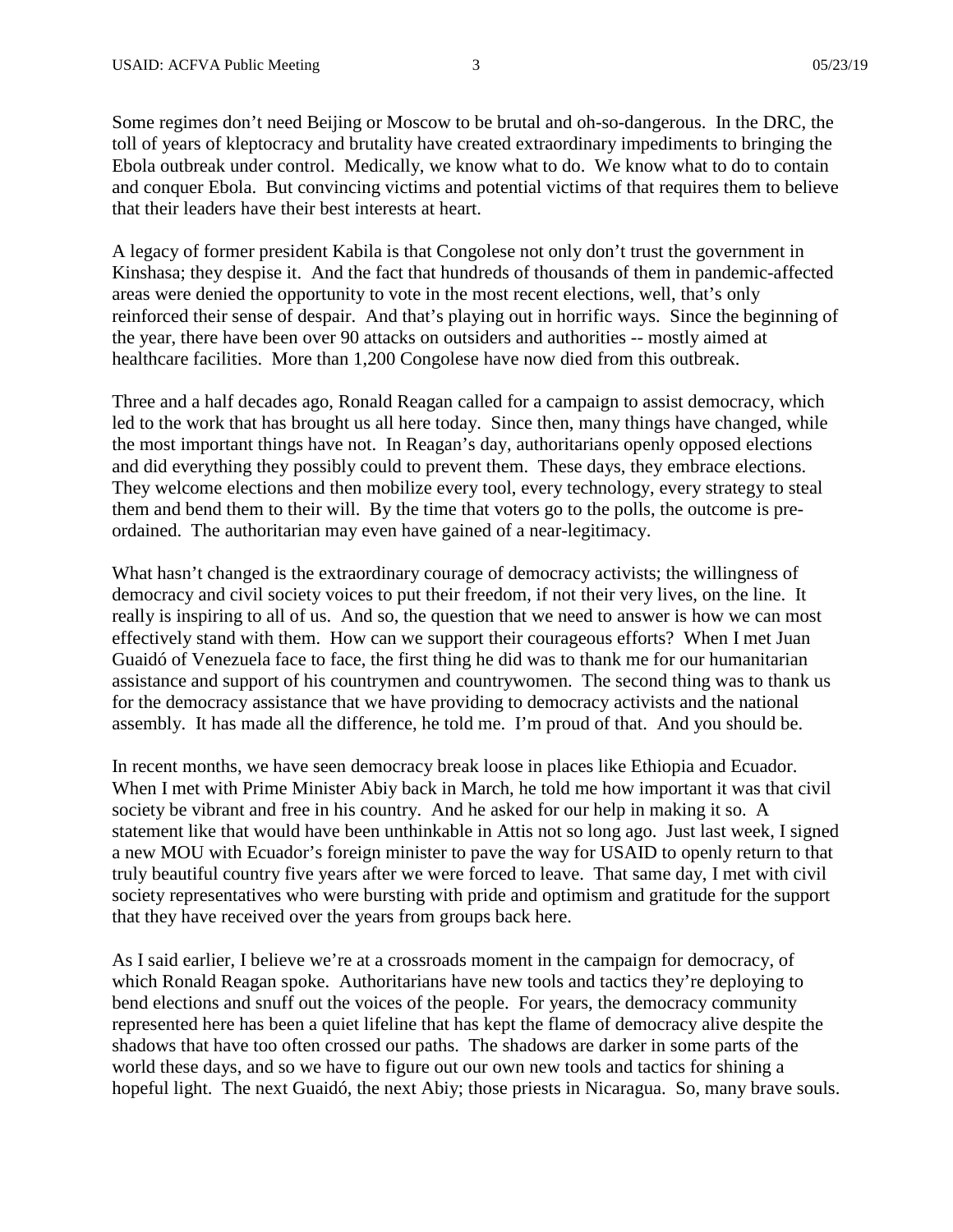They're counting on us. They're counting on us to stand with them. They're counting on us to work with them. And they're counting on us to remain a lifeline, a beacon of hope. I look forward to the ideas brought forward today from this working group. I look forward to your input to help guide us. We are at a crossroads moment. Crossroads moments imply choices, and I think we have key choices to make. Thank you.

### Male Speaker:

Okay, we've got a panel discussion about closed and closing spaces, so I'd invite the panelists to join me up here.

#### Kimber Shearer:

Welcome, everyone. First, I want to thank Administrator Green for the opportunity for ACFVA to provide ideas and recommendations on these important topics and for joining us today. USAID support of closed and closing spaces can advance America's national security by supporting more open, responsive, and accountable governance, and in the case of closed societies, by helping courageous activists struggling peacefully to secure fundamental, political, and human rights. However, designing and implementing effective projects in these situations is complex and often challenging.

The ACFVA subcommittee on DRG programming closed and closing spaces was tasked with developing guidance that would offer recommendations and best practices for the most effective ways for USAID to consider when designing and supporting projects. The guidance will reference tools -- new ones -- and old ones that can be done and used more effectively. And, most importantly, it will include operational guidance for how to most effectively operate in these environments. The purpose of this panel is to, first, hear from these experts who have worked on DRG programming for many years and who were introduced earlier. But also, importantly, to hear from you, the audience. Your ideas and feedback on what is discussed to help us on the subcommittee most effectively inform and advice the administrator and USAID. So, thank you all for participating today.

So, first, I'd like to turn to Ken. As my distinguished subcommittee co-chair, I'd like to ask you to start off by providing some background on how is the subcommittee defining closed and closing spaces for the purpose of this project?

#### Kenneth Wollack:

Yeah, definitions are hard because this is a moving target at all times. I guess if I was a Supreme Court justice, I'd say you know it when you see it.

#### [laughter]

But for the purpose of the ACFVA study on operating in closed and closing spaces, we have -- at the risk of oversimplification -- examined two broad regime typologies. The first are those that are considered closed for authoritarian regimes, where the dominant political agency -- whether it be a monarchy or a political party or a dictator or a junta -- is highly repressive and controls all aspects of political and economic life, and where institutions and organizations separate from the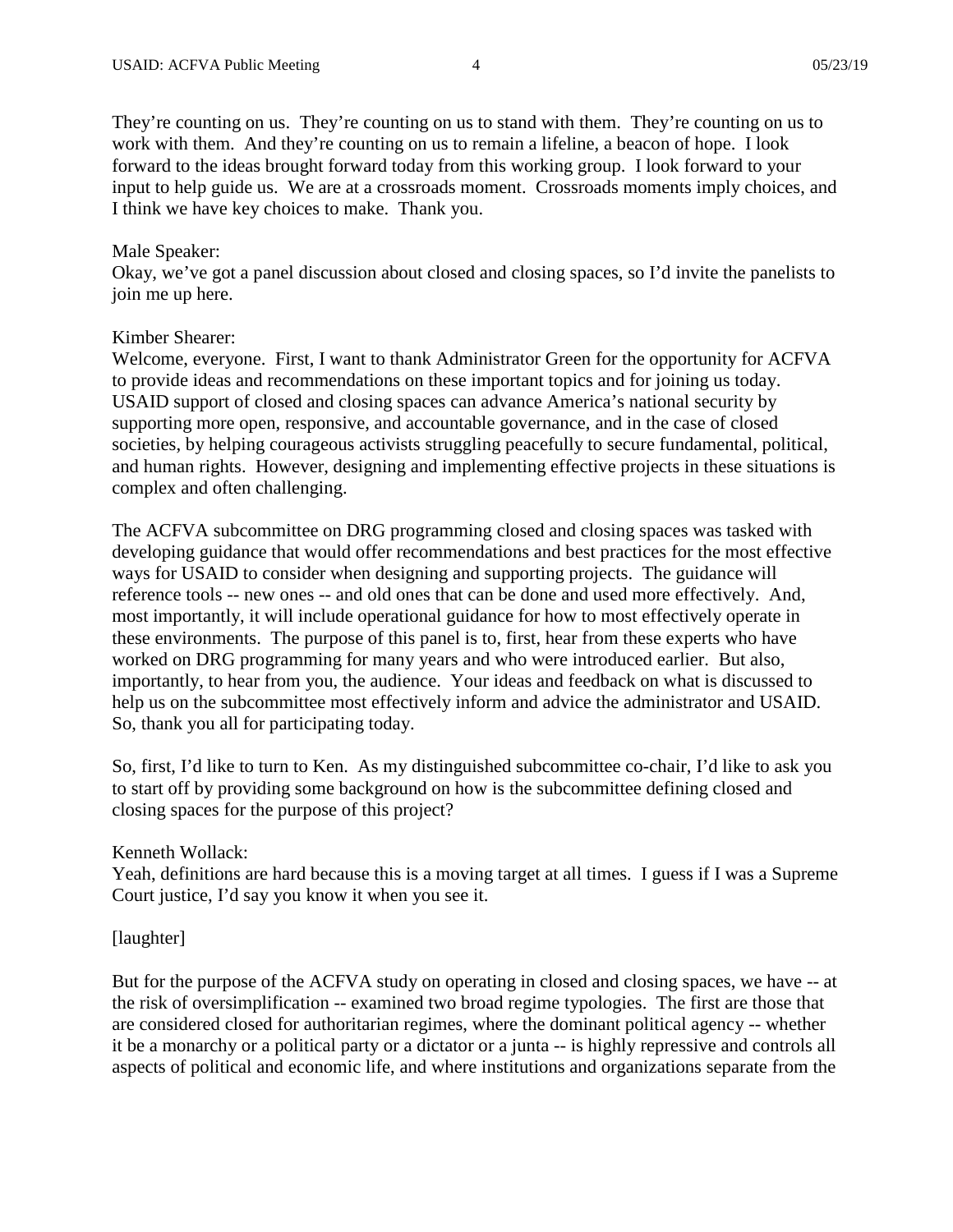state are virtually nonexistent or anemic. They may find it necessary to operate, more or less, underground. Independent voices are routinely [unintelligible] or imprisoned.

The closing spaces refers to so-called semi-authoritarian regimes, which combine the features of authoritarian government with certain democratic forms. In these environments, civic groups can operate multi-party elections are held, and some form of independent press is allowed to operate. In reality, however, the executive, along with the judiciary and security forces, serve to maintain the power of the regime. Parliaments are usually rubberstamp bodies, and polling results, as the administrator said, are often pre-determined long before election day. While these regimes have become more resilient over the past decade, significant cracks have emerged. And recent examples in Armenia, Malaysia, Ethiopia, Burkina Faso, the Gambia, Algeria, Nicaragua, and Venezuela are only a handful of examples.

Closing spaces represent a broad spectrum of countries, which, on one end of the spectrum resembles many aspects of closed societies -- Egypt and Cambodia are but two examples of that. The other end of the spectrum includes places like Ethiopia, which are moving toward what Freedom House might label as partly free, but both of these regime types can easily move one way or another along this spectrum, and require, I think, a study of the typology before one engages in activities and programs to determine how best to carry out democracy assistance efforts.

### Kimber Shearer:

Thank you. So, I wanted to ask what your thoughts are on what should be -- give us an example: What should be the objectives or some intended results for genuine DRG programming in these environments?

#### Kenneth Wollack:

Well, the objectives in all of these places will be more modest but no less important, I think, than in what we would call new, emerging, nascent, fledgulent democracies because of the political environment. They should not be seen as attempting regime change or even creating a democratic breakthrough. Rather, they are more long-term in nature, designed to demonstrate solidarity, provide protection, transfer resources and organizational skills necessary to take advantage of whatever political space exists.

Above all, it will be necessary to prevent atrophy of these local groups and help build what we in the past have called democratic subcultures in these countries. And, eventually, when there is a democratic breakthrough -- and there usually will be a democratic breakthrough in these countries -- these groups and individuals will be able to fill the political vacuum. And I think studying places as diverse as Ukraine, Nigeria, Indonesia, and Burma are instructive in this regard. And I think we will find it instructive in Venezuela, hopefully in the not-to-distant future.

#### Kimber Shearer:

Thank you. Kate, I'm going to turn to you. Can you offer some points on why USAID should be working and supporting projects in these environments?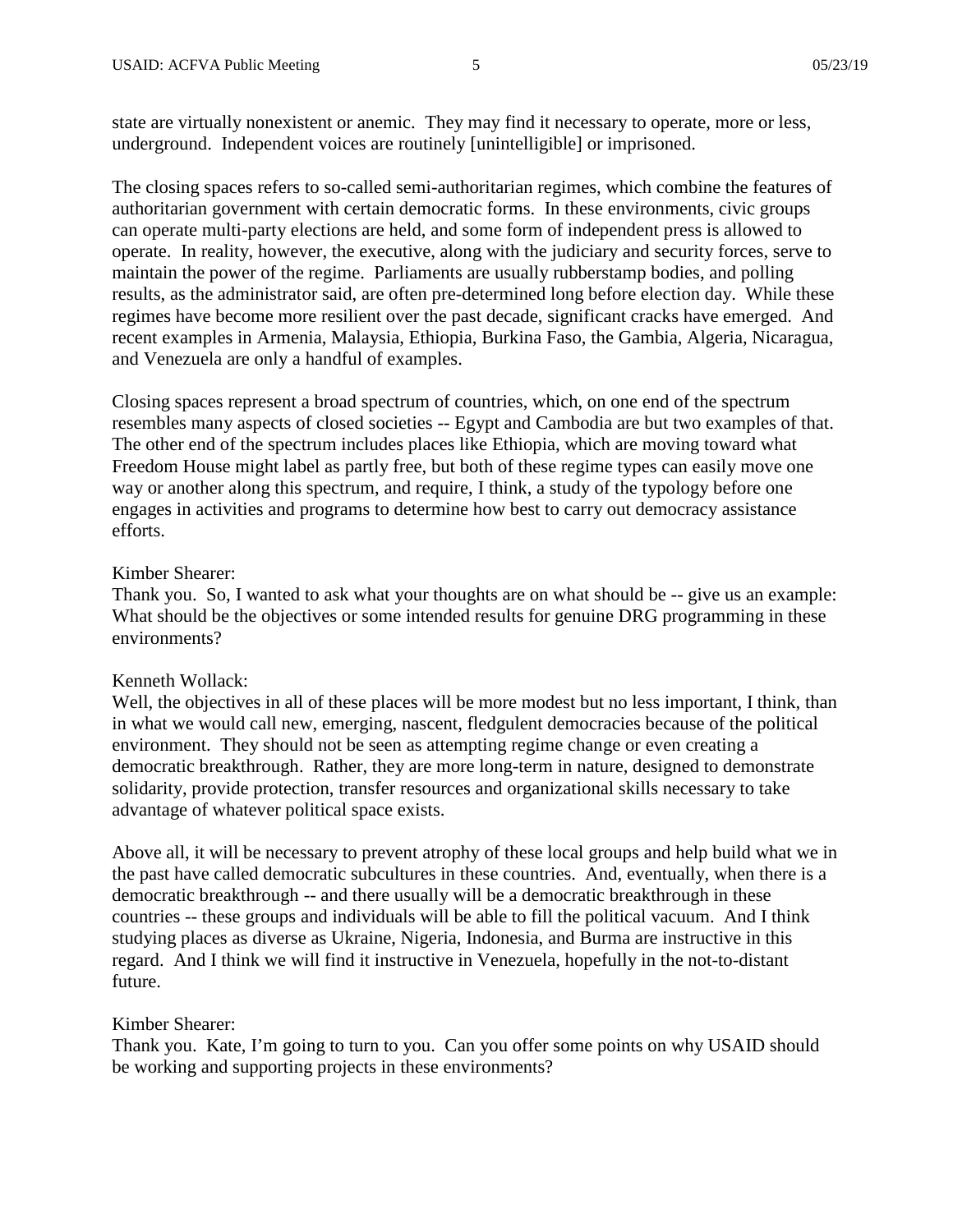### Kate Somvongsiri:

Yeah. Thank you, Kimber. The bottom line is human development and democratic development are inextricably linked, and that's the main reason we should be working this area. Improving a country's democratic governance bolsters its long-term stability, its economic prosperity. From a development agency's perspective, all of our gains across every development sector, whether it's health, education, et cetera, can be completely undermined by backsliding in democratic gains. So, it is not only -- I know that some people in this room are strong, passionate, DRG supporters, but it is not only a DRG issue. It is a development issue broadly.

And then from a national security perspective, because we are an agency of the national security apparatus as well, the threat of resurgent authoritarianism is real, and that a democratic world is a more peaceful world. We firmly believe that. I had the privilege of serving in Ukraine for four years during the Maidan revolution and the Russian annexation. That was my last tour before here. And we would often sit in country team with the ambassador and other colleagues and talk about, you know, what are the most effective ways to fight back against the Russians? And we were always -- as the democracy officer and aid there, we were always part of that conversation - - he and all of us would always firmly believe that the best way we can fight back in this big geopolitical space is to build a functioning democracy in Ukraine that lifts all the voices and actually delivers on democracy. So, I think that is key to why we work in this area.

That having been said, we are clear-eyed about the risks and challenges. We know that there are folks in the development community who say -- who feel there's a tension in this and feel that if we push too far on the democratic side, we can undermine and cause tension with governments - those country governments where we work and we can undermine net gains. We also know there are challenges from other areas, in terms of what the administrator talked about, of competing development models like China's that are more transactional, more extractive, et cetera. But all that to say, with all these risks and challenges, they are not reasons not to work in this area. For us right now, the question is not whether we work in this area or not. It's how we work in this area. And that's why we're here today because we want the great input from you all on how to do that.

### Kimber Shearer:

That's great. That's a nice transition. I think, Doug, we were talking earlier about how USAID partners are affected by working in these closed and closing spaces if you wanted to offer some thoughts on that.

### Doug Rutzen:

Absolutely. We're also encouraged to make this a conversation -- I want to reflect on a comment that Ken made when he referenced closing space, and he aggregated a number of different country environments. And I think it's really important to look at the direction of travel. As the administrator mentioned, if you take a country like Ethiopia or Ecuador, there's a different set of programming options that are available, including engaging on the commitment side of the journey to self-reliance or working with government, opportunities that won't be available where there's a downward trajectory, where the government itself is the fundamental problem; there's no political will. So, I think as we turn to responses later on, that's an important issue that we'll need to address.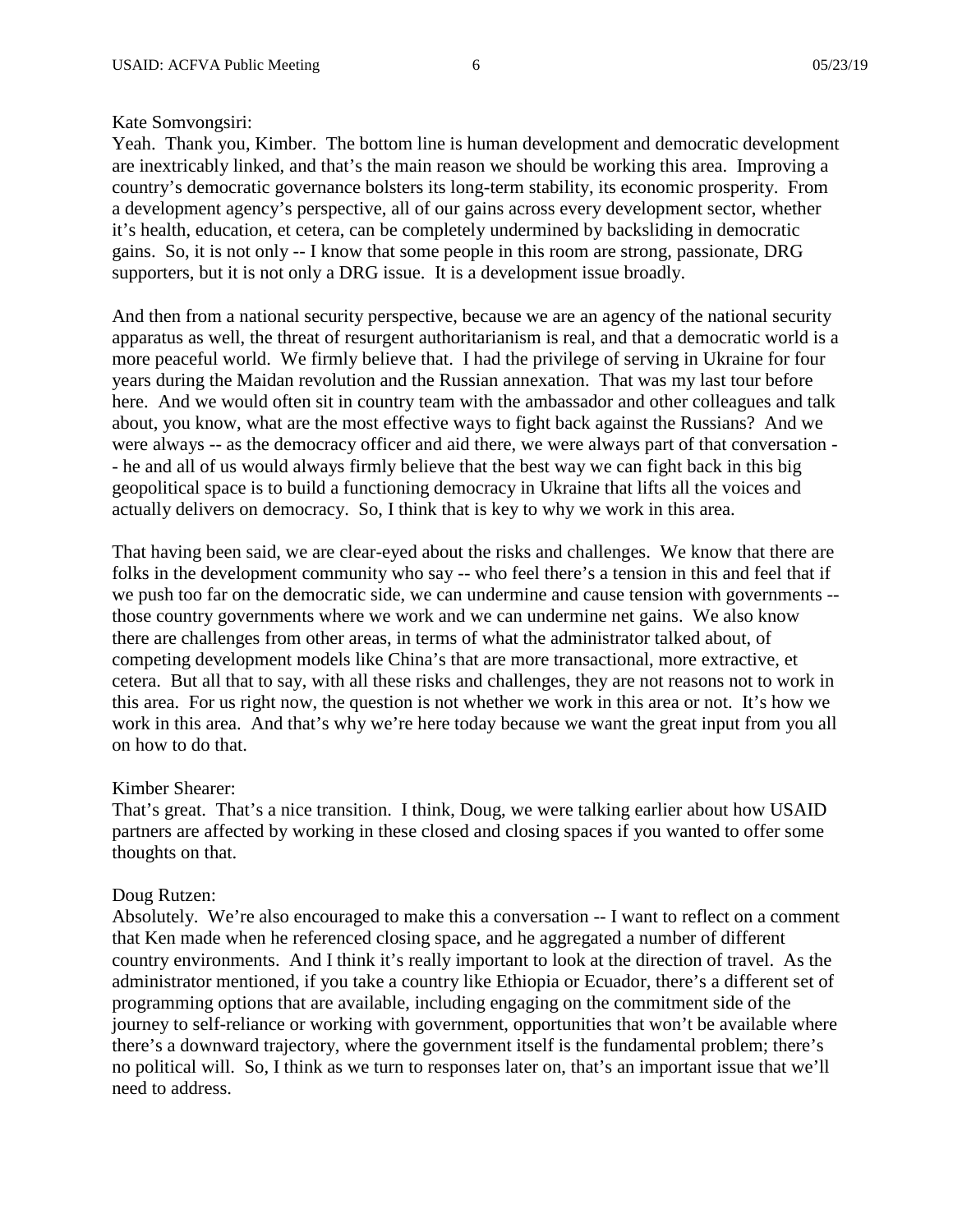Responding to your specific question, what we have found around the world is that civil society empowers people to affect their daily lives. And that's enormously threatening to certain kinds of governments that want to control people and the issues around which they organize. So, the way we look at it is that often the DRG groups are at the epicenter of these constraints, but the restrictions reverberate through the sector data.

Ethiopia. Under the 2009 NGO proclamation, 90 percent of all the human rights groups went out of business by 2011 -- within a two-year period. A 90 percent mortality rate for human rights groups. But the impact then reverberated through the sector. If you look at consortiums that worked on HIV/AIDS, 60 percent of all the members went out of business. Forty-six percent - nearly half of all Ethiopian organizations -- went out of business in two years. And if you look around the world, the pattern repeats itself -- whether it's Egypt or Libya or a number of other countries around the world, we see groups that work on public health, food security, even, in the case of Venezuela, humanitarian assistance, restricted by this compressed space. So, in sum, we're all in it together.

### Kimber Shearer:

Yeah. Thank you. Dan, we mentioned some global threats to democracy. I mean, growing democratic recession, resurgent authoritarianism, authoritarian leaders capitalizing on governance failures, the need to deliver on democracy, terrorism, massive flows of refugees, et cetera. How can foreign assistance overall be used most effectively in these particular environments to foster democracy?

#### Daniel Runde:

Thanks. I also want to thank you, Kimber, and Ken for being the co-chairs of the subcommittee. I know you're in it for the money.

### [laughter]

But you guys are -- you've worked -- both of you've worked really, really hard on this issue of closed and closing spaces and have convened a really smart and thoughtful group of people, both within the ACFVA committee but also drawing some outside folks like Doug in. Thanks, Doug, for agreeing to do this.

I think we're -- you know, if you think -- if you care about development, you're going to have to care about these issues. If you -- most of the challenges in fragile and conflict-affected states are -- have issues of politics or corruption. My wife's fourth-favorite economist after her father and two brothers, is Douglass North. He talks about limited access order. So, if you know about Douglass North and limited access orders, these are -- these are really hard, complicated problems. So, the issue of democracy and human rights and governance is deeply entwined, as Kate was saying, to what we should care about. And if we care about development, and we should care about both, in basically the same side of the same coin -- two sides of the same coin.

I also think what I'm really gratified to know is that AID has been working in these issues for a long time and that AID is going to continue to work in these places and on these issues for a long time. And I was really pleased to hear Administrator Green's remarks reflecting that.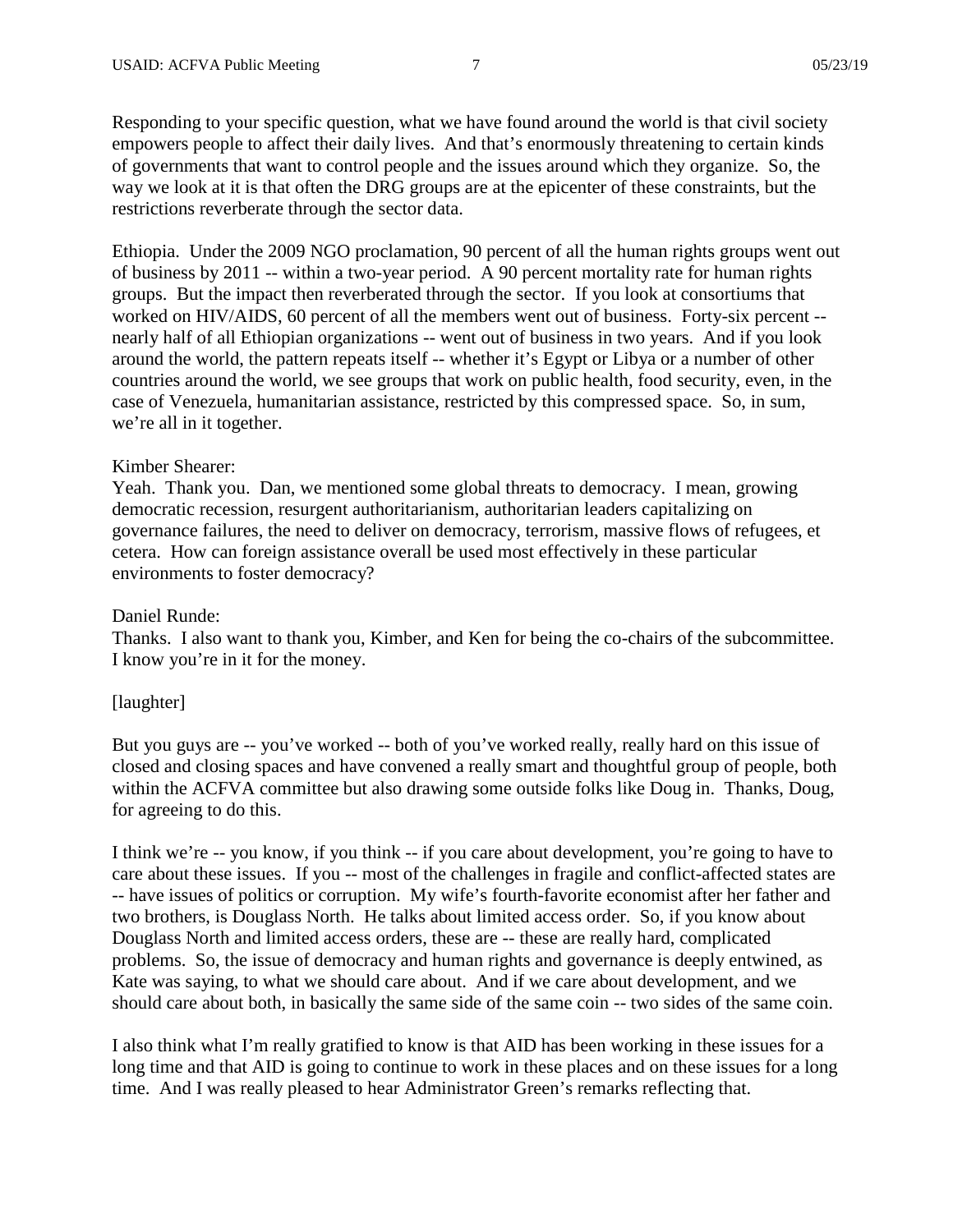I was taken by some of Administrator Green's remarks -- a place like -- think of, like, Ethiopia, which has come up. If we think about, this guy is the guy we've been waiting for. This guy, I mean, I don't know, I mean, we waited 40 years for a prime minister in Ethiopia. Like, this guy's -- this is like -- it's kind of like a dream leader of Ethiopia, and, like, I don't think I could come up with -- you know, I mean, it's not going to be Switzerland any time soon, but this guy is really good. So, I mean, I think we should -- you know, but I think that's a, you know, and we need to be a partner to -- I think we have to -- I would just say a couple of things.

I would say that -- and, Ken, I don't want to steal your thunder, but I also was at that -- the swearing-in for Jeff -- was it Dan --

[talking simultaneously]

Daniel Runde:

-- yeah, at -- for the ambassador to Uzbekistan -- our ambassador to Uzbekistan -- and he was talking about one of his goals is about democracy and human rights in Uzbekistan.

Now, do I think we'd have had that conversation five years ago in Uzbekistan? Probably not. Do I think ambassadors 30 years ago would have talked about that's their job? Probably not. So, we've made a lot of progress. I mean, if you -- you know, this is the work of -- this is the -we've got to play a long game on these issues and there's going to be a lot of setbacks. There are setbacks. But the arc can -- if we help the right kind of folks, it can go the right way. I think they're looking to us. I think what's changed is in the landscape is we've got some folks -- the bad guys have gotten better at being bad, right? I think there's, like, a whole -- there's -- just as there's a DRG community, there's sort of a "bad guy" community of, like, the community of "badness of practice," right, in terms of, like, deep fakes and all the social media stuff and doing fake elections, and, you know, there's a community of practice of "badness," and so they've gotten a lot better at it.

And, so, that's -- that doesn't mean we shouldn't stop. It means we've got to up our game. And it also means there's also some folks who are like, you know, maybe I could kind of go with the authoritarian state-owned enterprise thing, like the Chinese have on offer. But I think over time I think many societies will say this doesn't really answer the mail in terms of my full hopes or aspirations, or it doesn't allow me to reflect, you know, that we're holding our society back.

So, I think I'm really gratified that AID has worked in these issues for a long time and it's going to continue to work on these issues. We've got to take a long view. There's going to be lots of - - you know, I mean, Ken, you've got to be, you know, have to have had -- you've probably had good days and bad days in the business, and I think you -- I just -- I just think that it seems to me that one has to take a long view of these things. And I suspect, you know, folks like you, Kimber as well, both of you have probably had to take the long view. Sometimes there's good days and bad days, but we've got to keep pushing, and they're looking to us.

Kate Somvongsiri:

Kimber, may I jump in -- since I know we're -- we want to make this a little bit more of an exchange. On Dan's community of bad guys comment, which I think we all wholeheartedly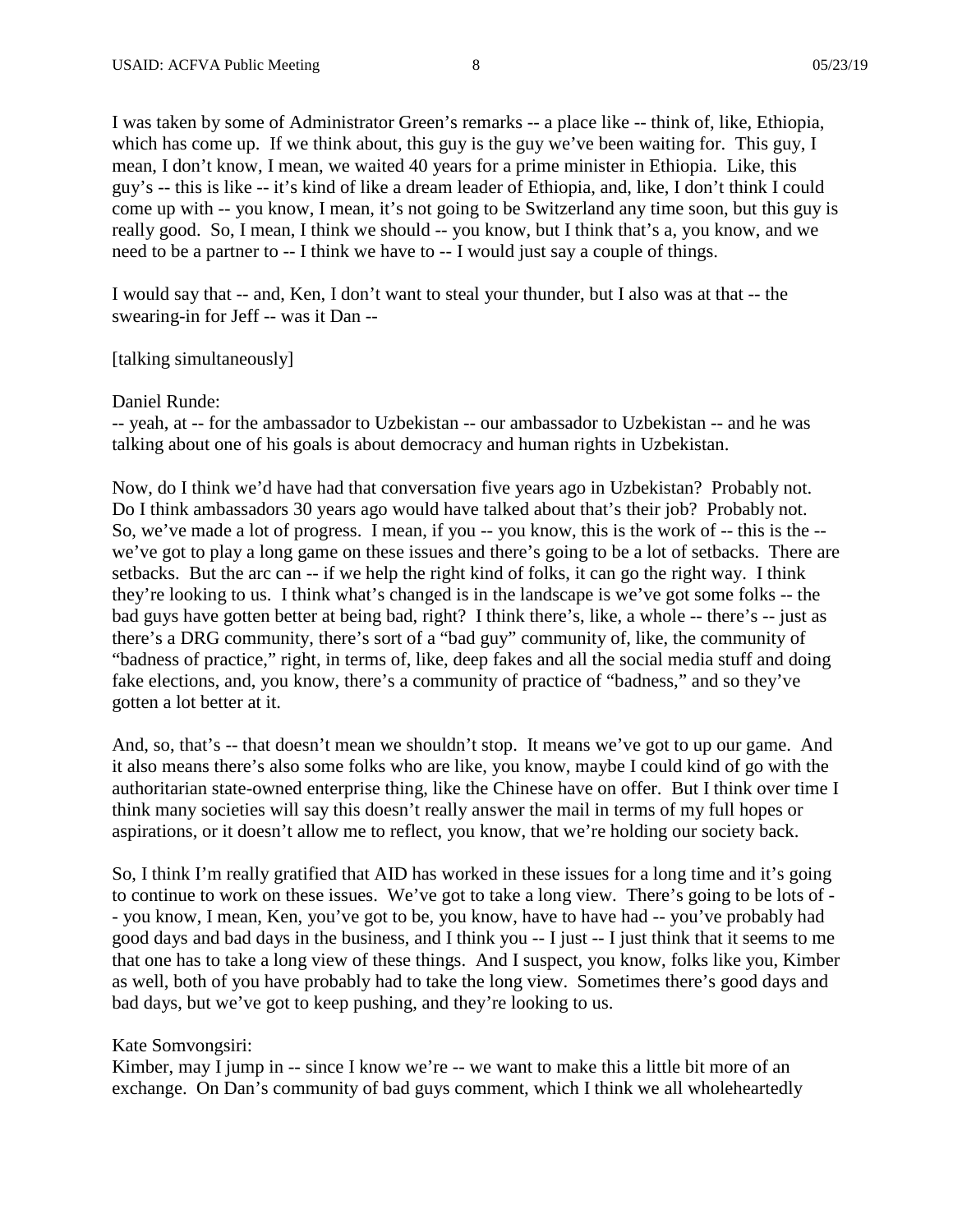support. Ever the optimist, as you have to be working in this industry, I think one thing we have over the bad guys is the community of bad guys is not a democratic community. The bad guys are not consulting with the public for getting the best ideas out. And there's a more limited -- in an authoritarian community, they're sharing best practices, for sure. You have Russians coming [inaudible] --

Daniel Runde: -- or worst practices.

[laughter]

## Kate Somvongsiri:

-- et cetera. And that -- and that is something we really need to have to watch. But the thing that I think will help us win in the long run is exactly this. So, pressure on you guys in the Q&A discussion to really get input and thoughts from the public, because that's really what's going to kind of tip the scale [inaudible] --

## Daniel Runde:

Hey, Kate, let me just wholeheartedly agree with you and let me just say something else that - there are -- for AID to do this work means taking risks, taking hard risks. And people in this community have taken personal risks and have, you know, ended up in jail. And so, it means that we all have to collectively, you know, stay strong. We have to support people who, you know, take these risks. It also means I think we have to not waver if because sometimes, you know, things aren't going to necessarily go right, I think it means that folks in this room, probably, have to remind elected political leaders and support AID in terms of saying, look, this is a risky, tough business, and so we all have to, you know, support the agency and support the cause of democracy and rising governance, even when people take risks, and back them up and support them.

# Kimber Shearer:

That's great. I'm actually going to jump in to a quick question here -- for -- I think for several of you who are interested in this question is: Offer some examples of challenges and risks that USAID and partners face. And how can USAID and partners mitigate risks or otherwise? So, Ken, if you have any thoughts on that, and Doug, if you have something to add.

# Kenneth Wollack:

Well, Dan talked about some of those risks. First and foremost, there are the risks of local partners. And it's important in this regard to, in the name of local ownership, have those local partners determine the risks for themselves. It's not for outsiders to say, we want to save you in spite of yourself by not providing assistance to you, because that'll place you in further jeopardy. Because what usually happens is these groups will be blamed for receiving money, and they'll have the worst of both worlds. They'll have the blame and not the money, or the technical assistance and support they need. So, first and foremost is to understand the risks of local partners. But it's worth taking those risks. And I think, to some degree, one can look at the Foreign Assistance Act and the way that Congress has defined democracy assistance has defined the type of partners that the United States should have in these circumstances.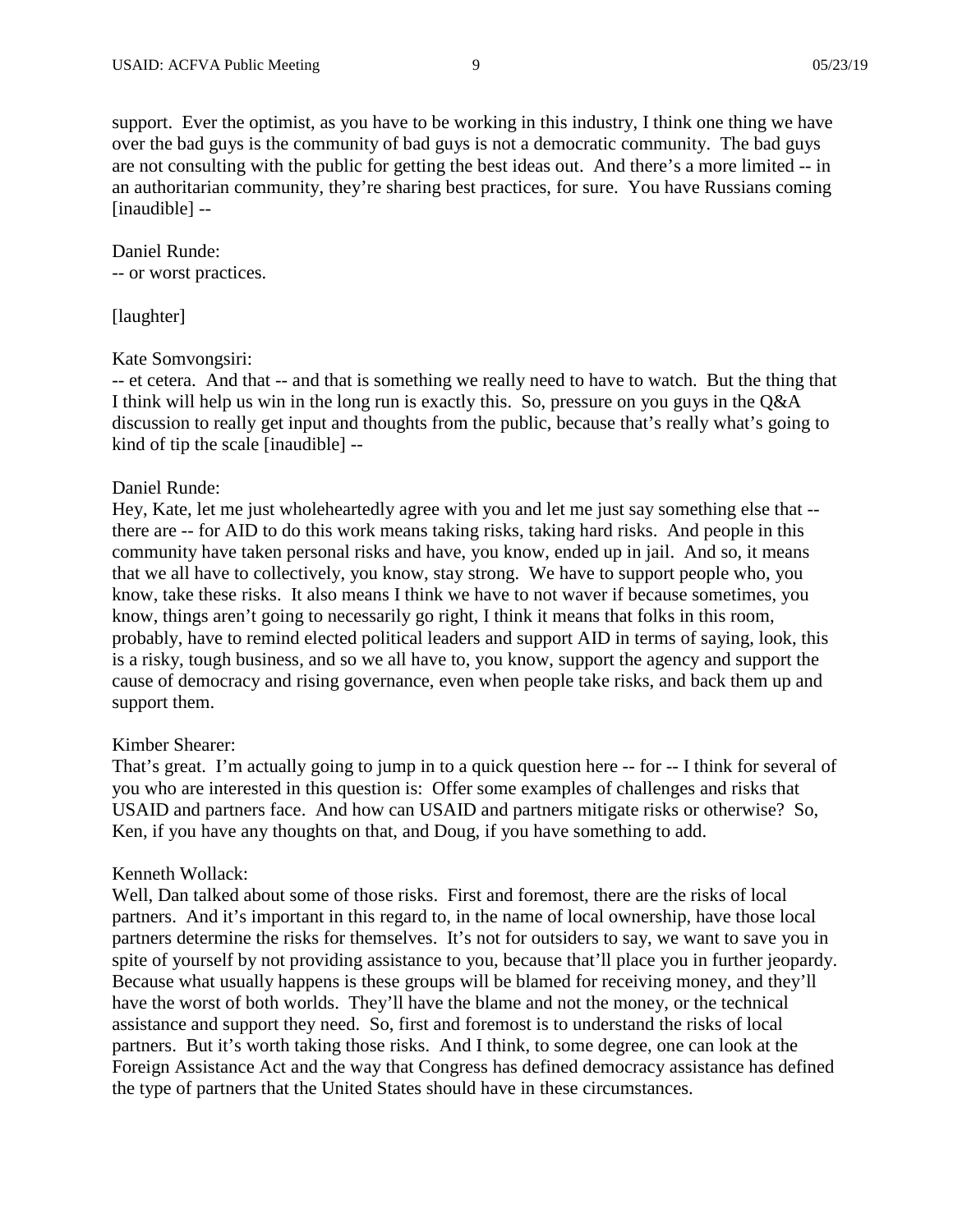The second risk is to the implementers, the USAID partners who operate in these countries. And oftentimes they are the canary in the coal mine. Usually governments will go after these groups. And shortly after, local groups will be attacked. And in those situations, one has to consider the benefits of offshore programming, which can serve an important purpose. And I -- and I know sometimes you can accomplish more from offshore than you can from being in a country because you're free and you're able to connect people on the ground with peer organizations internationally; provide another venue for training and skills-building.

And the third risk is to USAID itself. And Kate talked about this a little bit. Missions in places like Ecuador and Venezuela and Bolivia and Russia were impacted by USAID's democracy programs in those countries. And they paid a price. It can affect other development priorities of the agency that the missions may have. It may lead to a non-presence country. But, again, things can be done to minimize those risks. But, ultimately, as Dan said, a decision has to be made whether it is worth taking those risks at the outset. And I think the answer -- and I think the administrator's view is that, yes, indeed, it's worth taking those risks.

Kimber Shearer: Douglas?

Doug Rutzen:

It's interesting. I think, in fact, we need to be careful about the concept you introduced of "risk mitigation." To mitigate means to reduce. And, in fact, if our goal is to reduce risk, we will then try to avoid risky situations. And I would argue that it is not -- and you'll correct me if I'm wrong -- AID's current approach, nor should it be to avoid risk, to reduce risk. I think instead of risk mitigation; it should be risk management. So, then the question, as Ken was talking about, is look at the different players within the development value chain. What's the appropriate allocation of risk across that continuum? Is there an appropriate and knowing assumption of risk? And how do we manage the risk environment? But we have to be very careful not to use this as an excuse to avoid risk.

Kimber Shearer: Thank you. Kate?

Kate Somvongsiri:

That's right. And I think, to Doug's point, many people in this room may not be aware, you see it actually has a USAID risk appetite statement. And this isn't directly related -- it wasn't built out on the context of this -- in the closing space environment. It was built out in the context of our procurement reform, acquisitions and assistance. But I will read -- I was hoping we'd have this conversation --

Daniel Runde: Don't make it a Netflix [inaudible] --

[talking simultaneously]

Daniel Runde: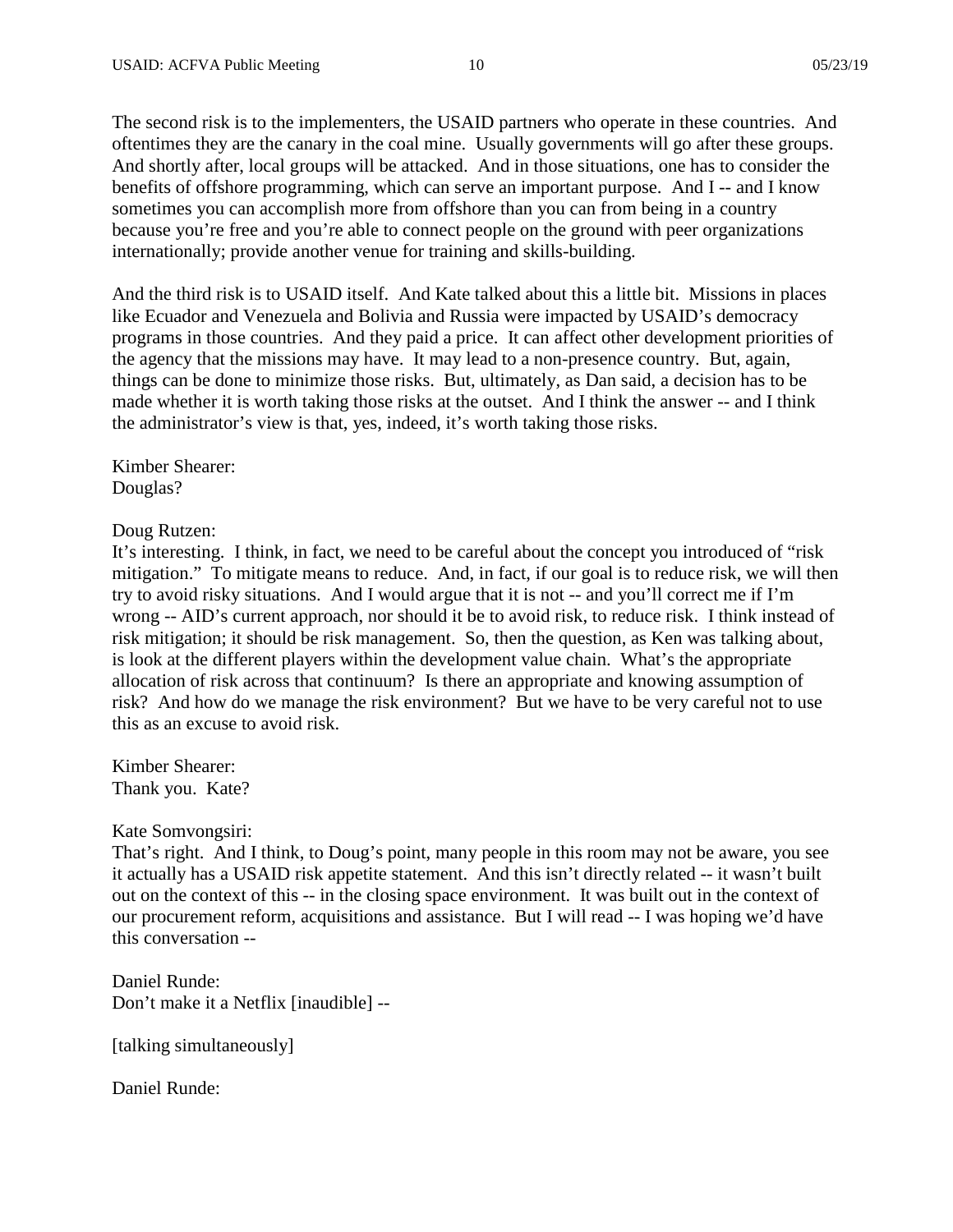Who needs "Game of Thrones"?

Kate Somvongsiri: When I'm reading a USAID risk appetite statement, right?

[laughter]

Quote -- USAID risk appetite statement, quote, "We have a HIGH risk appetite with regard to embracing" -- "high" is all caps -- embracing flexible, interactive design and implementation.

Now, I make this distinction. We don't take risk. We mitigate risk when it comes to the safety and security of our people and partners. Absolutely. We don't go beyond what our partners - local implementing partners feel. We are 100 percent wedded to that. But in terms of programming risk, we are willing to take risks for failures of programming, because that's how we adapt and learn. So, that's what that risk appetite statement is about.

Daniel Runde: It's a programming risk.

### Kate Somvongsiri:

It is. It's a programming risk that we're willing to take. And I think we're not always known, either as an agency or as a government, for being, maybe, high-risk, but I did want to put that out there because that's part of this whole discussion; that we need to be able to adapt and learn is the willingness to take risks.

### Kenneth Wollack:

And I think the challenge, I think, for any AID mission operating in these environments, is how do you avoid a trap where you portray a DRG program by supporting a parliament that is controlled by the executive? It doesn't have any opposition members, but you're doing institution-building for the parliament as a DRG program. How do you deal with civil society organizations that may be captured by the state versus organizations that are separate from the state?

See, these are all judgment calls, I think. And I think the notion of reaching out to elements within the executive in these places is a valid one. And it can also help reduce some of the risks, but not at the expense of those that are struggling who would be considered to be genuine democrats. And here, again, if you look at the Foreign Assistance Act, if you look at section 70- 32, it talks about governments in these environments are prohibited from having any approval rights in terms of the democracy programs that we carry out in these countries.

In terms of the implementer, in terms of participants in programs, in terms of the nature of the programs. And so, how to balance this so you don't end up having faux democracy programs but at the same time being cautious enough that you don't get thrown out of the country the next day. How are you being forward-leaning and finding the sweet spot in these environments, I think, is a huge -- is a huge challenge for, you know, nongovernmental organizations and for AID.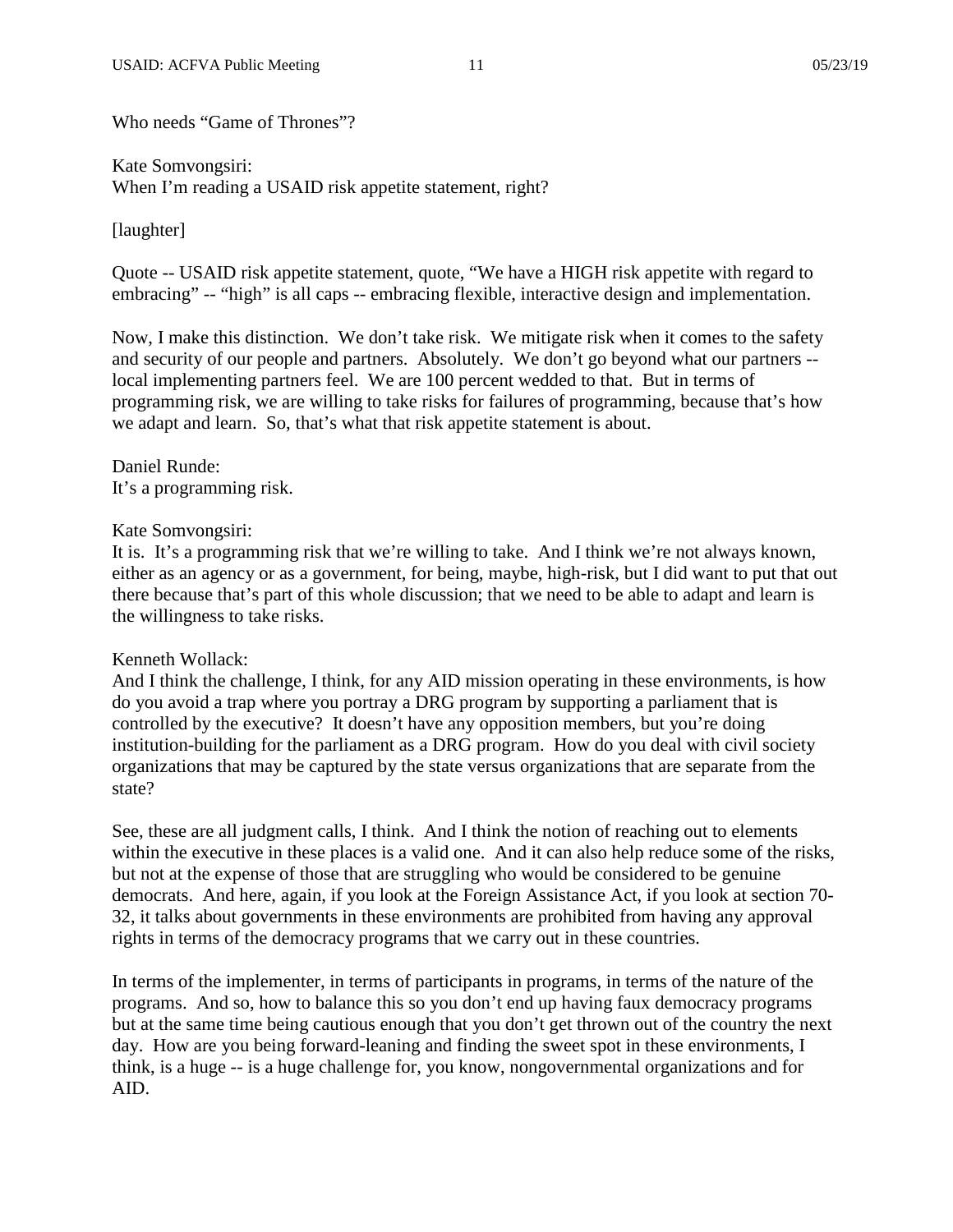And working with other international NGOs and working with other governments and aid agencies and intergovernmental organizations are important in this regard because most of these countries are members of regional organizations that have democracy and human rights as part of their guiding principles. It's true now with the African Union; it's certainly true with the OAS, the OSCE. The African Union developed their democratic charter primarily from the OAS. So, how to work on a multilateral basis to make the risks higher for the regime to come down on local activists and international democracy providers.

#### Daniel Runde:

So, and just thinking about -- I really liked this distinction of protect people and take programmatic risk. Is it -- maybe it's a formulation for what you're doing. Katie, I'm also -- I was just counting up in my mind, and I don't know the exact number, but I'm assuming you must be -- without listing countries -- there must be 10 to 20 countries that would kind of fall in the category of closed and closing spaces where you're operating right now. I wouldn't want to ask you to list them out, but it just -- everyone can kind of use their imagination and can think of it. But you all are doing this in a very significant way already, and I think it's -- and I think it's really great and it's really important.

One thing that we haven't talked about, Kimber, is that working with allies -- working with neighbors and allies, I think that oftentimes if I think about, you know, some of these really complicated places, it seems to me that the neighbors have better networks sometimes or they, you know, you can pick your friends but you can't pick your neighbors. And so, you've got to, you know, I think sometimes they've got -- they've got abilities and ways to help that we need to think about.

I do think -- the other thing I wanted to reference was we haven't talked about women and young people in this conversation, and how we should think about supporting women and young people. And how a lot of the changes in these -- if I think about what's happening in Sudan, for example, or Algeria, there've been these movements. And a lot of that sort of positive change is coming from those parts of the society. And how we make investments or bets in supporting them are really important.

### Kimber Shearer:

So, Ken, I want to turn to a critical element of DRG programming, which is elections, and something that the subcommittee is looking closely at. In closed and closing spaces, when an election is scheduled but it appears that the election itself, the results might be predetermined or unlikely to be free and fair, what areas of programming should USAID consider supporting instead of traditional pre-election support? Particularly so as not to appear as if the community is legitimizing what will likely be -- or seems to be an illegitimate election.

### Kenneth Wollack:

And the administrator talked about this in his remarks, but I know how concerned he is about this subject. Again, every situation is different. In most of these places, however, these are elections in name only. And I think the authoritarian or semi-authoritarian leader has become much more adroit at rigging the process long before election day. He or she or the regime does this through a variety of means -- changing the legal framework, placing regime loyalists in election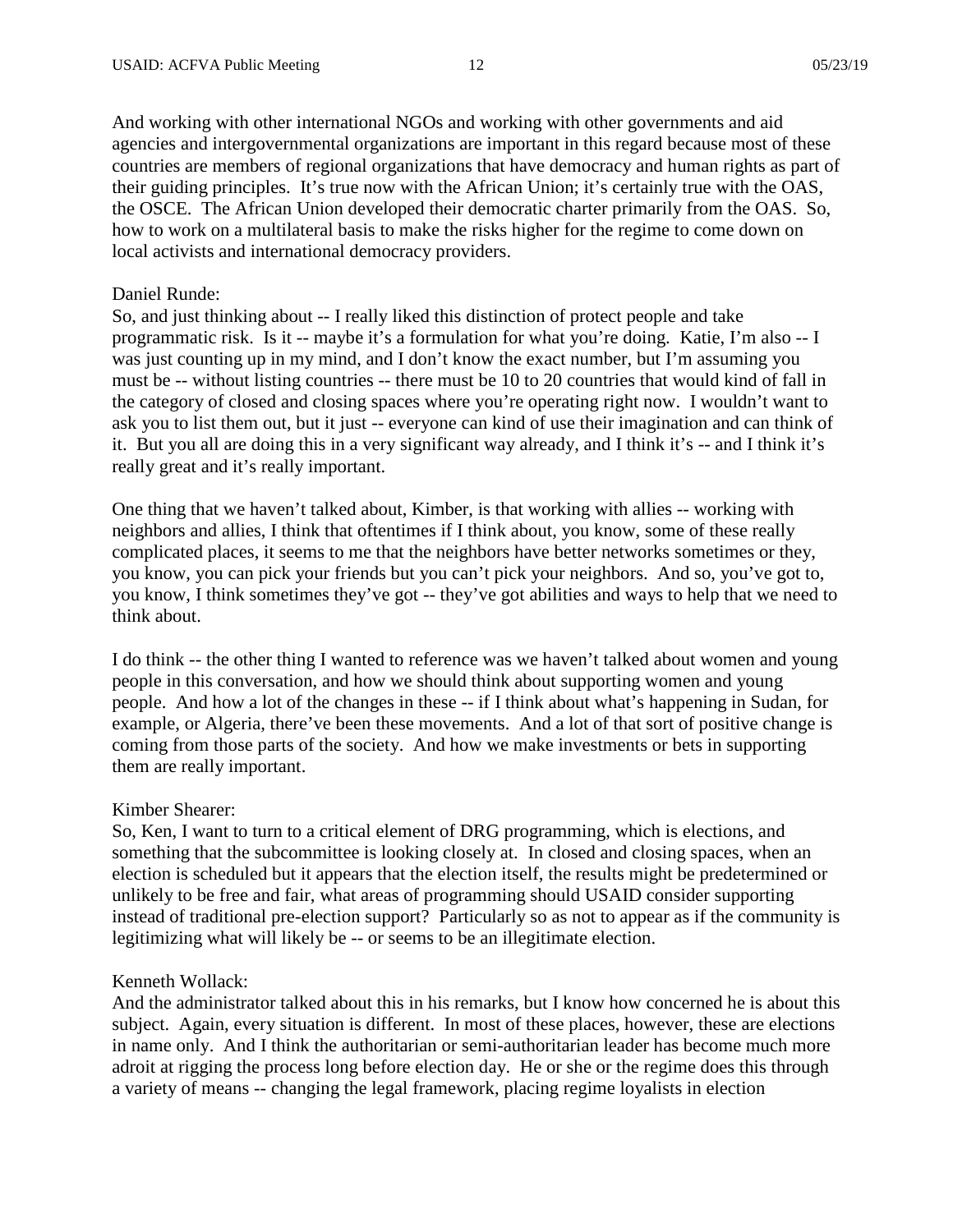commissions, and in judicial posts, controlling online and offline information through bots and trolls.

I think in Cambodia, about 30 percent of all the news about Prime Minister Hun Sen generated by bots from outside the country -- and through many, many other means. Employing what's called "zombie observers" both at home and abroad that can rationalize regime behavior, can sanction the results of a fatally flawed election. And these techniques that are being used today are cross-borders and cross-regions today. Everybody -- as Dan said, people learn from each other in this interconnected world. That doesn't mean there shouldn't be programming around these elections. I remember one very prominent Russian dissident once said, we participate in elections not to win; we participate to learn. And I think we have to approach these environments in that way. There are groups on the ground that organize in these processes in order to expose misconduct, in order to monitor the process, to learn communication skills with the electorate.

This is true with political parties and it's true with civic organizations. And we can support these groups through what I would consider to be nonpartisan activities: citizen election monitoring; detecting, exposing, and countering disinformation campaigns; poll-watching by political parties. All these nonpartisan activities all can contribute not necessarily to a better process, not to encourage participation and confidence in a fatally flawed election, but help these groups use elections as a vehicle to develop organizing skills. It's not going to create a breakthrough. But, again, when the breakthrough takes place in these countries, sometimes they do it around elections.

You know, it was the monitoring effort in Georgia by ISFED that led to the Rose Revolution. So, there -- it was the work of NAMFREL in the Philippines in 1986 that exposed the fraud in the snap elections that Aquino eventually won that led to the People Power revolution. So, this is not -- you know, Russia keeps talking about this as being an American export. This has really been a Philippine export in terms of citizens rising up to protect the integrity of the vote.

So, there are many things that we can do. But, first and foremost, we have to listen to people on the ground to determine what they want out of this process. There are some times they want to boycott, there are some times they want to stay away. But there are people who want to engage in this process to legitimize themselves, not to legitime the process itself.

Kimber Shearer: Dan?

Daniel Runde:

Yeah, so I'm -- in addition to being the ACFVA chair, I'm on the IFES board, the International Foundation for Electoral Systems. And IFES does work in -- has done work in over 100 countries on free and fair elections and the -- sort of setting the rules of the game. But one of the things that I think that they've done -- that we've done recently is invest significant money in civic education.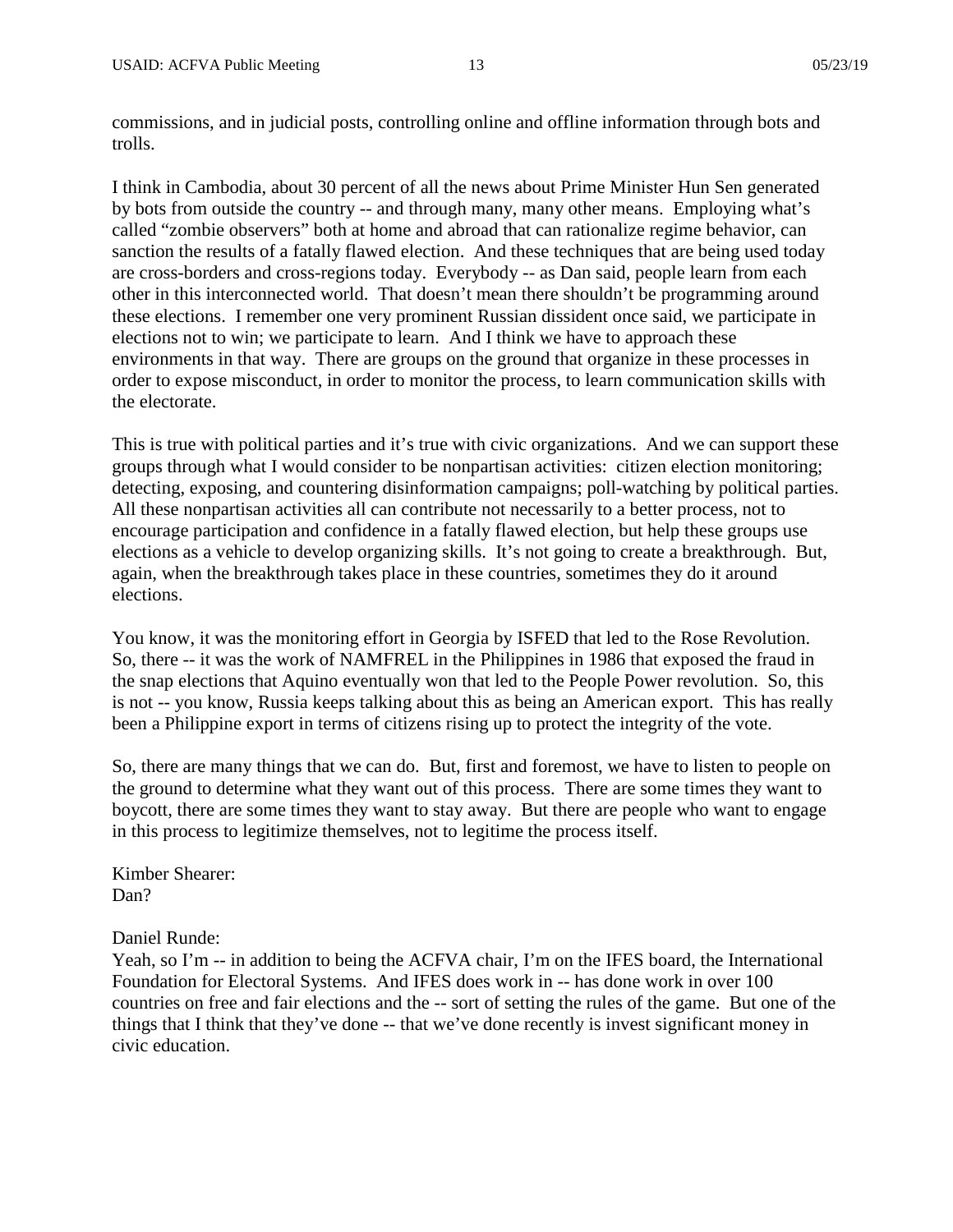And so, some of the things you can do in addition to actually running an election is -- I think one of the -- just like you have a credit card, like, you need to have rules about -- there's rules and responsibilities to having a credit card, or you've got to learn about how to drive a car, I think there's, like, rules and responsibilities of being a citizen. And so, I think whether it's in the United States or elsewhere, I think there's something about being educated and having -- taking some responsibilities as a -- and I think that may be a piece of sort of helping set the table for down the road. You know, I think if people understand what their -- there's not just rights but there's also responsibilities to being a citizen in a country.

### Kenneth Wollack:

Yeah, Dan raised an important point. The hardest, I think, decision that's made is when and how to work with election management bodies in these environments. And I know IFES is very much engaged in this. And there are times, however, where there are reformers within commissions.

Daniel Runde: In closed places, even?

### Kenneth Wollack:

Even, yes, in closed places. And sometimes they perform an important role within commissions. And connecting them to counterparts in other countries is important. And in the end, they can play an important role in exposing irregularities and mismanagement and malicious behavior. Sometimes they do stand up.

I go back to the Chilean plebiscite in 1988. You know, we always thought the election commission was the -- was an adversary in this process. But, in fact, the chairman of the election commission, to the surprise of everybody, stood up and carried out a very worthwhile process. So, finding -- again, finding -- you may not want to support the commission itself, but support certain elements within the commission that are trying to do the right thing.

# Kate Somvongsiri:

I wanted to add onto that. I think one of the toughest decisions that we grapple with in this environment is, in what cases are there that our support to -- an election is so deeply flawed because of the enabling environment, the legal framework, the repression to civil society, there's -- in what way would our engagement actually legitimize a flawed process versus looking at the other side of the equation: What can we do to actually prevent things from being a little less bad? And at what point do you draw that line and say there's nothing that we can do that would -- that would be helpful in any way, and all we'd be doing is just painting that veneer of legitimacy on that.

So, that's one of the things we're grappling with, with ACFVA's help. And I should also acknowledge Tim Meisburger, the head of the DRG center, and his team here at AID who are really doing a lot of work on this issue. And would welcome more discussion on that, because that's a really tough one.

Kimber Shearer: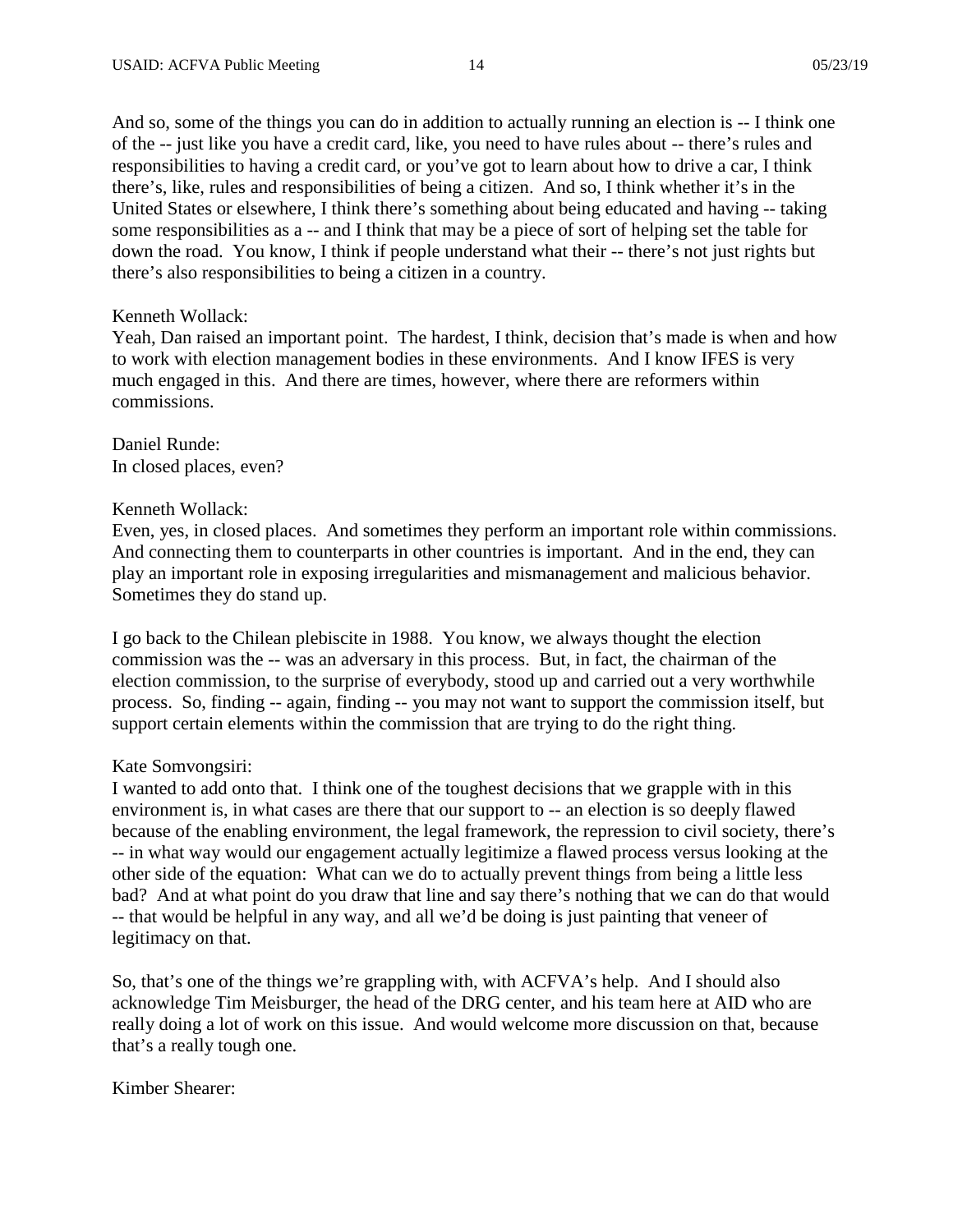Kate, in the instance of more of what we called "closing spaces," as sort of defined earlier, but in a situation where the space starts to get more restrictive, there's backsliding, there's this sort of a feeling of change, how would you recommend that partners most effectively collaborate and communicate with USAID in those environments to start to figure out what to do? To provide some advice to USAID, whether it's at the mission level in country or whether it's back at headquarters.

### Kate Somvongsiri:

I think, Kimber, the word you used that's key to this is "partnership," right? This is in that case where we can't just rely on the formalities of a grantee, contractor, donor, et cetera, relationship, right? We need to be partnering very closely, we need to be -- I know we always say this - collaborative, communicate, but I think it's really key in these environments. We have to be able to be very open about the concerns and share that.

I know in many cases, implementing partners don't necessarily want to share what's not worrying or what are the challenges. And, likewise, on the AID side where we like to put a positive gloss on things. But we need to be able to openly exchange concerns. We need to collaborate and actually co-design and adjust together as we go and have that constant feedback loop. We have to have regular check-ins. Tell us, your AOR, COR, mission directors, "Here are the things we are -- that are happening in terms of our processes that are hampering our ability to respond quickly." Sometimes we'll be able to decrease those bureaucratic hurdles. Sometimes there won't be. But we don't even know how to -- what they are until there's frank communication on that. And we need to have more initiatives and discussions like these to get the feedback on that.

A couple things I think we, as AID, need to do better and we're working on in these sorts of environments, is building this community. I think Dan alluded to it a little bit earlier -- a community of -- a supporting community of defenders out there who are not only our civil society or implementing partners, right? There are many people who are part of social movements or individual activists, et cetera, who have a role. And how do we find ways to engage and partner with them is something I think we need to work on and do better as an institution.

And the second part, I think, is civil society groups and implementing partners are adapting and finding ways to work in this environment. We need to work on -- and we're starting to do this with some of the procurement reform I alluded to earlier -- but we need to find ways to be a bit more adaptable and flexible in these environments as well.

Kimber Shearer: Dan, did you have a comment?

### Daniel Runde:

Yeah, just a couple things. I wanted to make a comment about partners. I'm very pro-AID and the American people getting the credit on branding. And so, I know that when Andrew Natsios was administrator, there was a big push to make sure that there was branding. And I know there's often tension with partners.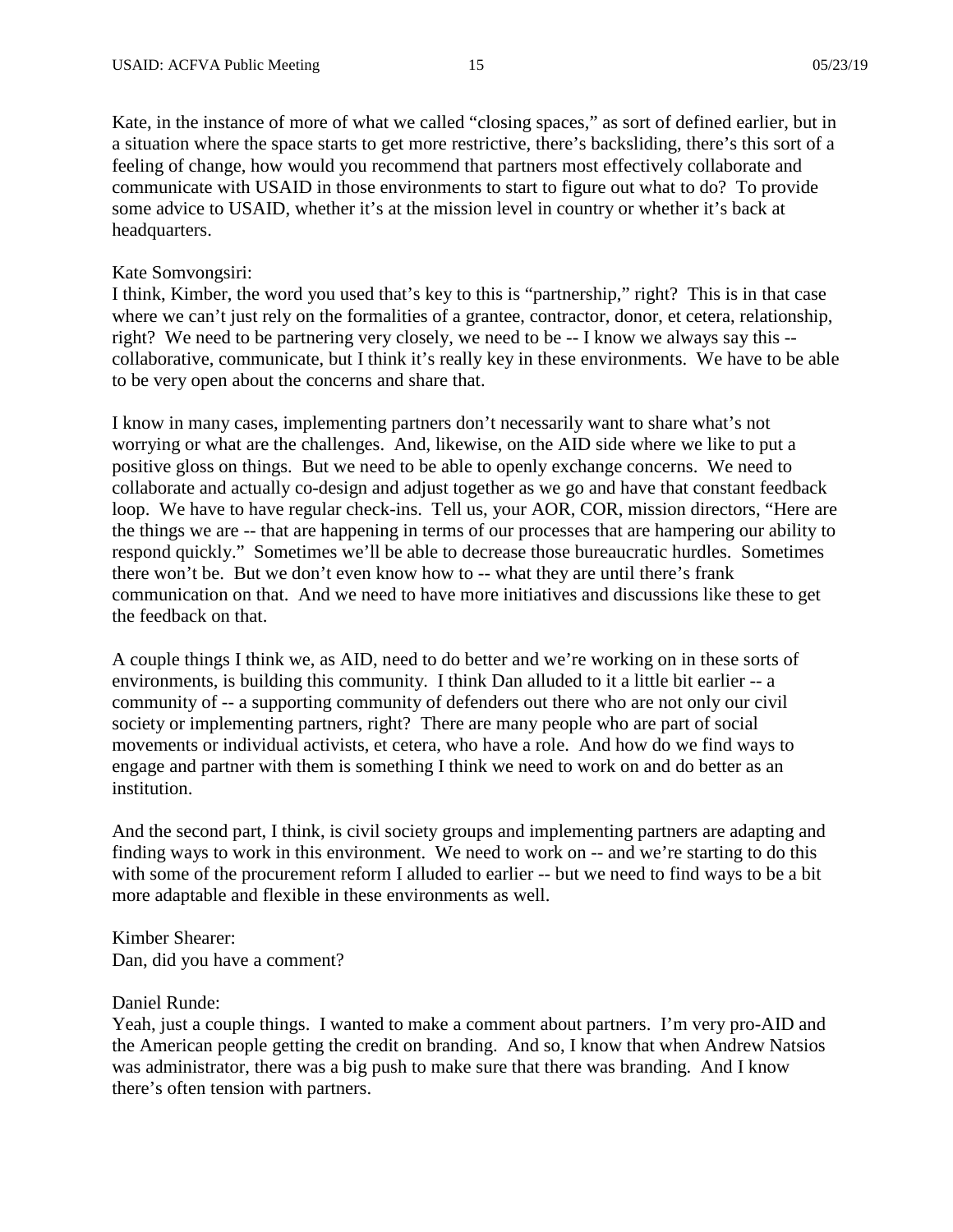It seems to me in a lot of these really tough cases this is probably not the place to put a big - sometimes it's probably not the moment to put a big, old AID thing on it. At the same time, I don't want -- my personal view is I wouldn't want partners to say every single -- all 85 countries where they're working is a closed and closing space and they don't want to put the brand on it. So, I do think there's something about how do we talk about what we're doing? And is there some -- is situations where, "getting money from AID" is going to be -- is going to be complicated? I think there's probably a -- there's probably a challenge.

I just wanted to make a larger point. I was just thinking about, you know, we're coming up on the 30th anniversary of Tiananmen Square. We almost had a democratic breakout moment in China. Now, I think it's sort of not talked about in polite circles these days. Like, can we imagine a democracy in China? We ought to think about -- we ought to make that a goal. I mean, Taiwan is a multiparty democracy. They have religious freedom. It's four times wealthier than mainland China. It's a -- I mean, if you haven't been to Taiwan, I want to encourage everybody to go. It's a great place.

But, I mean, we ought to -- we ought to be thinking about, like, that's, you know, a lot of specialists who follow China will kind of poo-poo the idea that there could ever be democracy in China. Imagine if we had multiparty democracy in China where, you know, individual liberty was respected and all sorts -- I could list a whole bunch of human rights and other things. What would that -- what kind of a world would we be in? That's a -- that's a good goal to have. That's a 30-year project we ought to work for.

Same with Russia. It's not -- is it impossible that Russia could be a democracy some day? Now, a lot of people sort of shrug their shoulders and say, "Ah, I don't know about that." Well, I'm young enough; I can live 20 or 30 years more. So, if someone says 30 years, I'm good with that. Let's take a -- let's take the long view.

Iran? What if we had a -- I mean, there've been, like, several breakout moments in Iran. What if we had a democratic Iran? Democratic Cuba, anybody? I'm up for that. Sign me up for that.

We've been -- you know, so, these are, you know, I don't think anyone would have said, you know, look at central Asia right now. There's been 10 years -- from 10 years ago, it's a much, you know it's -- like, it's not Switzerland, but, you know, Kyrgyzstan is a full-on democracy. Uzbekistan may, you know, there's something going on there.

And when I talk to the Kazaks, they spend a lot of time asking questions here whenever they come to town. They say, what do you think about what's happening in Uzbekistan? Why do you think they're asking that?

So, anyways, I just think we've got to take the -- this is -- this is worthy work. This is -- we've got to take the long view, and we ought to think big about some of the big -- I mean, the - imagine if we had democracies in these countries. And some other people, oh, that's not possible. That's not true. It is possible. It's totally possible. And I think we'll -- look at how much progress we've made in 30 years. That's what we -- that's what we ought to be thinking about over the next 30 years. And I think AID's going to have -- AID's going to have a big role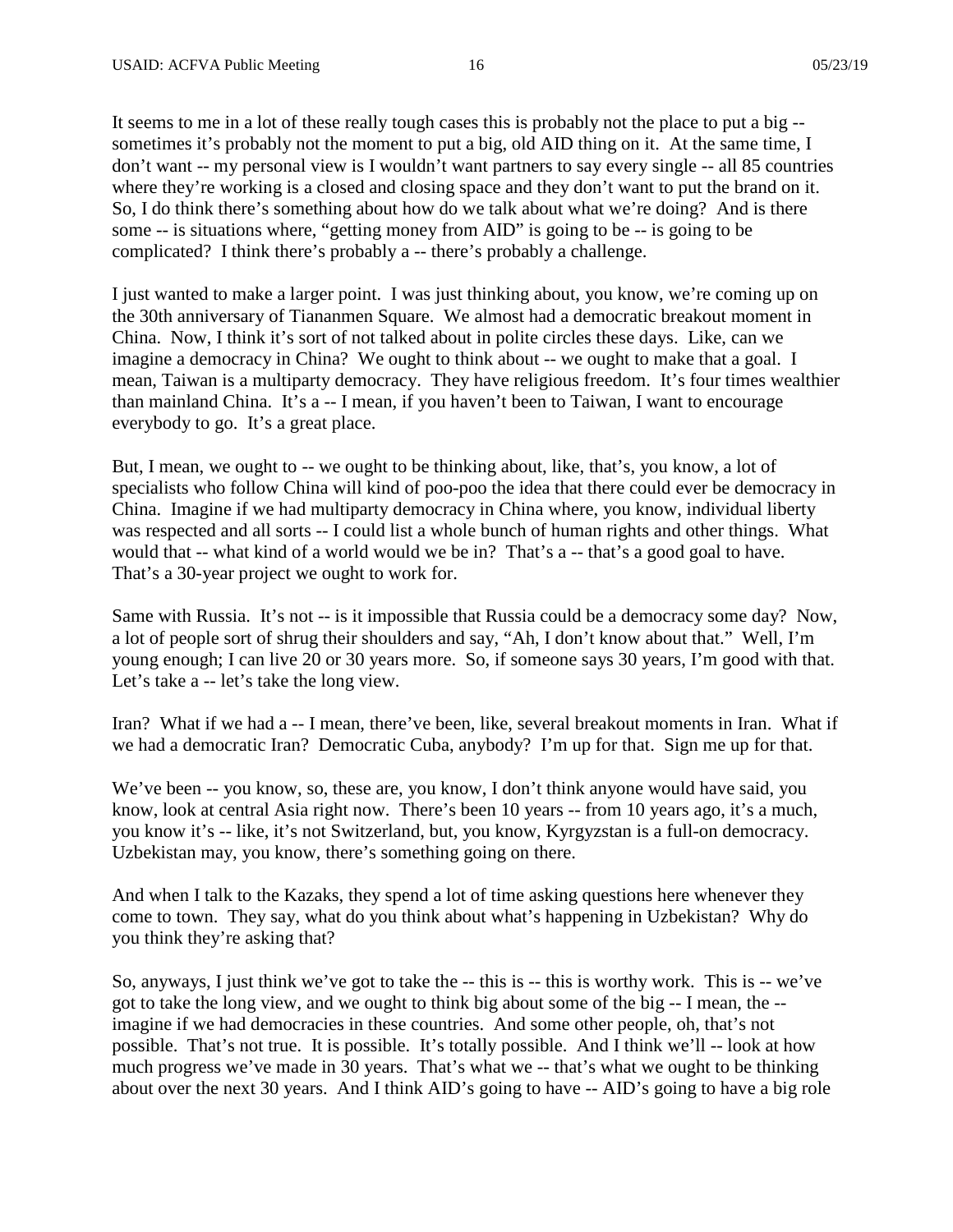in that. It's going to be AID and the partners in this room are going to have a big role in making that happen. So, I'm interested in that project. I'm interested in spending the next 20 years on that project, so, anyways.

[laughter]

Kenneth Wollack: Just to bring this down just a little bit --

[talking simultaneously]

### Kenneth Wollack:

I wanted to add to a point you were making, Kate, about partnerships and about branding. There are a lot of operational issues that relate to working in these types of spaces. Branding is one. Monitoring and evaluation is another. What results and objectives you want to -- want to achieve? Communications. How do you weigh transparency with the security of local groups? And how do you balance that and how it affects everything that you do. How you communicate with the government, how you communicate back in Washington. How do you deal with other organizations that are offering in the country? So, the operational side to this is very important, and the partnership, and how you define that partnership. And I think it ultimately comes down to relationships.

There should be more studies about relationships. And they're usually more important than frameworks because you can have the best framework in the world, but if you don't have the relationships, your objectives are not going to be met. And how do you establish it? And who are the interlocutors? What should be government-run and what should be governmentsupported? All of these things affect those relationships. And these are key issues that you can't apply uniformly to this entire class of countries, but they're issues that have to be studied and dealt with in each country you work with, within this broad category.

Kimber Shearer: Doug?

#### Doug Rutzen:

And I like the idea of the vision. You know, we're in a generational struggle. And you've heard me say this before. Martin Luther King didn't inspire people by saying, "I have a problem."

[laughter]

We need to figure out a way to inspire people around the vision. And one part of our work, I think, has to look at what changed over the last 30 years. And I would identify one fundamental issue: digital technology. Economic cost of repression has significantly declined over the last 30 years.

Thirty years ago, you needed legions of secret policemen and people who are listening on phone calls and spying on people to repress your citizens. Now, for pennies on the dollar, you can buy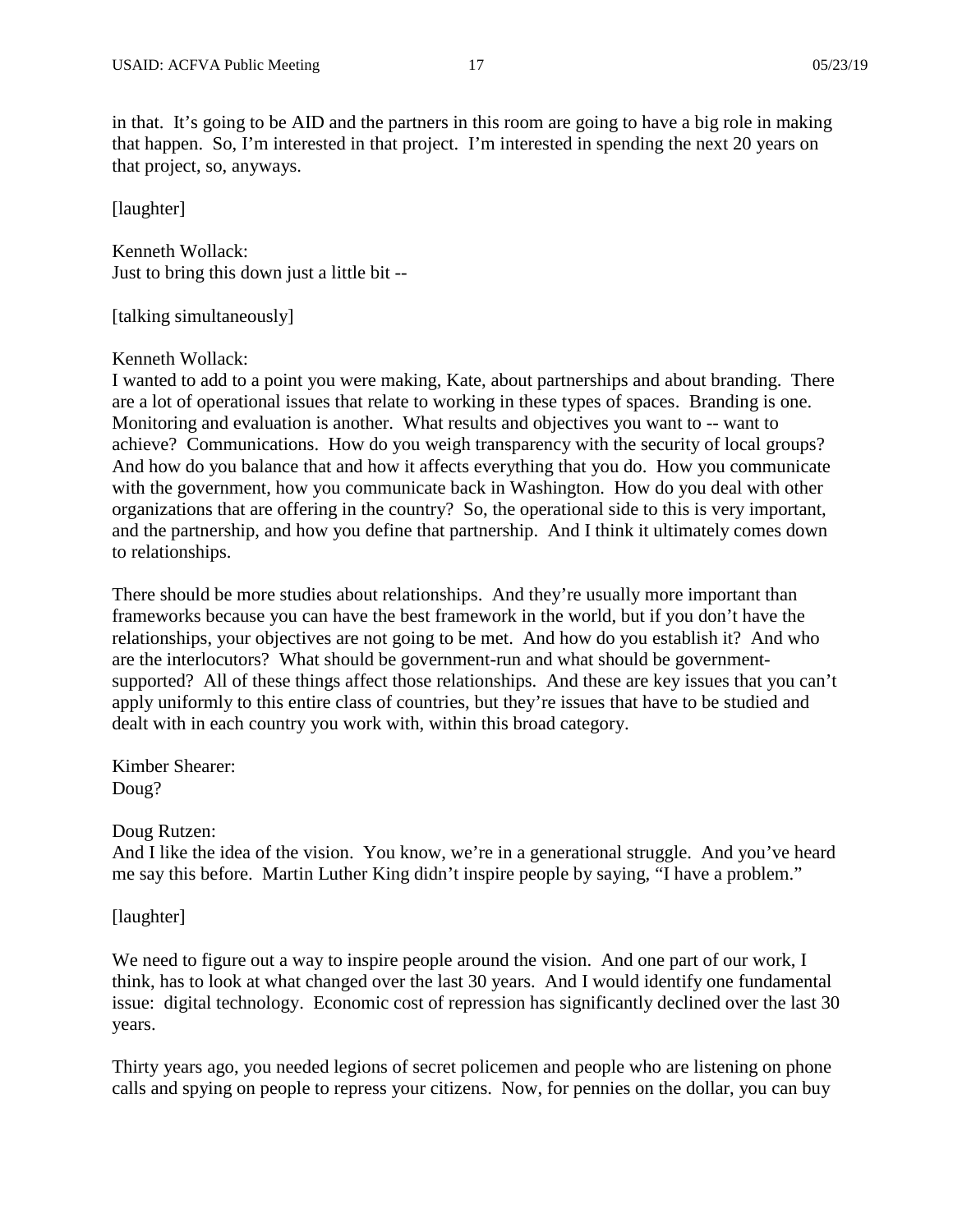technology. So, we have a fundamental shift. And I think we really have to look at the role of digital technology and its impact on the DRG space in a more intentional and coherent fashion.

Kimber Shearer: Kate?

### Kate Somvongsiri:

Fully agree. And I have two more short comments to add to that in terms of the vision. I was writing this as you were speaking, Dan, in terms of offense versus defense. I feel like when we talk about closing space and closing environments, we, as a community, are often on the defense, right? How do we -- how do we safeguard and prevent backsliding? And what you laid out in terms of vision is we need to go more on the offense on some of this and go big.

But then the second point related to that, as I say that: The big challenge, to me -- I'm not sure I mean this, but I'm going to say it anyway -- is that the hard part isn't necessarily -- the hardest part isn't necessarily getting at China or Cuba to sort of open towards democracy. It's, subsequent to that, delivering on the promise of democracy. And I think that's where we've seen some of these gains fizzle out; that that's where the backsliding, et cetera, comes in.

So, I think, yes, push for the bigger vision. But that tough slog, right, I mean, everyone gets energized with revolutions out in the town square and, you know, a big election, et cetera. But nobody's watching -- not nobody -- the dedicated men and women who work on international development are the ones who are watching this space and slogging through the governance piece and making sure democracy delivers. That's key to being able to keep pushing forward.

Kenneth Wollack:

And, Kate, you said at the very beginning about the -- about development in democracy. And I think there has been sea change over the last 35 years. I remember going into Mexico in 1987. And I won't name names, but the U.S. ambassador said, what are you doing in my country?

Daniel Runde: I'm not going to Wikipedia this now.

[laughter]

Kenneth Wollack:

You're not going to bring the Philippine People Power revolution to Mexico. He didn't know that we had been invited by Donaldo Colosio who was a reformer within the PRI party and who tragically was assassinated. And he would have been a great leader, I think, of Mexico.

But I -- there's been a sea change, I think, in the development community seeing these linkages. And it's a sea change in the diplomatic community. You don't have an ambassador saying that anymore. Every single ambassador --

Daniel Runde: Every one of them.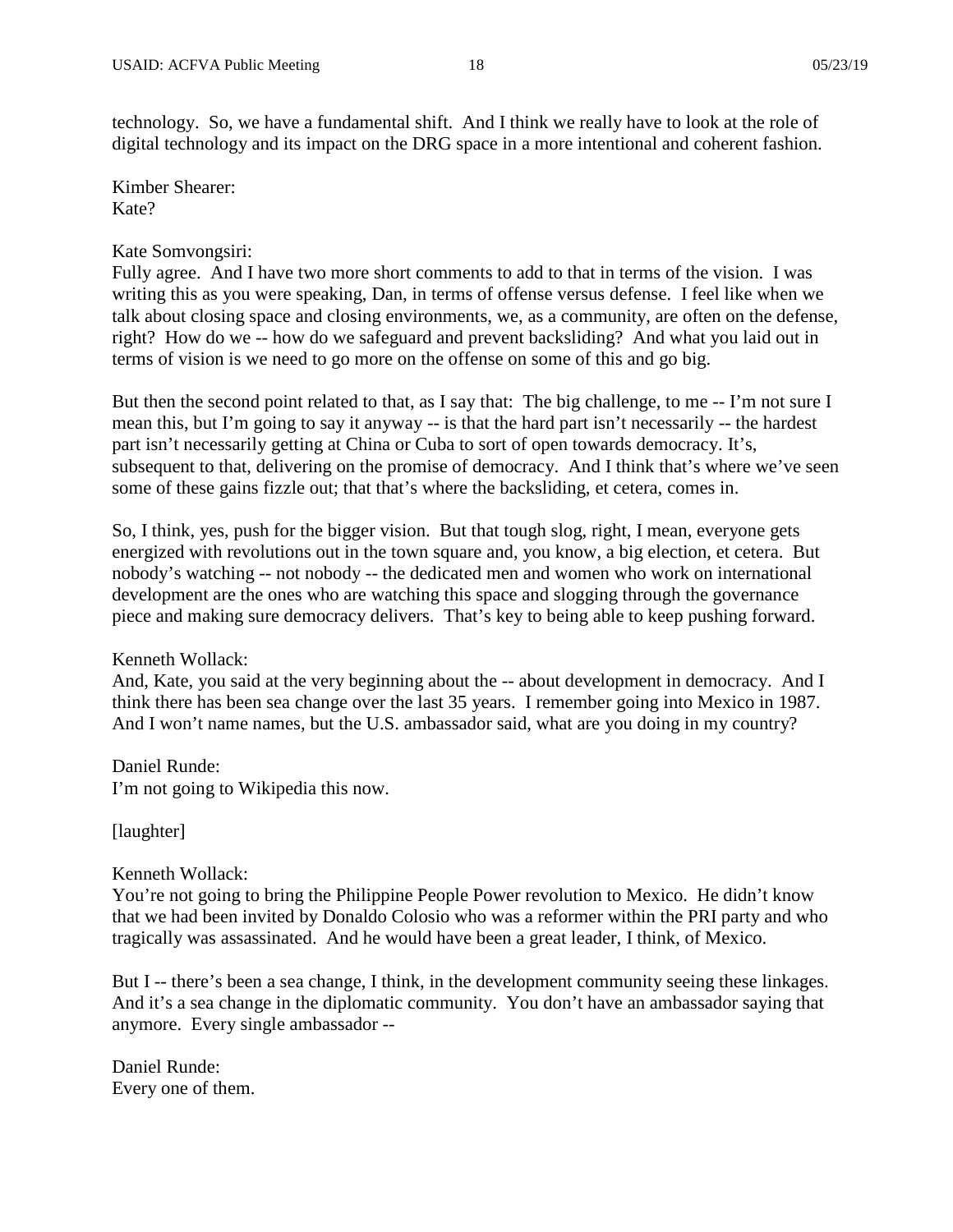## Kenneth Wollack:

-- has democracy and human rights as part of his or her portfolio. Back then, it was a Harry Barnes in Chile, it was a Mark Palmer in Hungary, it was a Steve Bosworth in the Philippines. They were a rarity. And today it is part and parcel. Now, sometimes you want the democracy and human rights part of the portfolio higher up on the bilateral agenda, and you fight and struggle over these issues. But there is a fundamental change in terms of the United States and how they view these bilateral issues. And it was 35 years ago, and I think that's a positive. And that's true in terms of other governments as well, and aid agencies.

This is no longer an American enterprise. There is an international democracy architecture that didn't exist 35 years ago. And the question is how do you marshal that and how do you utilize that to the benefit of democratic reform and change in these countries?

## Daniel Runde:

So, just a couple of things. So, it wasn't anything we said, but Administrator Green had to leave. But I'm really glad that Deputy Administrator Glick is here to be with us, and I thank you for being here.

And so, I just wanted to just reference that. And just a -- two other things. One is I do think we need to often look at the progress. I mean, I think there's a -- often in the development business and, I think, in the democracy business, we often focus on the challenges because we're in the problem-solving business, so we focus on the problems. But if we take a little bit of a step back and look at either -- if you look at economic or political or social progress in the last 40 years, if you lose that as sort of the starting point, I mean, it's impressive. And many of you have heard of Steve Pinker's work and, you know, "Enlightenment Now." I mean, that gets at some of this.

But I think -- I think if you look at, say, the Freedom House indicators and if you use 1980 as a metric or, I mean, I'm just thinking of Mexico. Ken, I mean, I -- 2000, I guess, was the first time there was a change from the pre- to the pan? I mean, it's amazing. So, it's not that -- you know, this is all pretty, you know, kind of yesterday in a lot of these places. So, we've made a lot of progress over a relatively short period of time. And so, we need to keep that in mind, but we have a lot of progress. So, that's on the plus side.

I want to come back to something, Doug, you were saying about technology. I'm worried because -- and maybe it's related to Ken's point about relationships. I'm worried about this deep, fake stuff and these bots and this trickery that's gotten a lot more sophisticated. You're going to see a lot more fake, you know, emergence -- maybe not the emergence, actually. Fake news has actually been a phenomenon for centuries, actually. There's been some -- we did a roundtable here on fake news -- is that there've been other periods of time of fake news in the - but I think all this sort of fakeness and trickery is going to be a much bigger part of the landscape. In addition to sort of the bad guys getting bad and, you know, sharing the best of work worst practices or whatever, you know, that there's also this technology trickery stuff that's going to be -- might get much harder to do the work that we've done in the past.

I think 10 or 15 years ago, I think, there was a hope that technology was going to be the great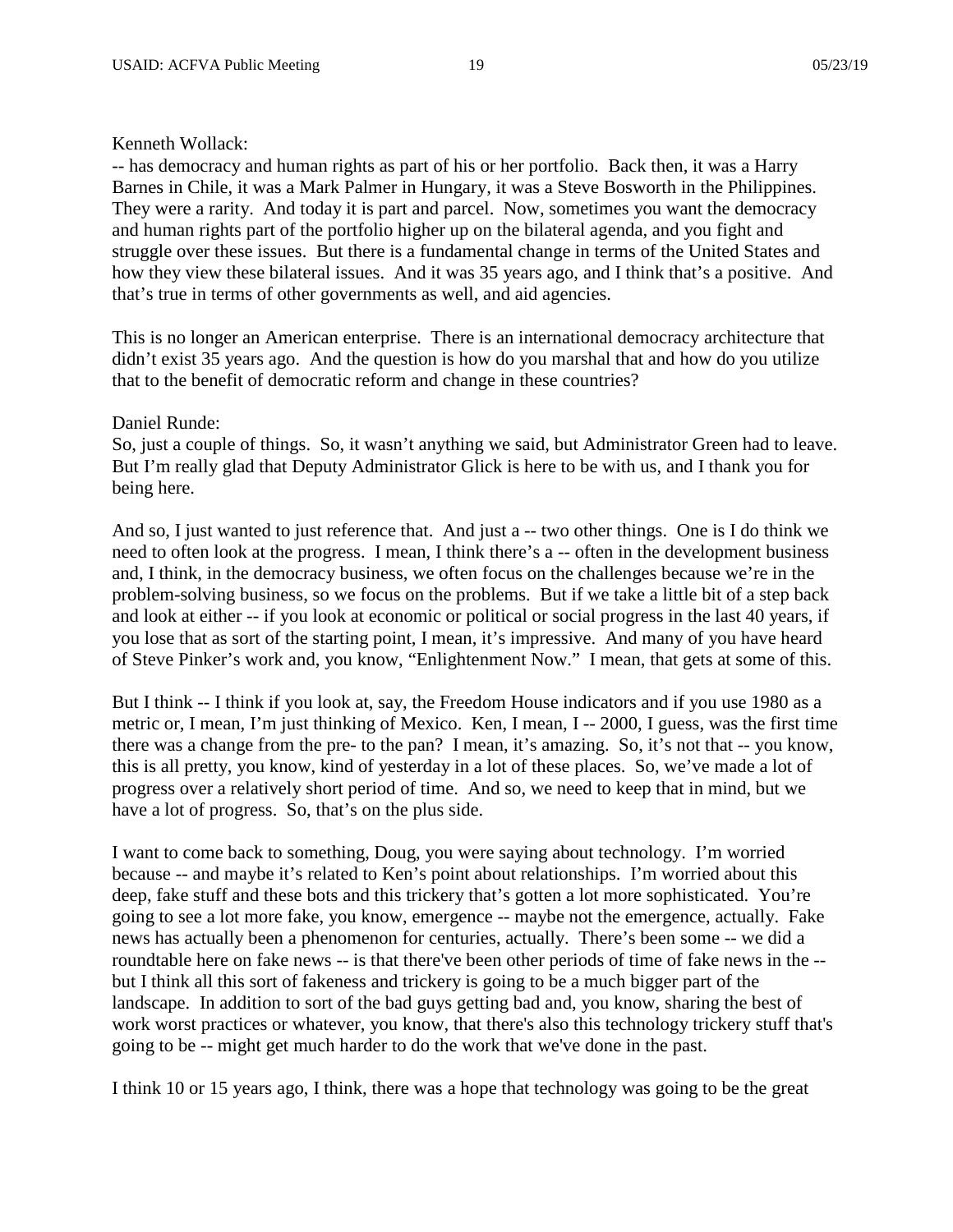emancipator, the great, you know -- it's not. It's a little bit of both. And I think we're going to have to think about how do we create trust? How do we create belief? And I just think it probably has to be people-to-people or we're going to have to, you know, find different, you know -- who do you trust? And how do we find ways for folks to have trust in a world where there's going to be a lot of lies and a lot of tricks and a lot of fakery.

### Kimber Shearer:

That's great. So, Doug, I wanted to turn back to the issue of how civil society, in particular, is impacted in close -- enclosing spaces. I wanted to see if you could offer some recommendations for how USAID can best support civil society or to foster the enabling environment that we talk a lot about in such environments, and also how some of these recommendations might be able to work in practice.

### Doug Rutzen:

Thanks. I think there's been a lot of good work done by the DRG Center. And we can start with that as the base. And I would say there's really two tracks. One, we have to look at the laws as written. And there, the formula's pretty simple. You help build capacity of local experts. You monitor and you engage quickly when opportunities arise or threats emerge.

Case study: Ethiopia. I mentioned that really bad law; 90 percent of the human rights groups are out of business. AID didn't give up. The DRG Center actually brought over somebody to Washington to study international law. He returns to Addis. The moment that there's a change, he gets appointed to chair the working group that passed the much more progressive law on February 5th. It was that patient, development approach which resulted in significant impact upon the change.

The second is to recognize it's not a transactional issue. It's not just about a moment in time when a law's in play. But think about our daily lives. When you confront complexities in the law, what do you do? You find a lawyer. And we've got to figure out ways that we can actually provide legal assistance to groups to be able to navigate that web of laws that's put up there to catch groups so that governments can say, "It's nothing against democracy. It's nothing against [unintelligible], but we're a country that's the rule of law and these groups violated the law."

Case study: Azerbaijan. A few groups were able to register. The government didn't like that. They put in place really complex reporting requirements. And they said, "If you don't comply, we're going to fine you. And the fines are so high we'll bankrupt you." Again, AID stepped forward and what they did is set up a system to provide assistance to the groups to navigate that web. And not a single group that they provided assistance to in the first wave were shut down. For a hundred [inaudible] groups --

Kenneth Wollack: Who ruled by law, not rule of law.

Doug Rutzen: Correct.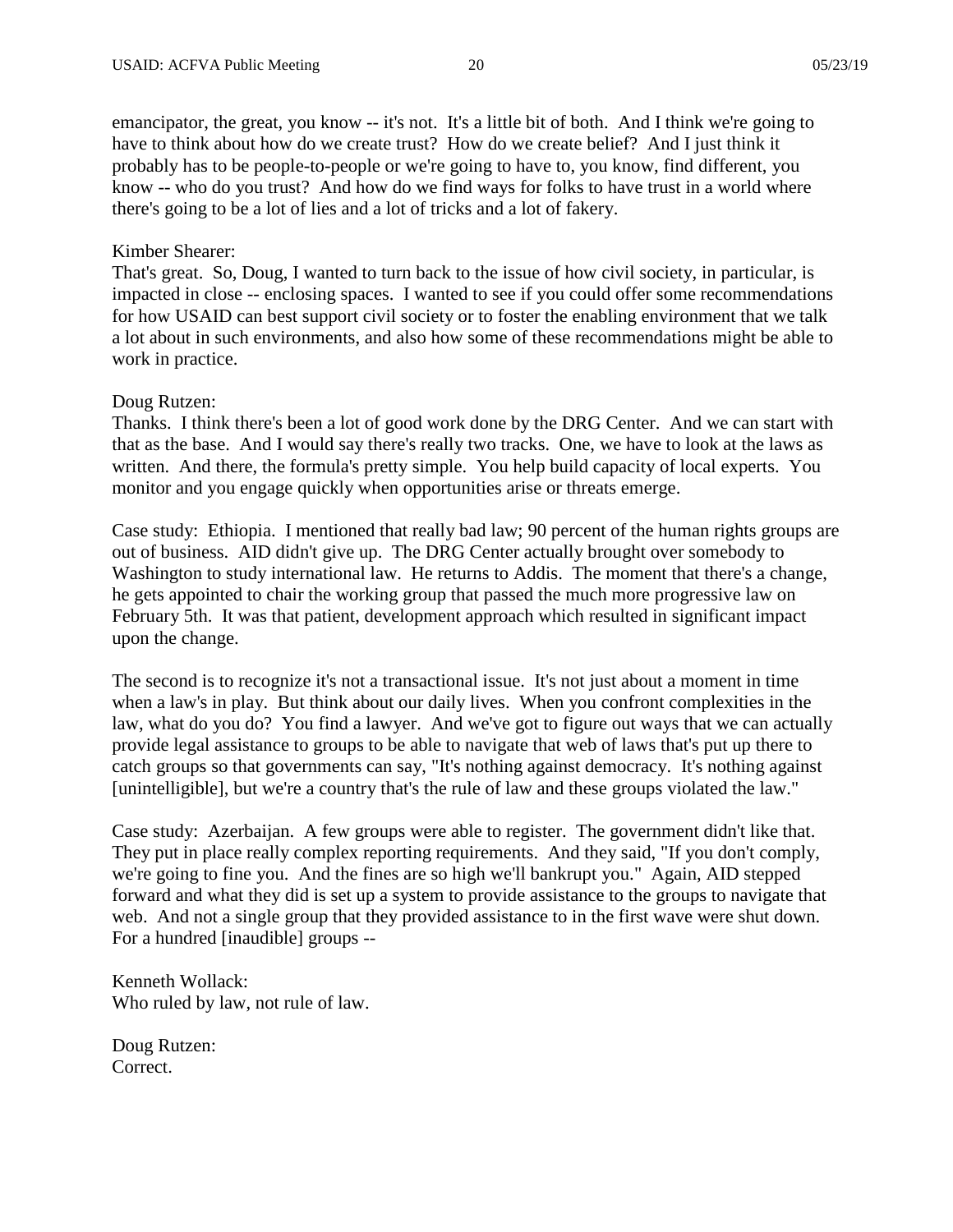# Kimber Shearer: [affirmative]

### Doug Rutzen:

Correct. So, then the recommendation is simple. We know that a number of missions are going through a revision to their country development cooperation strategies. They're trying to align them with the journey to self-reliance. There are metrics around the commitment of governments to respect the freedom of association. There are metrics around civil society capacity. And I think the next step is to go from this sort of abstract level of principle to a set, sort of a menu of options for missions of what they can do in different country contexts to help move forward and expand the space for civil society. And I think this community can help inform those sorts of options.

### Kimber Shearer:

That's excellent. Thank you. Dan, would you like to -- you've mentioned some points earlier, but I wanted to give you the floor to think about some recommendations for how the U.S. government as a whole -- not just through USAID and through foreign assistance. What can the U.S. government on the whole try to do to prevent further backsliding in the country when spaces start to look like there is a closing occurring?

## Daniel Runde:

Well, I do think we can't step back. I think the first thing is, I think we need to use our diplomats to -- I think our -- that is a role for diplomacy. I also think to the extent we have an AID mission, that's a role for AID. If I think about AID having deep relationships with leaders in a country, that's a moment that -- to step in and leverage our trust relationships, whether it's diplomatic or AID.

I also frankly think what struck me in a number of instances is -- I'm not saying that American generals ought to be doing development or doing diplomacy. But I will say that in a number of instances -- whether it's Southern Command or AFRICOM -- it seems to me that there's perhaps a limited role, but a role for American defense leaders to also sort of have a -- how should I put this -- sort of also deliver the same message, as long as we're on the same page, of saying that this is -- this isn't good for your national security and making the argument that development and human rights -- and General Kelly, who's been here on several occasions when he was in active duty, would talk about how he worked with military leaders to talk about respecting human rights. It's a really important part of being a military officer. And so, I think these sorts of things. So, I think we need a -- we do need to take a whole government approach. I do think it's a role -- it's an appropriate role for our diplomats.

I do also think there is a role for members of Congress. And I've -- I think about Myanmar, I mean, Mitch O'Connell made Myanmar and, you know, met with -- he's -- he made a major commitment to the shout -- the cause of Myanmar. Myanmar's not perfect. I think we could -- I think everyone who follows it will list all the terrible things and challenges with that country. But, you know, there's been some significant progress at the same time in Myanmar.

So, I think we should be thinking about how do we use members of Congress. There's any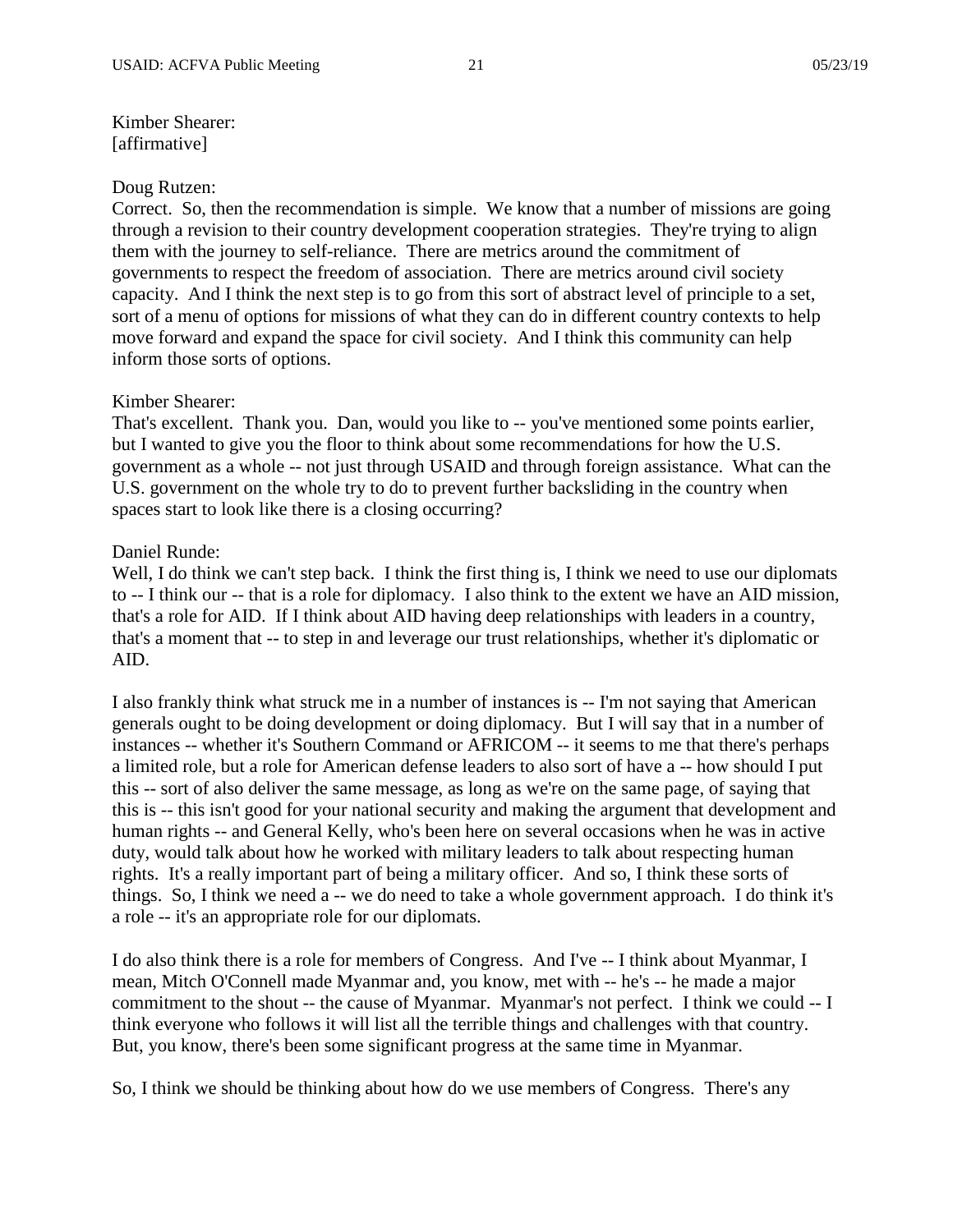number of different wonderful champions in the U.S. -- in the Congress on democracy, human rights, and government and governance in both Republicans and Democrats and how do we - how can we deploy them? I actually think that's an important -- I actually think that's an important tool that -- sometimes I think those of us in the biz who are technical people don't - you know, either are reluctant to think about or otherwise. So, I think we need to think about how do we use -- how do we use some nontraditional government actors? And I'm thinking of, you know, appropriately, you know, appropriately -- you don't, you know, please come away with this. But I think appropriately on [unintelligible], you know, these combatant commanders, diplomats, AID mission directors, I think have important roles to play.

So, I would also just say one other thing. I think we in the West in sort of a post-religious societies, I think we undervalue -- I think, you know, we're in technocratic jobs in a very technocratic town. I think we undervalue the role of religious leaders in these societies. I think they have a lot -- they've got a lot of moral authority oftentimes in the West and in the United States. Religious leaders are having, you know, or, you know, it's kind of a bare market for moral authority right now for religious leaders. So, -- but I think in a lot of societies that's not the case. And I think we need to think about how are we -- how are we working with the religious leaders. I think we need to be comfortable working with the religious leaders.

There is a really important book called "Religion, The Missing Dimension of Statecraft" which was published -- CSIS edited it 25 years ago. We -- I hosted a 25th anniversary with one of the editors I guess about three or four months ago. So, I think we need to be comfortable with how we -- and I -- it goes back a little bit to what I said about who do you trust. I think in a world of deep fakes and trickery, I think we're going to have to think about what are the -- what are the - what are the people or what are the -- who are the people are going to trust, and we're going to have to kind of double down on that and stop there.

### Kimber Shearer:

Great. Okay, I want to close off with a quick lightening round question for each of you. As we think about global trends and sort of emerging challenges to democracy and stability, what are some specific concerns the international community as a whole should be thinking about and analyzing that will specifically affect the future of civic space? Doug, I'll start with you. You talked about, for example, the role of digital technology. But I wanted to open it up to you and then to others who can chime in.

### Doug Rutzen:

So, one that's less obvious -- electric vehicles. Why do I say that? If you look at the history of use of natural resources to fend off human rights, you find -- look at the example of Saudi Arabia. Its access to fossil fuels enables it to mute human rights criticism. If you look at the movement, the transition -- now I don't know if this is going to happen in 20 years or 30 years -from fossil fuels to battery power, it's quite interesting to map which countries will now be resource rich.

Do you know which country has 60 percent of the world's natural resources for cobalt, which is one of the most precious minerals to make batteries? DRC. We talked -- the administrator talked about DRC earlier. Imagine you have a country with 60 percent of the natural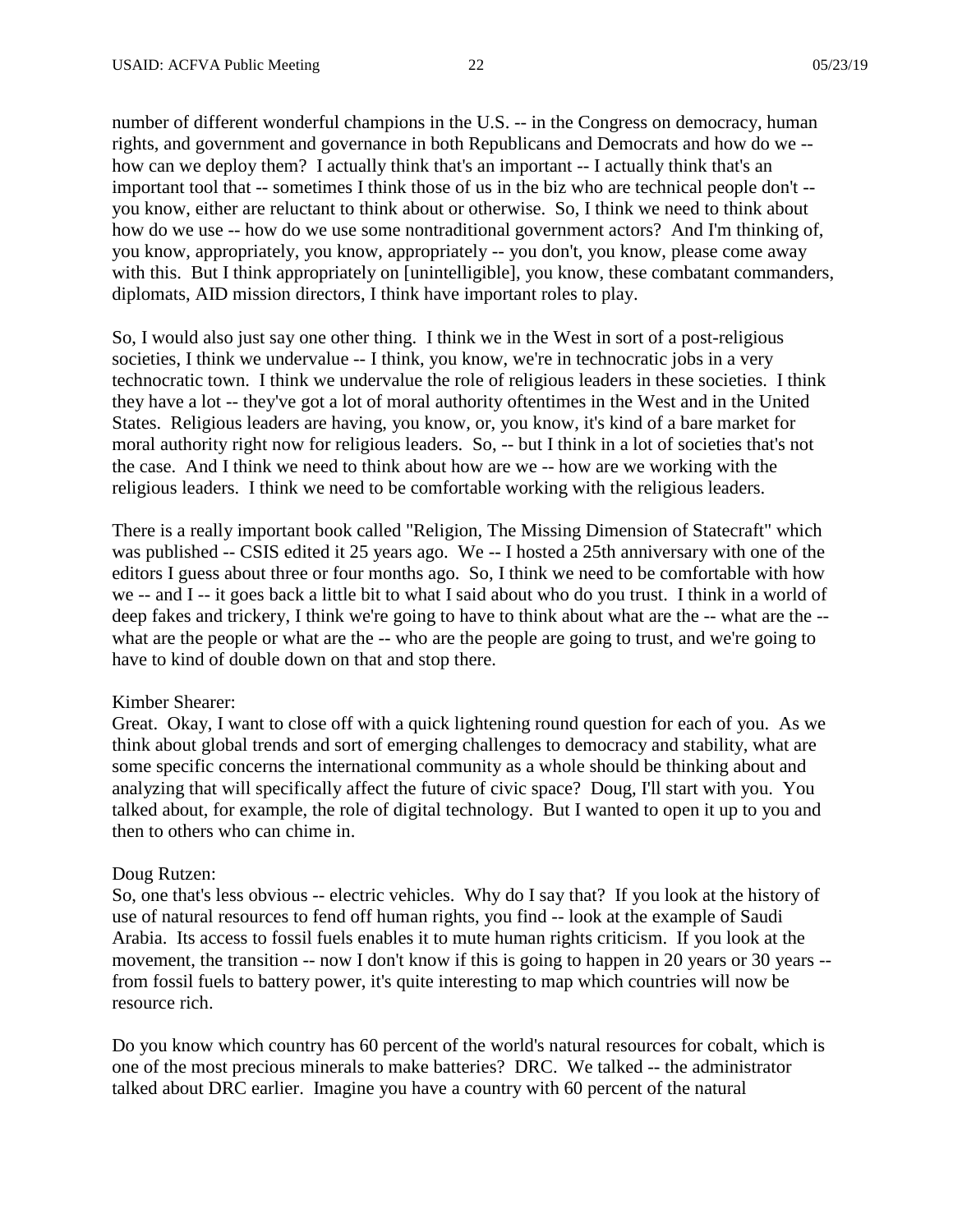[unintelligible] of cobalt. Who's in the top three? The top three are DRC, Russia, and Cuba.

Daniel Runde: Wow.

Doug Rutzen:

So, I think it actually is an issue that we need to consider -- which countries will be resource rich as we move to this new source of power? Which will be poor? And what are the implications for DRG? May be an underexamined issue.

Kimber Shearer: Thank you. Kate.

Kate Somvongsiri:

Not an under-examined issue, but we've talked about already resurgent authoritarianism. We've talked about the manipulation of social media in terms of distorting democratic discourse and discrediting actors. One thing we have not talked about as much in terms of emerging technologies is the use of data and how you can abuse data collection. And then also in terms of how new technologies can be used to surveil and monitor and repress citizens.

So, those are all things I think we're looking at and analyzing. And not for analysis, but in terms of just for ourselves as a -- right now, I think because of the amount of backsliding and the talk about authoritarianism, there isn't this threat of this. But I think, you know, several years back when democracy was doing pretty well and end of history and all that -- you can also into this, in this sector, get into a sense of complacency. And so, I think that's something we always have to kind of ward off against as a sector and always stay sharp and looking forward.

Kimber Shearer: Dan?

Daniel Runde: So, Doug, I'm sorry. When I heard you say that, I thought plastics, you know, like "The Graduate," you know?

[laughter]

But I actually agree with you. But I would say my word isn't plastics. It's corruption. And so, I think we've got a -- if you look at the progress that's happened in the last 40 years on global corruption, it's because the U.S. has led -- when it's chosen to lead -- on global corruption.

Now, there -- it's a lot better. The landscape on global corruption is a lot better now. We are a flawed vessel. But guess what? We've always been a flawed vessel on corruption. So, there's lots of things -- if we point the mirror at ourselves, I think there's lots of things we could all, as a group, kind of group list of challenges and faults and shortcomings we have in this country on that. But if someone's going to have to lead it, and if we're a flawed vessel -- I recognize that. But to the extent we get at the front of the parade on global corruption, that's a good thing.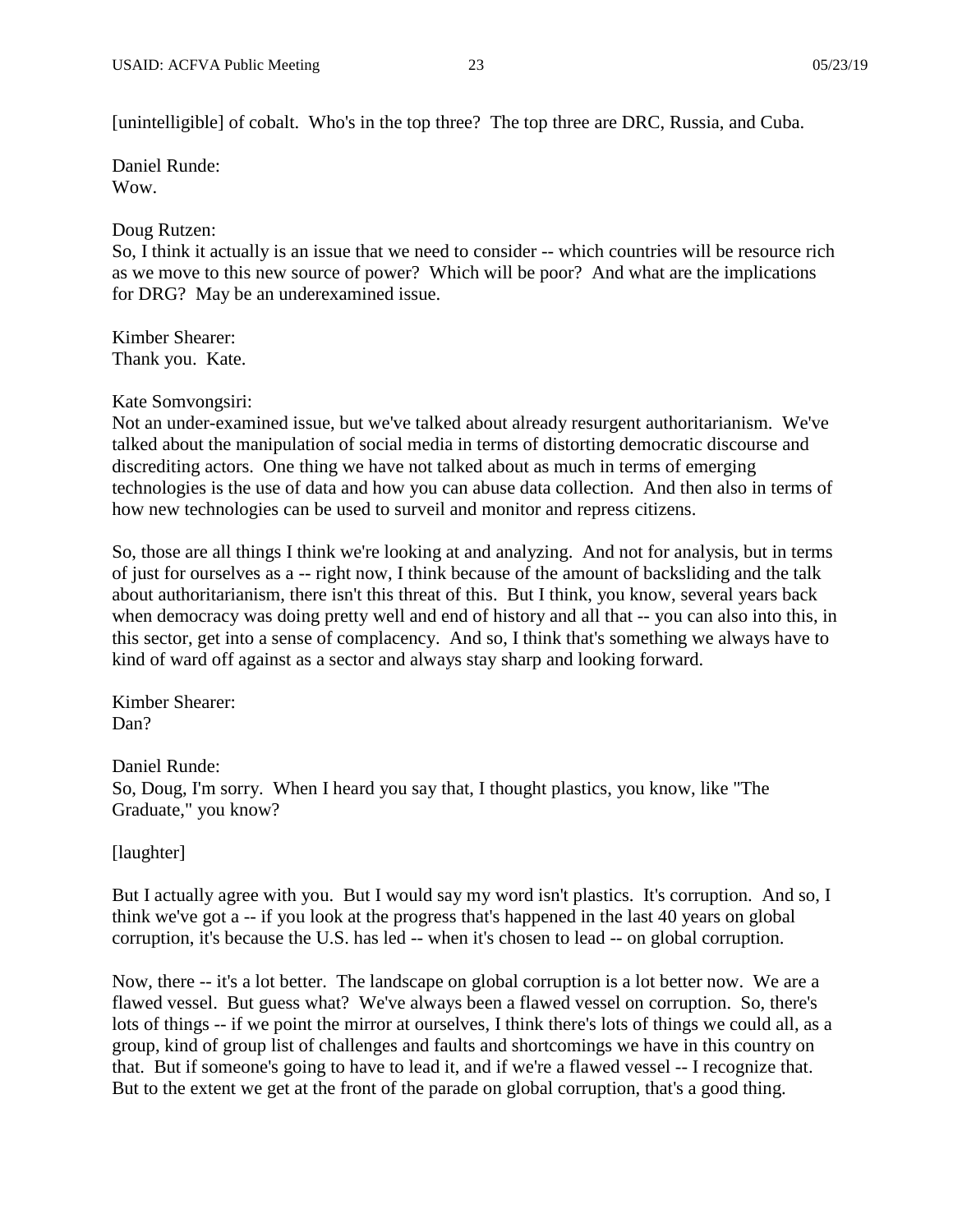There's something -- I've seen this world economic forum polling. It's something like 80 countries. The top one, top two, or top three issue in something like 80 countries or more is corruption. So, wouldn't we want to be on the front of that parade?

But I also think if you think about either sort of democratic progress and we going -- we've talked about backsliding or closing spaces -- I think oftentimes the failure to deliver on democracy -- and oftentimes it's mixed up with grand corruption -- is a real -- it just -- I also think it poisons the well on future democratic progress. So, I think how we think about corruption, how do we think about sort of the intersection of democracy and governments and grand corruption is a big problem. A big, thorny, hard problem. And like I said, we're not - we're not running for sainthood on this issue. But someone's got to lead, and it might as well be us. So.

Kimber Shearer: Ken, final word?

#### Kenneth Wollack:

Yeah, I think it's -- I would say both on the democracy delivering front is I think the next huge challenge, of which corruption is part of this. Because people are in a demanding mood and they want to put food on the table and they want to have a political voice. And if the institutions don't deliver, usually bad things happen. And then the issue of technology -- there was a Mexican civic activist who once said that citizens are using 21st century technology to communicate and government is using 20th century technology to listen and 19th century technology to respond.

Daniel Runde: I love that.

Kenneth Wollack: And  $-$ 

Daniel Runde: It's good.

### Kenneth Wollack:

And the question is how do these institutions -- we tend to look for the democratic hero. And usually, we find out that people are more democratic in opposition than they are in government. And ultimately, it will be the institutions and democratic processes that will -- that will prevail. We talked about Africa earlier. Just think of this statistic. Between 1960 and 1990, there were four African heads of state that stepped down voluntarily -- four in that 30-year period. And since 1990, that figure is over 50.

Daniel Runde: Wow.

## Kenneth Wollack: Which represents a change in face on the continent and the demands that citizens -- youth,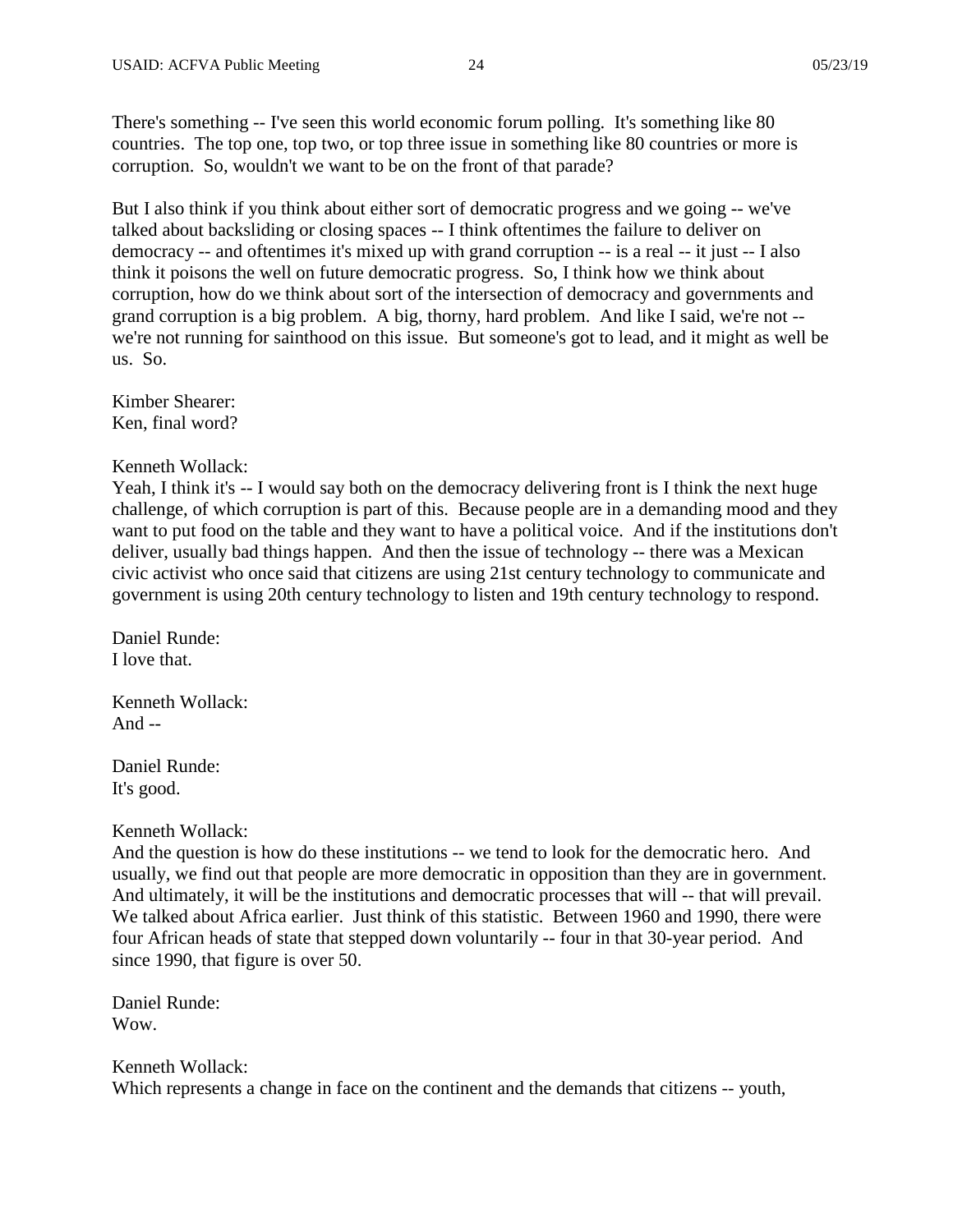women, previously marginalized communities -- and ultimately recommending that demand and the need to respond not only because it's the right thing to do, but I think it serves -- it serves our interest and it serves the interest, I think, of these countries.

Kimber Shearer: Great. Thank you. I just want to give a quick hand -- round of applause to the panelists for [inaudible].

[applause]

Daniel Runde: And the moderator.

[applause]

Kimber Shearer: Okay. And now I'll turn it over to Dan Runde --

Daniel Runde: Okay.

Kimber Shearer: -- for the public comment.

Daniel Runde:

So, can I just first make an editorial comment? I'm just -- Katie, I'm so impressed. Well, you represent AID so well and I know there are hundreds of folks that you're representing. Can we give Katie a round of applause just recognize all the public servants and all the AID folks here?

[applause]

Kate Somvongsiri: To all the USAID [unintelligible] out there.

Daniel Runde:

So, thanks for representing all the -- so many capable and smart foreign service and civil servants that, you know, are doing the work that you do -- guys do every day. So, thank you very much.

Okay. So, this is your meeting. So, we're checking for -- we want to get rounds of questions. I know we've got -- okay, so who's got -- how are we doing? We have microphones? Okay.

So, I want to hear from this gentleman here in the front row, my friend here in the third row, and my friend John Sullivan. We're going to do these in rounds. I'm going to get at least six, I promise, and maybe more. And there -- I know there are some I'm not going to be able to escape from. So, I know I'll get to -- you know. All right.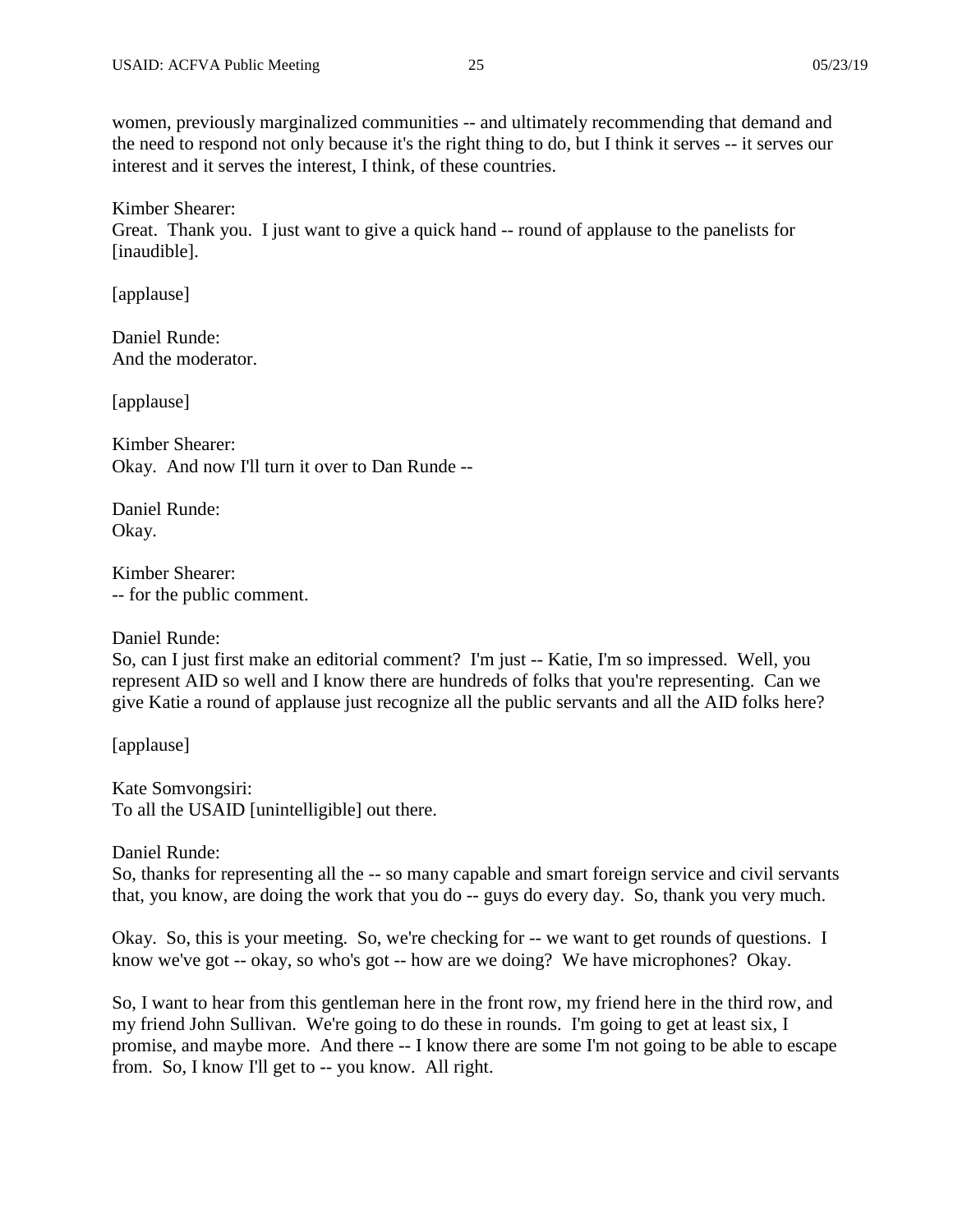Sir, name, rank, and serial number.

Male Speaker: Yes.

# Daniel Runde:

Keep it short. Let's keep it as a -- respectful. Not that you wouldn't, but just to set the rules here. And keep it short so that we can make -- get it to as many questions as possible. And let's do it in the form of a question, if possible. Okay?

# John Coonrod:

Okay. My question is, what are the best ways that USAID could strengthen decentralization, devolution of financial resources? Because it seems to me -- I'm John Coonrod. I coordinate the Movement for Community-led Development. And we do that because we're pretty sure the only way the promise of democracy can be delivered on is at the local level. So, how can both the development activities and the democracy in governance activities of USAID better move resources down to the local level?

# Daniel Runde:

Great. Okay. So, we're going to bunch three of these together. And so, this is for the ACFVA committee. So, I'm looking for ACFVA committee members to also take the first stab at this and not put all this on Katie who's been a good sport to be on the panel. So, please.

Nora O'Connell:  $Hi$ ,  $I'm -$ 

# Daniel Runde:

And thanks for modeling a question and following the rules here. A good example for others to follow. Yes.

# Nora O'Connell:

So, hi. I'm Nora O'Connell from Save the Children. And I just want to say what great timing this panel is, as many of us are getting ready to head to Ottawa for the Open Government Partnership meeting. I'll be there. We're hosting an event on Feminist Open Government Day on gender data. Hope you'll come.

But the reason I want to talk about this is I was really excited to hear you talk about democracy as both an end and a means to an end in the development context. And when you look at development outcomes, we're seeing rising inequality within countries and we're seeing closing civic space. And the remedies to rising inequalities are actually our civil and political tools, right. It's freedom of the press. It's mobilization. It's all these kinds of things to address the development outcomes -- the health sector, nutrition sector, food security, education.

And so, how does USAID need to work differently in its democracy and governance programs to address rising inequality and the things government is supposed to deliver on for its citizens in an era of closing civic space? And if you can also share any examples on USAID's recent work on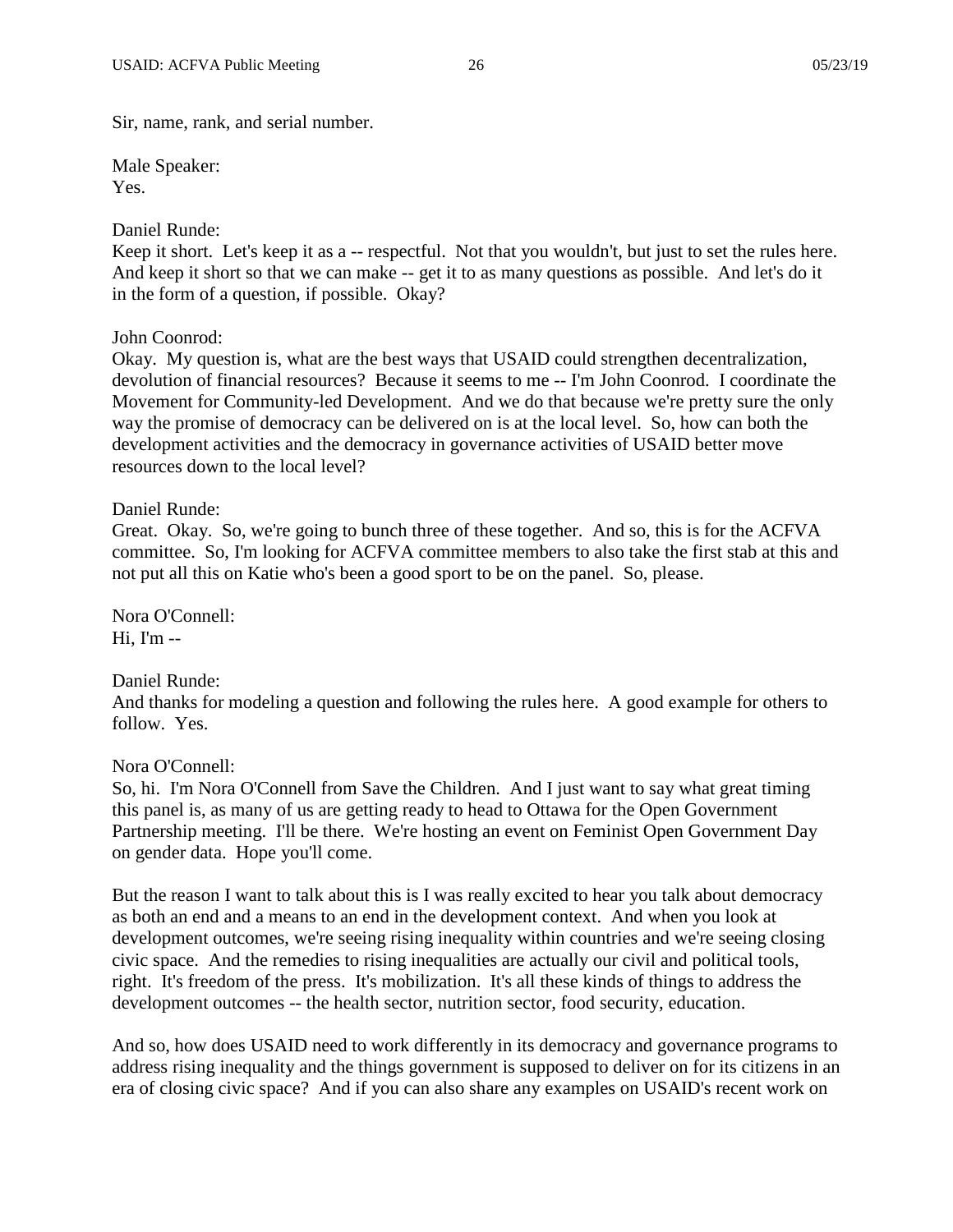Daniel Runde:

Okay, clear your calendar. We've got infomercial. We're doing a big report on the next generation on taxes. Like I said, don't make it a Netflix night. Taxes and development -- it's really important, though.

Nora O'Connell: I'll be there.

Daniel Runde:

And we're having event -- I think a roll-out I guess next week on this or the week after. So, May 31st. So, I think this is an important -- John Sullivan. No, no, right here.

John Sullivan: Right there.

Daniel Runde: Then I'll get to Frank after this.

John Sullivan: Hi. John Sullivan. I'm doing consulting now. Used to do --

Daniel Runde: And affiliated here.

John Sullivan: Sorry?

Daniel Runde: And also, you're affiliated here.

John Sullivan: Yeah, well I, at one time, had a role here --

Daniel Runde: Yes.

John Sullivan: -- in chairing the ACFVA committee.

Daniel Runde: Yeah, yeah.

John Sullivan: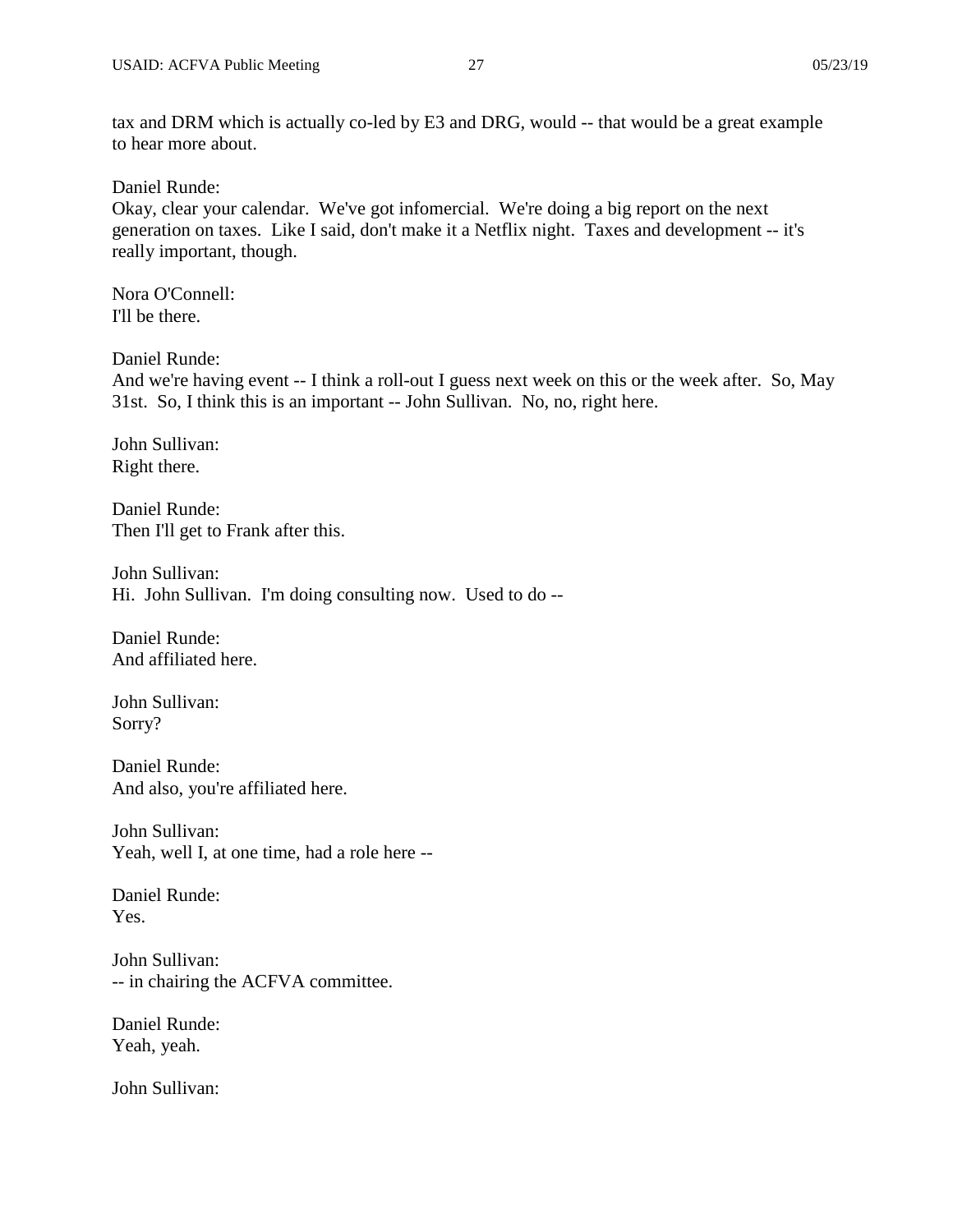But I used to be with Center for International Private Enterprise. And in that respect, I can't avoid asking the question, which is -- we've seen the rise of China, and Dan alluded to the work of Doug North [spelled phonetically] and the idea of looking at open and closed spaces and institutional structures as part of an overall development pattern. So, to my -- and Doug North is a big believer -- or was a big believer in the -- as he answered a question once -- why do you need democracy? Because you don't get rule of law on a long-term basis and a sustainable basis without it -- was Doug's answer.

But the question is -- we've seen the rise of China. And we see this increasingly assertive Belt and Road Initiative, 2035 program, et cetera. And they're putting forth the idea of an alternative development model. You know, 30 years ago, it was Tiananmen. But 30 years ago, it was also the fall of the wall. And after the fall of the wall, we all had this theory that to get development, to get economic growth, to get private enterprise, you needed a democratic system.

The Chinese have put forth a very stark alternative viewpoint which they are -- as Doug and others have mentioned -- systematically trying to fund around the world. Has ACFVA looked at this question of alternative development models or the importance of democracy as a key to economic growth and development?

### Daniel Runde:

Okay. So, I'm going to ask each of you to take on -- you don't have to answer all three of the questions. But maybe I'll start with you, Kimber and each of you could just kind of take on each [unintelligible] you can cherry-pick the ones you want to take on. Let's just make sure we cover -- at least one of you responds to each of the questions. Then we'll get another batch of questions.

### Kimber Shearer:

Sure. I'll start with the last one. So, ACFVA hasn't looked at that issue specifically in terms of a task of a subcommittee, but we actually have an annual -- or biannual, I guess, ACFVA meeting tomorrow and I think this is something we could bring up on the agenda.

Daniel Runde: It's a good question.

### Kimber Shearer:

In terms of the development model, I mean, one of the things that we look at -- I know Administrator Green has spoken quite a bit about it -- is this idea of China having a development model versus sort of the western democrat model -- is really looking at making sure that stakeholders in these countries understand what that really means -- the use of soft power, sharp power, economic incentives that are essentially co-opting those nations, giving up, you know, their own sovereignty. Whereas the western government support for democracy, economic development, et cetera, is more supportive in ways. And it's more people-driven by domestic partners in those countries.

One thing I think that the U.S. government needs to do -- and again, Administrator Green has spoken about this a lot -- is it can't just be through the arm of foreign aid. China, of course, as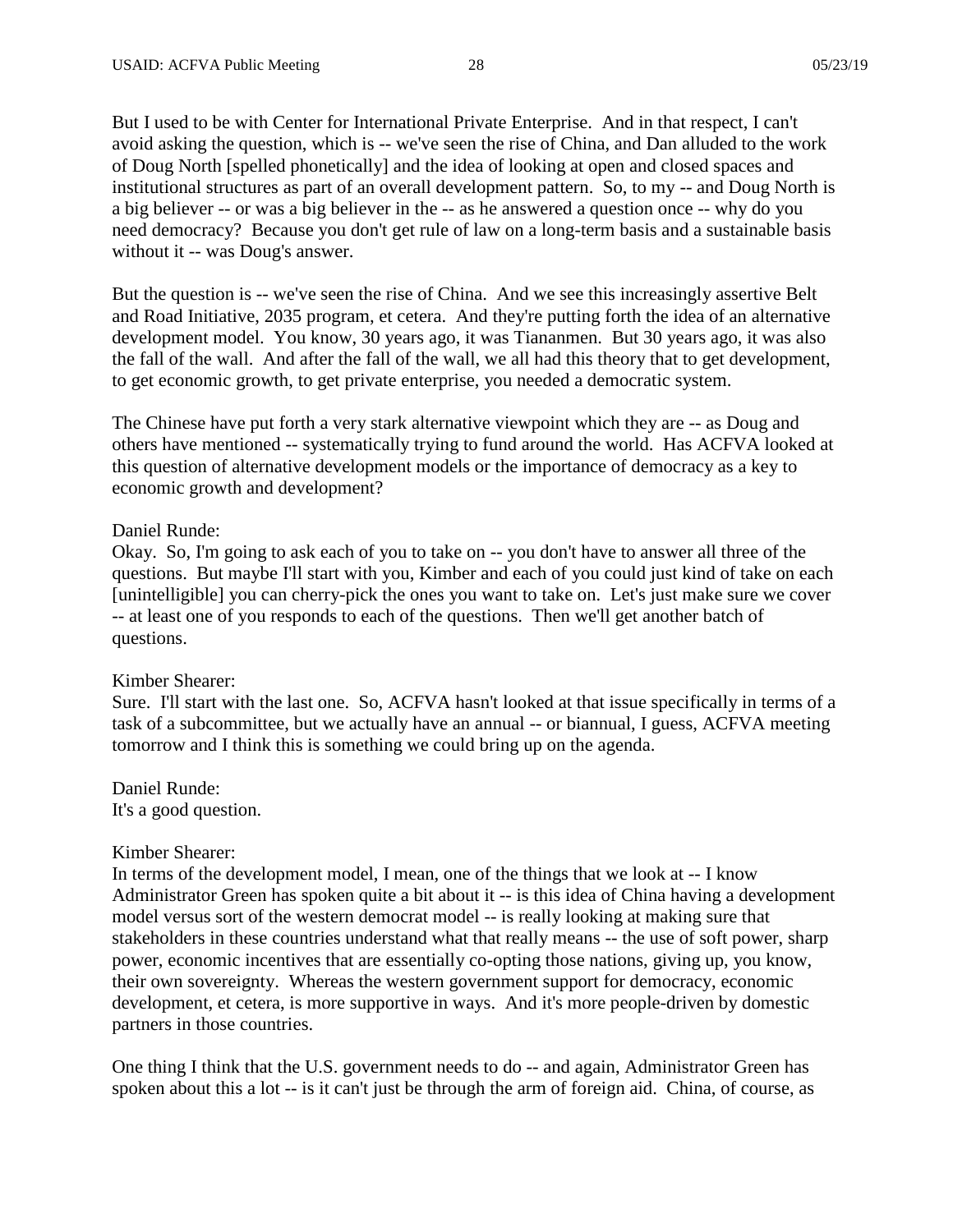you know all too well, does have these multiple forms of essentially influencing these foreign governments. And so, the U.S. government, like I think a lot of western nations, need to be thinking about these whole of government approaches -- which is one of the things I asked Dan about. It can't just be foreign assistance. It needs to be other bilateral things that the U.S. government is trying to do, particularly with partners around the world.

Daniel Runde: Okay. Ken?

### Kenneth Wollack:

Well, just a couple quick points. I would agree with you in terms of development of China today. But if you look at The Great Leap Forward of the Cultural Revolution and saw what the impact was -- and I think in many of these places these regimes look stable. They seem to deliver. But we tend to look at a snapshot and what ultimately happens in these environments - and I believe it will happen in China -- that hubris develops, corruption develops, and ultimately these regimes are stable until they are unstable. And I think eventually once China gets through the low-hanging fruit economically, they're going to face many, many challenges.

The question is, how will they perform when they don't do well economically. It's not how they perform when they're doing better economically.

In terms of decentralization, I'm going to be a little bit contrarian here just on one example. We have a romantic notion of decentralization -- that that's the answer to all these development programs. But in many places that we work, particularly the Middle East, for example, there's no history of decentralization. I remember when NDI did a poll in Mosul, the citizens of Mosul and the refugees outside of Mosul were very much against decentralization. They saw this as a vehicle through which more warlords would come back, and it meant that they were going to become marginalized. And what they wanted is to have a stronger role in the central government. They want to have a seat at the table, and they want to get the economic benefits from the center. And they feared that they were going to be left out in a decentralization process.

In Jordan, for example, the king has pushed decentralization and --

Female Speaker: [inaudible]

#### Kenneth Wollack:

-- I think he's very well intentioned. But the view of the bureaucracy and the government is that means building a ministry of the interior all over the place. And they will -- the central government would deliver resources at the local level. So, I think we have to be a little more cautious that this is going to be the answer to everything.

In Tunisia, for example, they voted on decentralization before there was even a law that talked about what the -- what the powers, the devolution of powers would be. They voted for local elections. So, I think we have to take a very much of a long-term view of this and recognize that in many cases, people are fearful of this process. And sometimes the answer is not always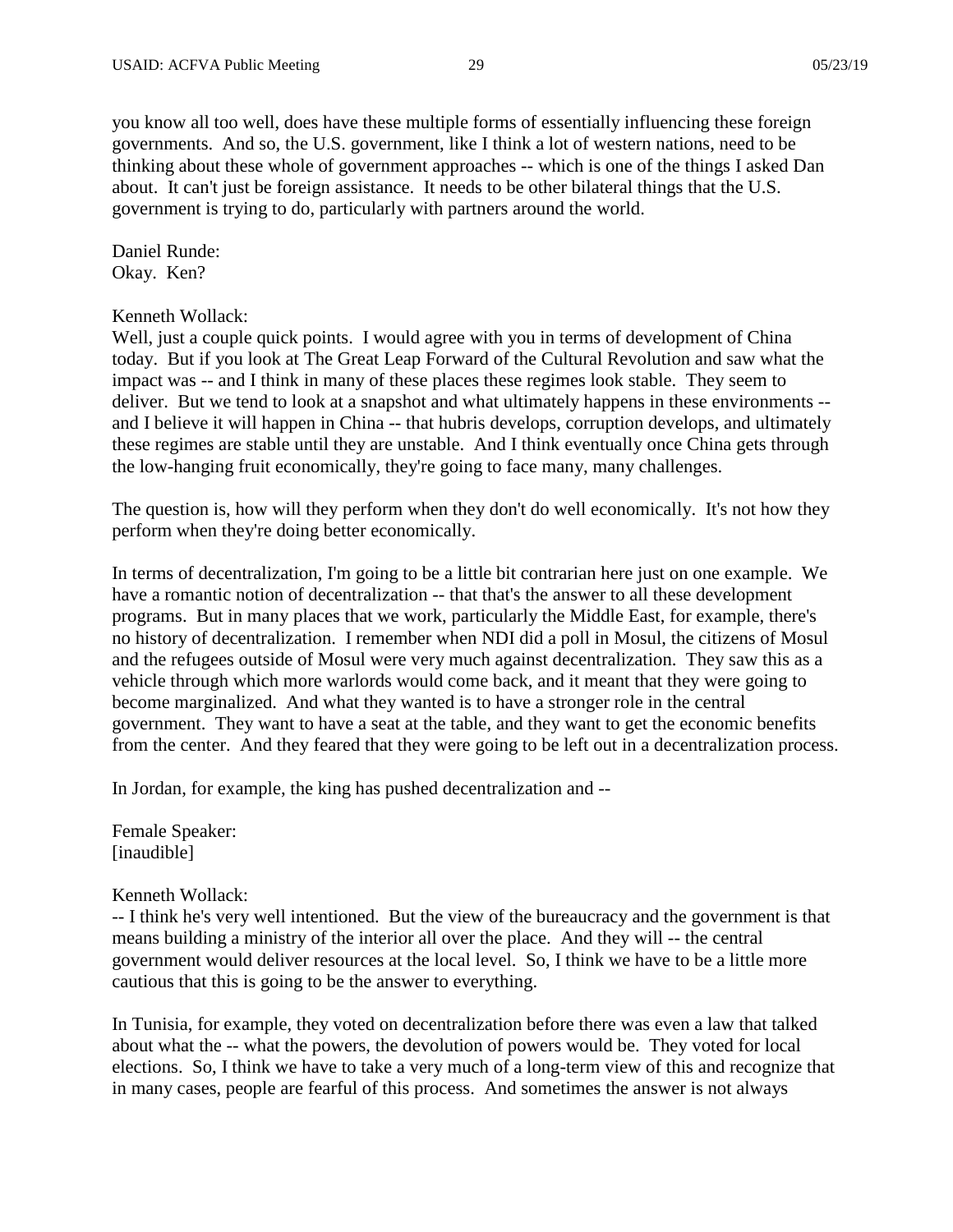decentralization unless you bring people along. And that takes quite awhile. So, [inaudible].

Daniel Runde: Him.

Doug Rutzen: I'll pass to provide more time for Kate and questions.

Kate Somvongsiri: Thank you, I think [laughs].

Daniel Runde: Thanks, Doug.

# Kate Somvongsiri:

I think actually, it flows together well because my rejoinder to Ken's comment -- which I agree with. But the other part to that equation is I think there are times when decentralization is absolutely key to democratic development. I may be a little bit personally biased because the last two places I served for four years at that time have been Ukraine and Indonesia, two cases where decentralization were critical to the democratic development of the country in terms of getting government closer to the people, having those accountability measures, having services delivered that targets the population in a thoughtful way, et cetera.

So, the bottom line, I think there are some cases -- and it -- as with all of these things, as you all know this, it will be dependent on the specific country context. I think we don't prescribe decentralization everywhere, but where are the cases like the Indonesias of the world -- that's absolutely a focus of the USAID democracy portfolio [inaudible] --

# Kenneth Wollack:

And I would just say [unintelligible] that the megacities are doing things that the central governments are not doing in Jakarta and in other cities around the world. Even here in the United States, because of political paralysis in Washington, oftentimes, the innovation comes from the local level.

Kate Somvongsiri: Yes. And in a lot of cases --

Daniel Runde: And in this country --

# Kate Somvongsiri:

-- innovation comes from the local level. One area we have to be better at, I think -- the push for this often -- is often from the democracy sector, to some extent from the economic sector. But I think we need to do a better part of kind of integrating the decentralization work across the range of services and sectors -- health, education, et cetera.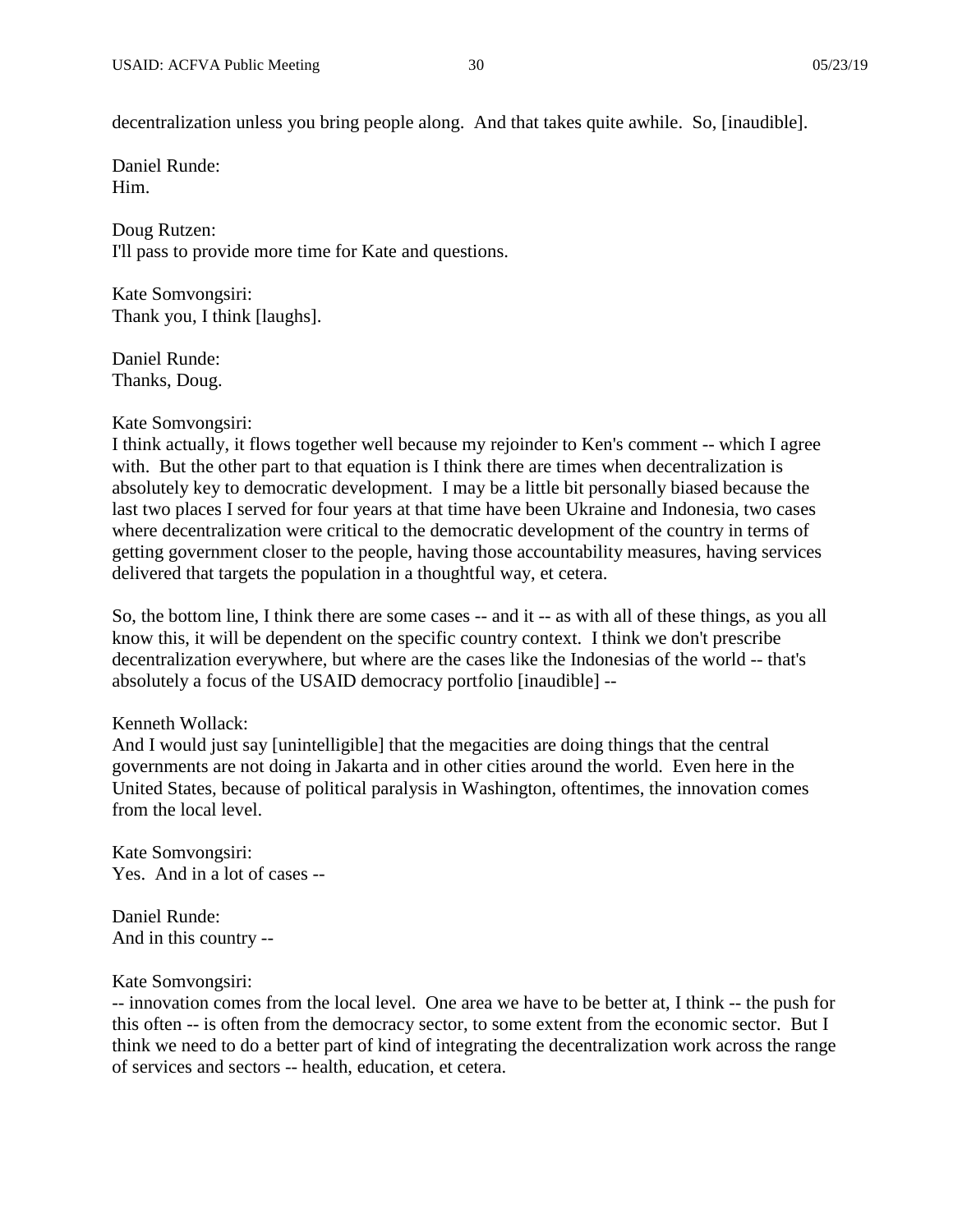And then I think the interesting part -- you didn't ask this question, but I'd love some time for somebody to answer this question. I hadn't thought about the intersection of decentralization work with the backsliding issues in closing space. Because there are many places where we work where it's the national government that's the most repressive that has these laws in the books, et cetera. And then you have pockets at the local level where there's the push against that.

I think there are some -- in many countries -- where it's the reverse, right, the most repressive policies et cetera that we see come out happen at the local level. And so, I don't know how much analysis there's been. I'm sure the big brains on this stage have thought about it more. But I think that's something worth exploring.

And then to the question that I think nobody else has addressed yet in terms of getting democracy programs to deliver in the closing environment in other areas, I would say on two levels. On a basic level, when we talk about the end of the spectrum for the very closed environments, like the North Koreas of the world and where Venezuela is getting. I think fundamentally you have to deal with the democratic governance issues to be able to even move the needle on the other issues from -- as an external actor, I think.

But I think in cases where many places where we were talking about in terms of closing environments more broadly, I think there is a lot of room for engagement across a variety of sectors and for those areas to work together in order to get outcomes that are beneficial both in terms of the normative as well as the practical outcome.

And one question you asked about that I won't take the time to answer now in terms of taxes and domestic resource mobilization, we're doing a lot of work in this area --

Daniel Runde: Yes.

Kate Somvongsiri:

-- right now on financing self reliance, on -- I think Tim [spelled phonetically] is one of the biggest proponents for this. Right? Nothing brings you closer and more citizen participation when you start paying for those services and real [unintelligible] --

Kimber Shearer: [inaudible]

Kate Somvongsiri:

-- that so we're really engaged a lot in that area. So, I would encourage you to talk with the team here afterwards to get more details on it.

### Daniel Runde:

Yeah, let me just add on the tax issue, I think a lot of the work in international development has been sort of a technocratic solution from an economic growth. How do we do call centers and - but there's these -- it's a whole subfield. But there's the issues of tax solidarity. And so, to the extent that people won't actually pay taxes -- a function of whether they feel services are actually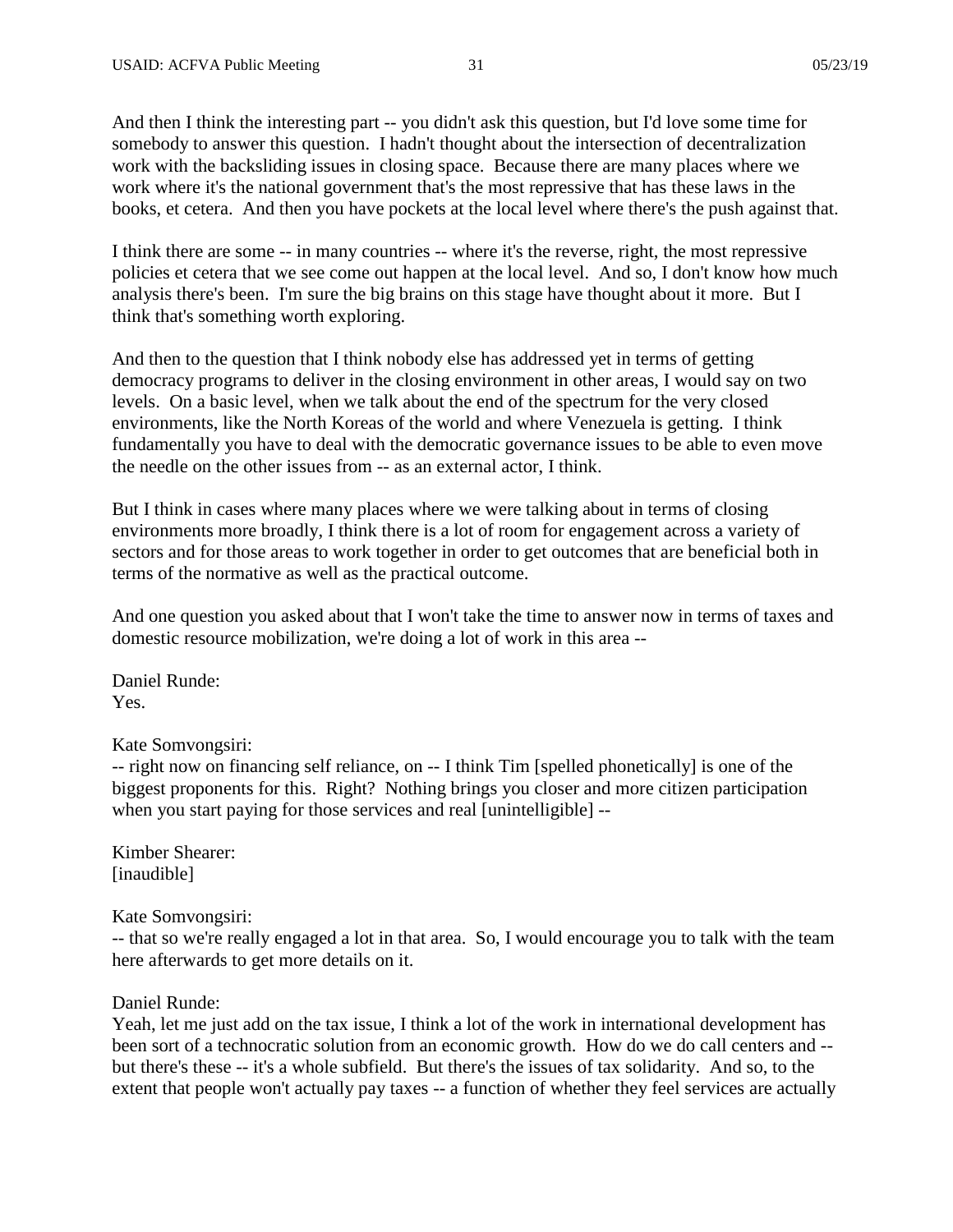being delivered or how much money is going to people's Swiss bank accounts and this sort of a thing.

And so, I do think there's a -- it's very intertwined with governance issues. And so, I do think the more that the DRM agenda is interlinked with the DRG agenda -- I can't believe I just said two different acronyms. Sorry. But everyone understood what I was talking about. So, you know, to the extent that we're having taxes and good governance and delivering on democracy linked, I think that's a much more -- that's an important -- the more that migrates, the better.

Just on John's point, I think he's -- John, you're right. I'm of the John Sullivan school of good governance and economic growth and a lot of what I've learned, I learned from you and from SIPE [spelled phonetically] on these issues and all the work you guys did when you were there. And so, I think we have to -- I think we all have to collectively look at ourselves and recognize that they have a seductive model at first.

And I think Ken's point about that these, you know, they -- there are these bad guys have fragile regimes and they do have -- and there's -- and there's off -- they oftentimes, at first glance, look good. But I also think if you look at any number of -- I'm thinking, say, Malaysia, for example, seeing -- you know, just seen a change there.

I want to give Kazakhstan the benefit of the doubt. And I think many people in this room are not going to give Kazakhstan the benefit of the doubt. But I would just say if you look at sort of the, you know, or Uzbekistan, if you look at these places, there's a -- I think we ought to -- I think we ought to believe that there's, you know, there are serious people trying to do serious things in some of these places.

So, it is true that China is offering an alternative model that's seductive, but I think we can -- we ought to do a better job of making sure we're aware of that and thinking about how we -- how we answer the mail on that. Okay, let's hear from some others.

Okay, so -- okay, my friend from West Virginia, in the blue shirt. All right. And then I want to hear -- I need some other hands. Yeah, okay. So, Frank, you -- go ahead.

# Franklin Moore:

Okay. Thank you, Dan. Franklin Moore. And this is a bit of a follow-up to some of the things that Kate said. There were two interesting comments for me that were made earlier; one about citizen response to governance and the other one was the creation of democratic subculture. And I would maintain that if you look at many of AID's programs, particularly in health, but not only in health, where at local levels -- because the local level was the service delivery level -- that our projects actually engaged in something Dan called, "the responsibility of being a citizen," where we have worked quite actively on governance and demand at the local level.

And my question is whether you all have looked into some of the cases of these to see whether they reflect something that takes place at a higher level at the national level or at the center from a democratic point of view.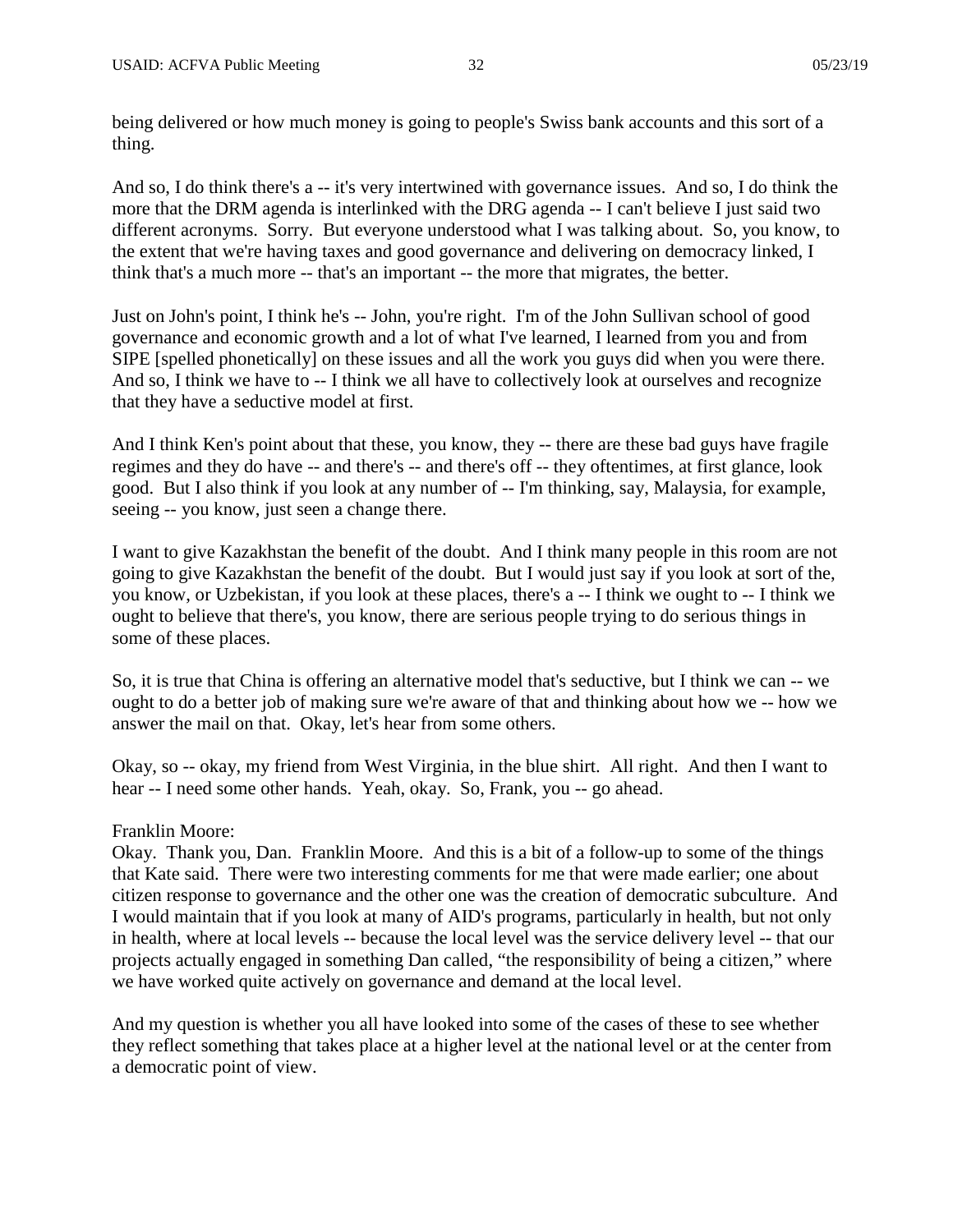Daniel Runde:

Okay, sorry. Okay, my friend here, third row. I'm sorry, I lean right, so I'm missing you guys over here. I'm [unintelligible] my biases, so I'll get someone over here, too. Please.

Jenny Russell: Hi. [inaudible] Is this working?

Daniel Runde: I guess so, yeah.

Jenny Russell: So, we're nearing the 25th anniversary of the Beijing Conference.

Daniel Runde: McKenzie [spelled phonetically]. Technology is great when it works.

Jenny Russell:

Hi. Okay, now this works. Hi, this is Jenny Russell at Save the Children. We're nearing the 25th anniversary of the Beijing Conference, where Hillary Clinton famously said, "Women's rights are human rights." I'm curious about the intersection of gender and democracy and governance. And if you could speak a little bit to innovative programming that helps to ensure that girls, in particular, are learning about civic participation, its importance, and how to support their own participation. And girls are amongst the worst as violated by human rights, FGM, early child marriage. And so, how are you focusing on this population?

Daniel Runde:

Okay, thank you. Okay. And this gentleman in the blue shirt and the blue jacket. I know that's like a lot of people in this audience, but --

[laughter]

-- but with the fashionable glasses. How's that?

Hisham Jabi:

Thank you very much for the [unintelligible] and Hisham Jabi at MSI. I think everybody talk about trust and relationship with local partners and alliances. It's very critical. I work with many local partners, especially in the Middle East. And the message that -- and consistent message from U.S. government [unintelligible] is make it very, very difficult for local democratic partners to really have that trust and allow some room for actually set in forces such as Iran or Russia or China to have an entry point to certain community. Of course, like Yemen and Syria -- it is like an elephant in the room, like kisses in the face. So, I know there has been some attempts to do this year [unintelligible] like the --

Daniel Runde: The stabilization review.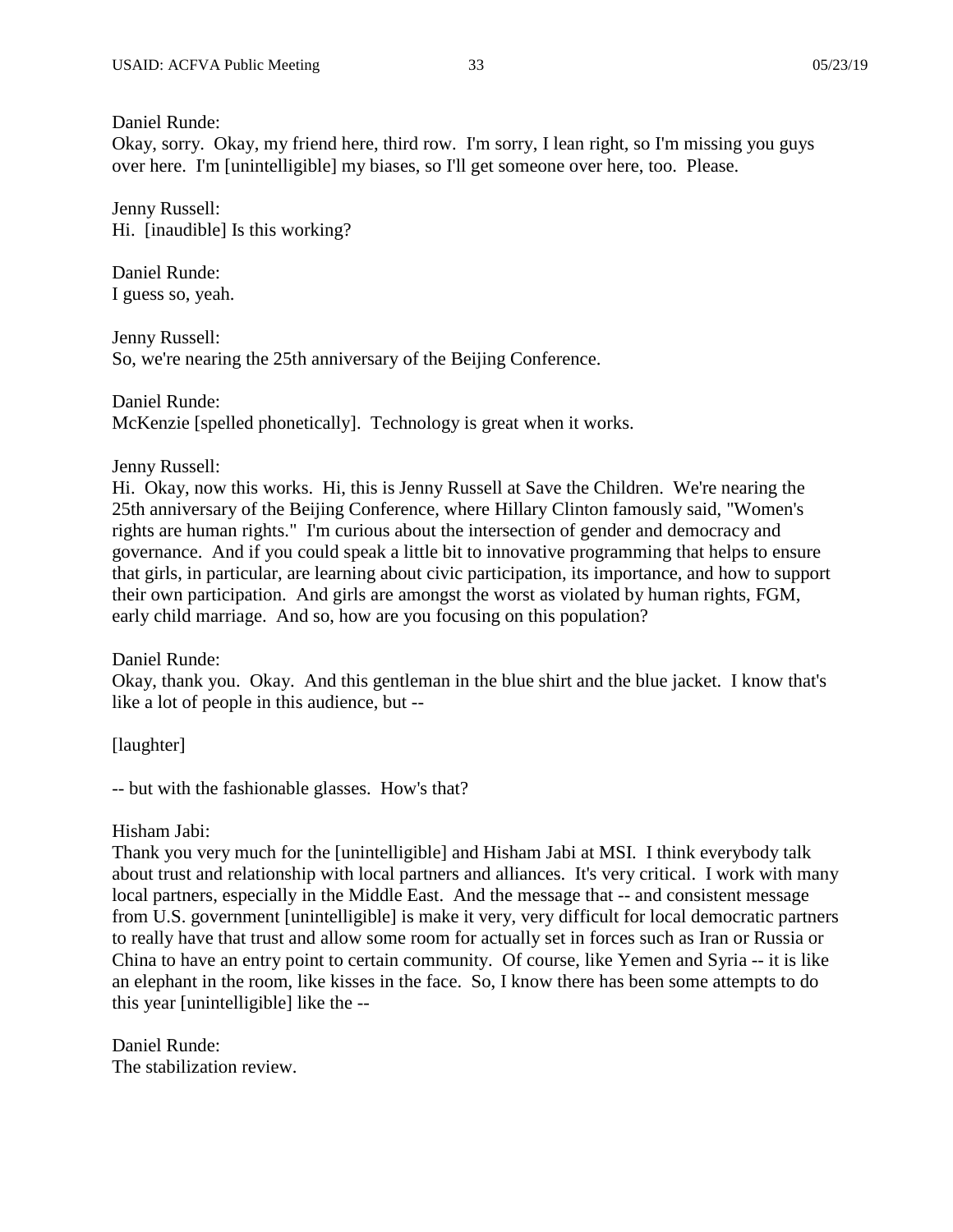Daniel Runde: Yeah.

Hisham Jabi: Yeah and that's very positive. But where do we stand and what could be done better to create that notion of trust with local partners with a consistent message?

Daniel Runde: In the context of fragile states --

Hisham Jabi: Correct.

Daniel Runde: -- and stabilization.

Hisham Jabi: Correct.

Daniel Runde:

Okay. Okay, good questions. Okay, let me get one more. My friend Anne Simmons-Benton over here, please.

# Anne Simmons-Benton:

You've talked a lot about a lot of actors. What about universities? Where do they play a role in this?

Daniel Runde:

Okay. I'm going to take that one because, well, you know, I like the topic. Okay. So, Anne, sometimes with Arizona State and AID alum, too, so thanks. Okay.

So, I've been thinking about this as late -- I was at my -- I actually think there's been -- there's been a sea change about how we're thinking about China in the last two years -- in the last three years. And I think that's -- I think that's permanent in Washington.

And one of the things that's been said is, well all these  $-$  "all these Chinese folks come and study in the U.S. and it hasn't made a difference." I would argue that -- I don't know if it's been not enough time yet has elapsed to when sort of big cohorts of Chinese students came here to like taking real jobs in the Chinese system. They're just kind of now -- I would argue -- I haven't looked at this closely enough -- but I think they're just kind of now taking the real jobs in the system.

They're not in the -- I don't know how many members of the politburo or whatever the --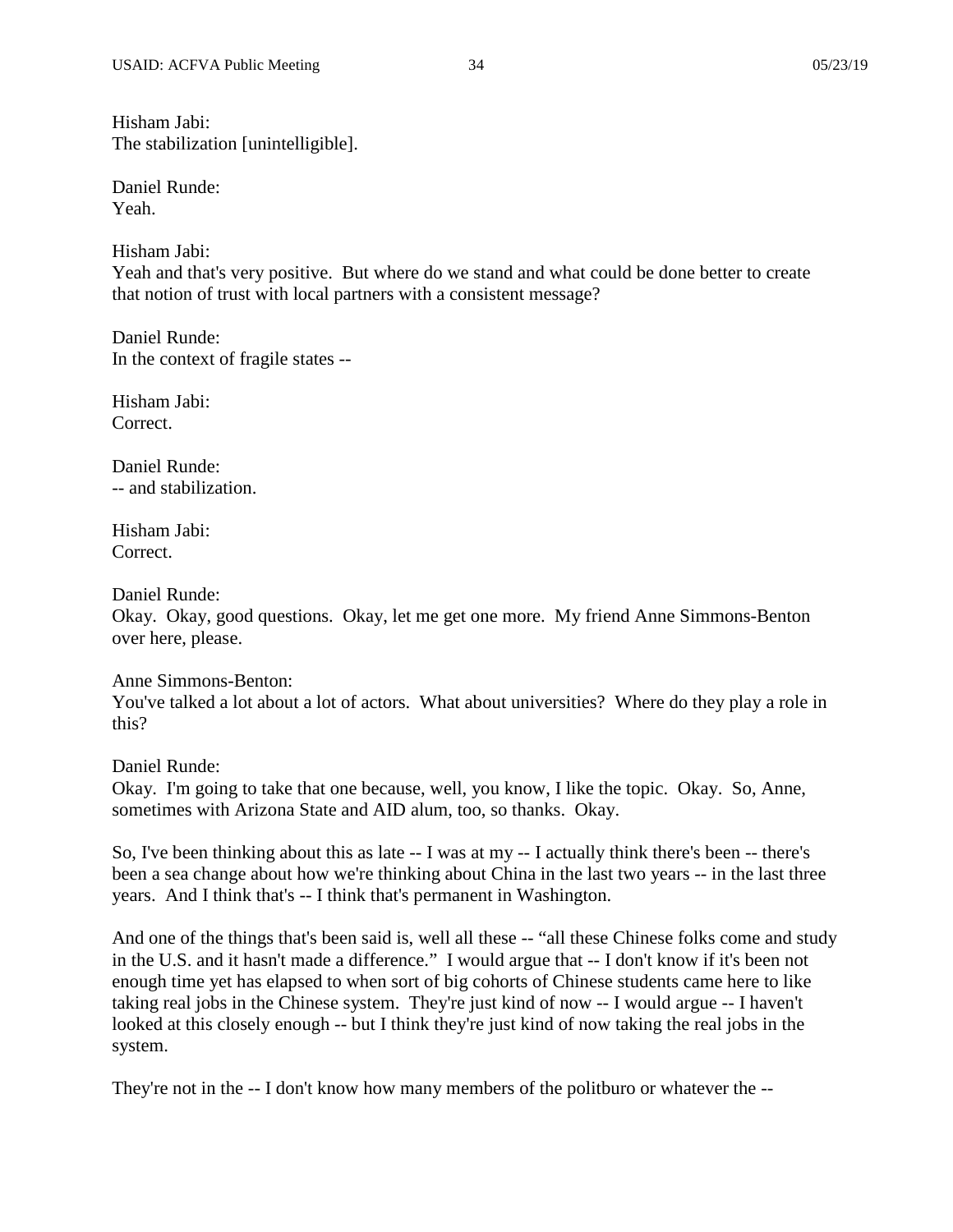whatever the Chinese ruling thing is. I think it's the politburo -- studied in the U.S. All their kids have studied in the U.S. But I don't know how many -- have they studied in the U.S. And so, I think the jury's -- my argument would be is the jury still out? We need another 15 years to know if all -- a million or two million Chinese people study in the U.S. for a year, two, three years getting Ph.D.'s or undergrads, if that's fully kicked in. I would argue it hasn't fully kicked in.

I do think, you know, anybody who was at AID for a long time would tell you the best thing we ever did was -- and make long-term investments to have people study in the United States. I don't know -- I mean, and, you know -- you know this is, again, this is one of my favorite hobby horses -- that we don't -- we haven't fully done a study on this -- and I'm available to do a study on this.

### [laughter]

But I think there's a -- how many -- how many central bank presidents, how many foreign ministers, how many governors, how many big city mayors, how many finance ministers, how many NGO leaders of civil society groups? How many have studied in the United States - preferably in the U.S.? I'm also good with the West -- that's capital W, the West. But who drank the Kool-Aid, the good-guy Kool-Aid, and then bring it back.

Now I said this. I was at Harvard this weekend for a thing and I said this and there was like this - - they didn't like me saying this. This was, like, "How can you say that?" Because, I said, I'd rather they study here than in China. And they still got all offended with me. I'm, like, "What are you talking about? Of course, I want them studying here." We should want them to study here. We want -- I want a lot of them to study here and then go back and in -- you know, I know it's a two-way street. I get all that. But they're bringing back a whole bunch of implicit stuff. They're bringing -- they're drinking the western Kool-Aid. That's the truth.

So, yeah, I'm all for it. And I think it's a force of democratization in the world. Now, you -- for the million people we can pick, there's that guy who came here in the '40s who wrote, you know, that crazy guy from Egypt and -- you know what I'm talking about. Everyone knows what I'm talking about. If you follow the Middle East. He became, like, that radicalized leader who's kind of like the ideologue for al-Qaeda and, you know, and he went to Colorado College in Greeley, Colorado, or whatever it was. And, you know, anyways, Q-U-T-B -- I don't know how to pronounce his name. But if you -- if you follow the Middle East, you -- there's one of those folks out of every million. But I'll go with the 999,000 that did -- aren't those people.

So, I think it's a really important secret weapon that we have in the United States and we should have a lot of those people studying here and going back. Sorry. Okay. Let me start with you, Katie.

#### Kate Somvongsiri:

Okay. Thank you for the question about the intersection of gender and democracy rights and governance work. I think in many ways I was remiss in not mentioning that, even when Dan actually asked a question about women and youth. And in many ways, it's so fully integrated that I didn't really distill and tease that out. But I should have been more explicit in saying that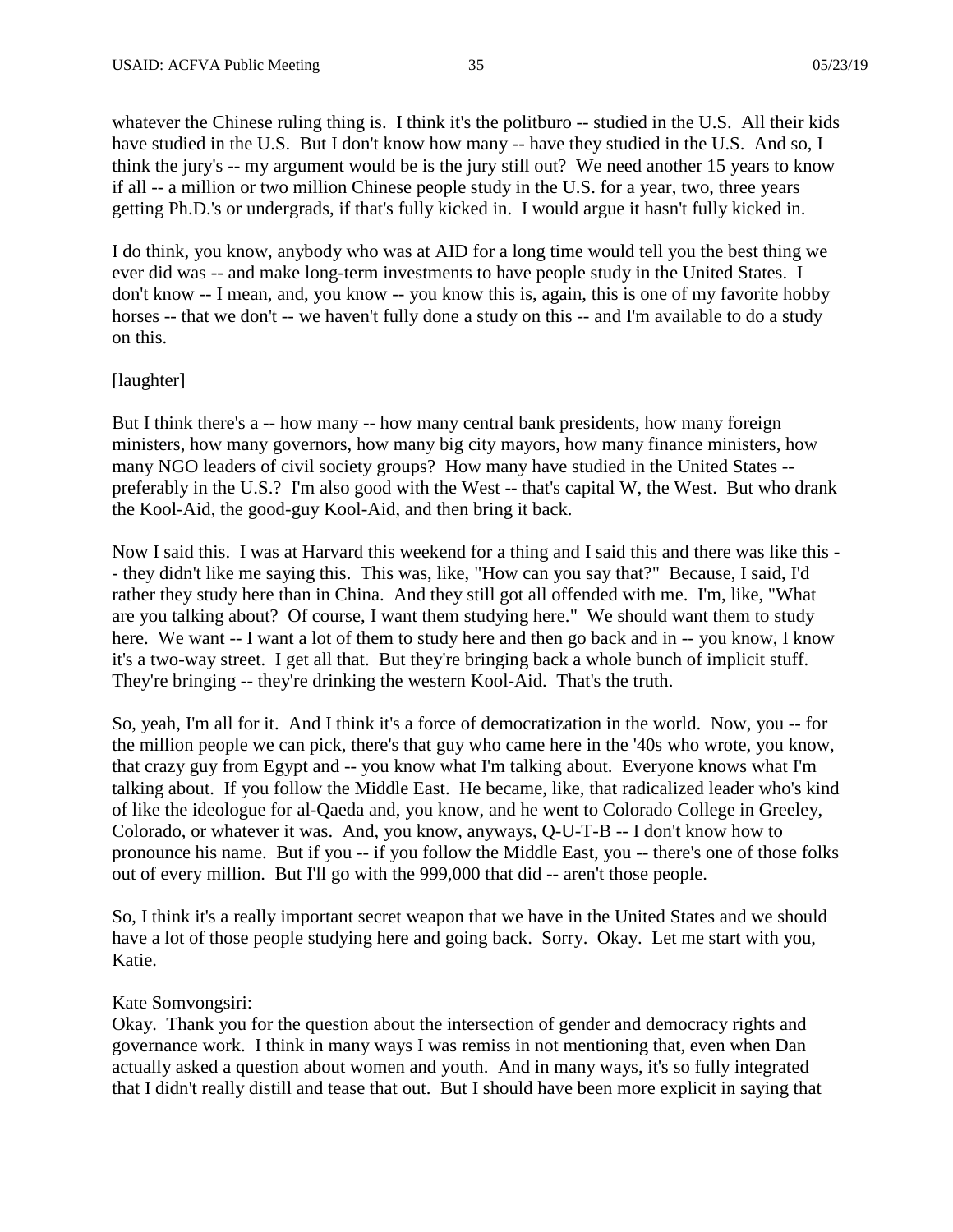it's absolutely integral to all of the democracy rights and governance work. There are major portfolio work focused on women's political participation. For example, civic education obviously targets women and girls. The human rights portfolio -- obviously, women's rights are human rights and the protection of women's rights in that sphere. So, everything we've talked about, obviously, women is one component of that. And I would highlight in particular -- since we're talking about enclosed spaces and fragile environments -- not to conflate the two for the purists out there. But since we're talking about those types of environment as well, I would also note the Women Peace and Security Act which was signed into law in 2017.

And I don't think I'm revealing any spoilers here, but we are so close to signing a National Women Peace and Security Strategy coming out of that law. So, it outlines -- and it's not just USAID. It's State Department, DoD, DHS. And it lays out all these areas where we can strengthen women's participation in conflict environments, for example in peace processes. But as well, is address how women and girls are disproportionately affected by violence and conflict including gender-based violence in complex emergencies, et cetera. And so, a lot of work has gone into that. And I think you'll be hearing and seeing more about it soon. I thank you for raising that question.

Daniel Runde: Doug.

#### Doug Rutzen:

And thank you for raising the question about other actors. It's interesting that we've been approached by universities in Hungary, Turkey, Egypt, Russia -- the list goes on. Because they're saying space is closing for them as well. And we just published a report on closing academic space.

But I think it addresses a broader issue which is other players in the democratic space. We haven't talked about labor, media, social movements. And I think as we begin to look at closing space, it's important that we have all these actors in mind and to consider how we might be able to help protect the space for a diversity of actors as they move forward to try to protect -- not just civic space -- but democratic space around the world.

Daniel Runde: Ken.

### Kenneth Wollack:

Well, let me come back to women's participation. I happen to believe that the only way you're going to get changes in policy is if political parties change their behavior. Because ultimately, political parties are the vehicle through which women are going to enter politics and leadership position. And unless women are on parliamentary lists that allow them to be elected, there is not going to be a critical mass in legislatures that are going to pass laws on economics, on inheriting rights, and all the issues that affect women politically, economically, financially. And how parties behave becomes, I think -- I think central to this.

A huge challenge in this is cyber bullying if -- and violence against women in politics on -- you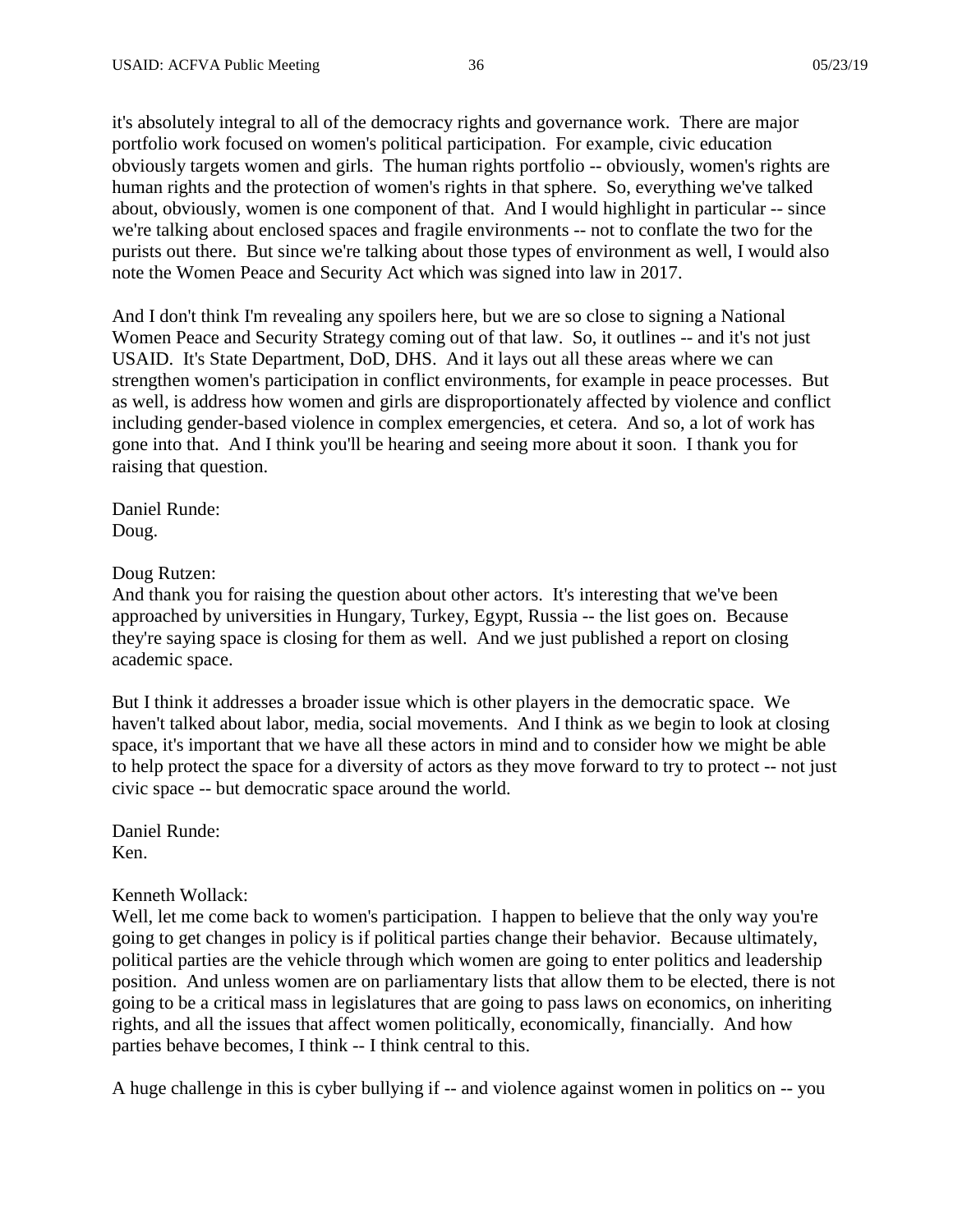know, in the social media sphere. If you ask any woman -- and I don't care if it's Finland or whether it's Burkina Faso -- any woman that enters politics is going to face a torrent of violence, psychological violence online.

And it not only affects the women engaged in politics, but it affects others who say, "Why should I put myself through this or put my family through this?" And I think it's a huge challenge. So, (a), I believe party reform is key to getting women into political power, and (b), dealing with the technology, the social media side of this is going to be critical --

Daniel Runde: That's good.

Kenneth Wollack:

-- in order to create an environment that allows women to enter the space.

Daniel Runde: Could -- Ken and Kimber, could either of you just address my friend --

Kimber Shearer: [inaudible]

## Daniel Runde:

-- from MSI's question and make sure -- make sure -- I don't want Frank to leave without making sure we answer -- we covered his -- could either of you take it?

### Kimber Shearer:

Well, I can do it. Yeah, the local partners piece about sort of, you know, trusting local partners. If we're looking particularly in closed and restrictive authoritarian environments, I think it's critically important to make sure that the tactics that are being used to reach those individuals, to reach those organizations -- particularly outside capitals, which is really important -- needs to be, like, carefully thought through. Is it government-to-civic actor engagement? Is it going through international organizations or regional organizations who have longstanding networks in those longstanding relationships to reach those people, even if it's just to get their input, not necessarily to be in delivery of assistance? And then operationally, it's so important -- we see this all the time -- to be able to let those partners lead in what they are comfortable, in terms of assuming risks. So, the ability to work in those environments.

I mean, over the years -- for me at IRI working in those environments -- we've heard a lot of donors -- not just the USG, but other donors -- say it's too risky for them. It's too risky for them. I rather, you know, not do that, not put them in danger. But the reality is we're working with these people who are saying, "Give me assistance. I want to take the risk." It comes back to some informed risk so that we're not directly or inadvertently putting them in danger. But if they know -- and these are brave souls and people that want to be helped -- then the international community should be responding. But it really gets back to the operational elements in reaching them to hear their voice and also to be able to support them.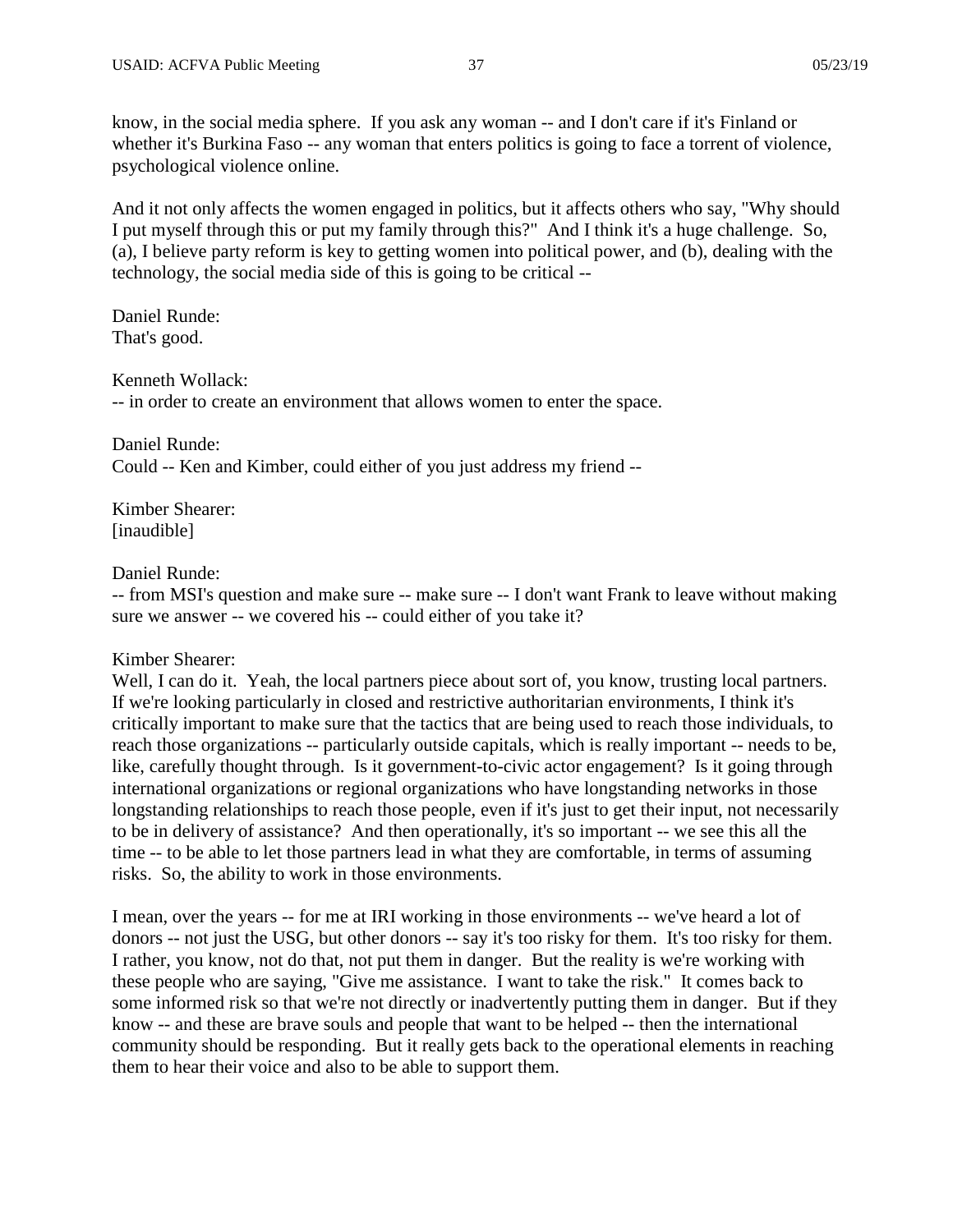Kenneth Wollack: Two quick examples on this --

Daniel Runde: Please.

### Kenneth Wollack:

-- at least at the local level. In northern Syria, even under the most horrendous conditions, you have citizen groups and local administrative councils that are dealing with each other in the delivery of services on issues that are prioritized by the citizens themselves -- an extraordinarily important USAID program -- also supported by others, but an important USAID program. And now, that's not going to create a breakthrough in Syria. But some day when there is a breakthrough in Syria, I think a lot of those people in literally dozens and dozens and dozens of community in northern Syria will have an impact nationally.

The second example I'll just give is Moldova and -- where this isn't an issue of closed space -- a closed space, but the drivers of reform are the mayors, not the national leaders. And the challenge there is how do you corral all of these local mayors who are leading the reform effort to change the way parties behave, political leaders behave, and the national government changes?

## Daniel Runde:

Okay. Time for two more. Okay, this hand in the back there, and my friend here -- my new friend here. Yeah. Yes, please. Stand up. Name.

# Gotenga Bayor:

My name is Gotenga Bayor [spelled phonetically]. I'm a student at Catholic University, an activist and a writer. So, I would like to say thank you for the three points you said here about civil education. Excuse my English. I went to school here to learn English. So, I'm speaking more in French.

So, you say how to help people in education and in civil right. And I think even a baby one day know how to cry when he's hungry. But in Africa, we have a big problem. Because when I was young, we have civil education in our curriculum. But they took it off. They don't have it anymore. So, I was so sad when I came back from Togo [spelled phonetically] and I realized that we don't have it anymore in Chad. So, please put that in the USAID program to introduce back the civilian education.

And for the youth, how to add them? I realize that now in -- they are using Diaspora International Network online. So, when there are issue in Chad, they will send it out to us and we share it. So, we are sharing a very good -- we create a kind of new way to raise awareness about an issue using Diaspora. Then we have a very good example in Canada. They just create a radio and they're using that radio from Canada to inform, to educate, and to raise up information. Thank you.

Daniel Runde: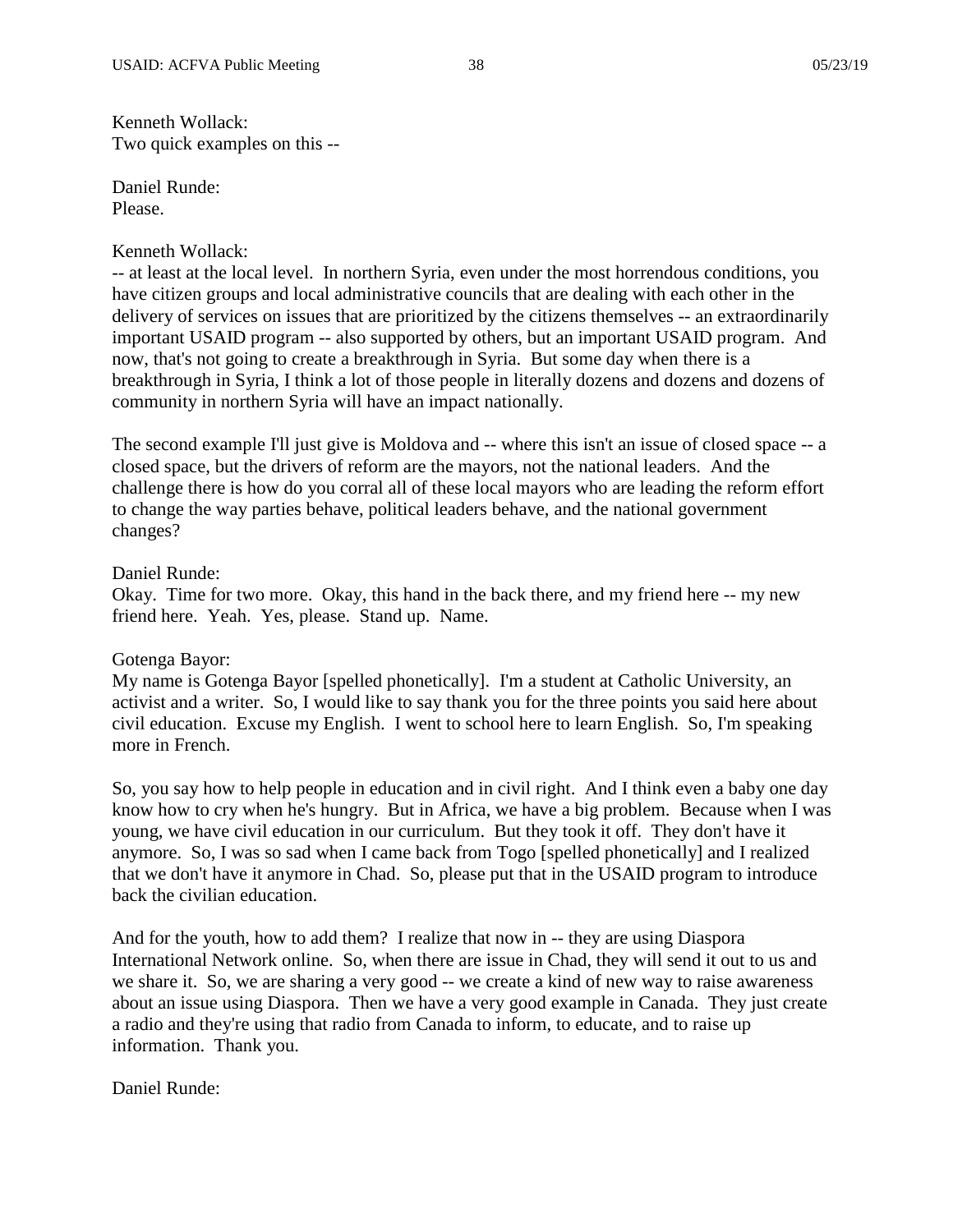Thank you. Okay. This woman here.

Gotenga Bayor:

Excuse me. I wrote a book and published it on FGM, the first woman in Chad, so please.

Daniel Runde: Okay. Thank you.

Jaleen Moroney:

Thank you. My name is Jaleen Moroney. I'm with Cardno, USA. And I was very pleased to hear about the comment about taxes and good governance and democracy linked and, you know, the road to self-reliance. And then we also talked about China and how they had another option for a lot of countries.

And I was wondering if USAID has thought about funding programs that would actually teach countries that fell into the China trap, like Sri Lanka, Myanmar, other countries in Africa who don't know how to evaluate an infrastructure project. They can't predict demand. They can't do the cost. They can't, you know, estimate the economic benefits well. And so, China tells them, "Do this. This is going to be great for you." But really, it's just great for China.

## Daniel Runde:

I could -- I wish -- I'm so happy you asked that question. It's like a planted question. This is great. So, -- it's not. So, I -- we just did a task force on global infrastructure. We had Dr. Steve Hadley, who was the National Security Advisor for President Bush, 43. And we had Ambassador Charlene Barshefsky who was the U.S. Trade Representative for President Clinton co-lead this issue.

And I think -- one of the things I took away from it is that we're going to need something akin to some sort of open source intelligence about sort of the global infrastructure that's happening. We don't have to necessarily meet China dollar-for-dollar. But I'd like it when the Chinese show up to say, "Hey, I got money for a port for you." In certain instances, we ought to make a decision as the good guys in the West and say are we going to enable an alternative? It could be the Asian Development Bank, could be the [unintelligible] bank, could be, you know, the alphabet soup of DFI's, but I do think there's absolutely a role for AID in this.

I also think we need to help countries plan and negotiate better. And I think one of the problems with -- everyone -- many -- everyone on the Hill knows about the Sri Lanka port. They know it was bad. One of the issues was, I think, that they -- they were sort of sold a, you know, something that was kind of on a flim-flam -- now, I think there was probably a lot of bribes going around, too. And I think they don't follow the Marquess of Queensberry Rules of international business, frankly.

But I think that we need to help countries plan, negotiate, and evaluate projects in a better way. It's not sexy stuff. There's not someone going up to the Hill and asking for an earmark for, you know, this really wonky, kind of sleepy stuff. But I think in this -- in this environment that we're in, we're going to have to kind of revisit that as something -- AID does do a lot of work on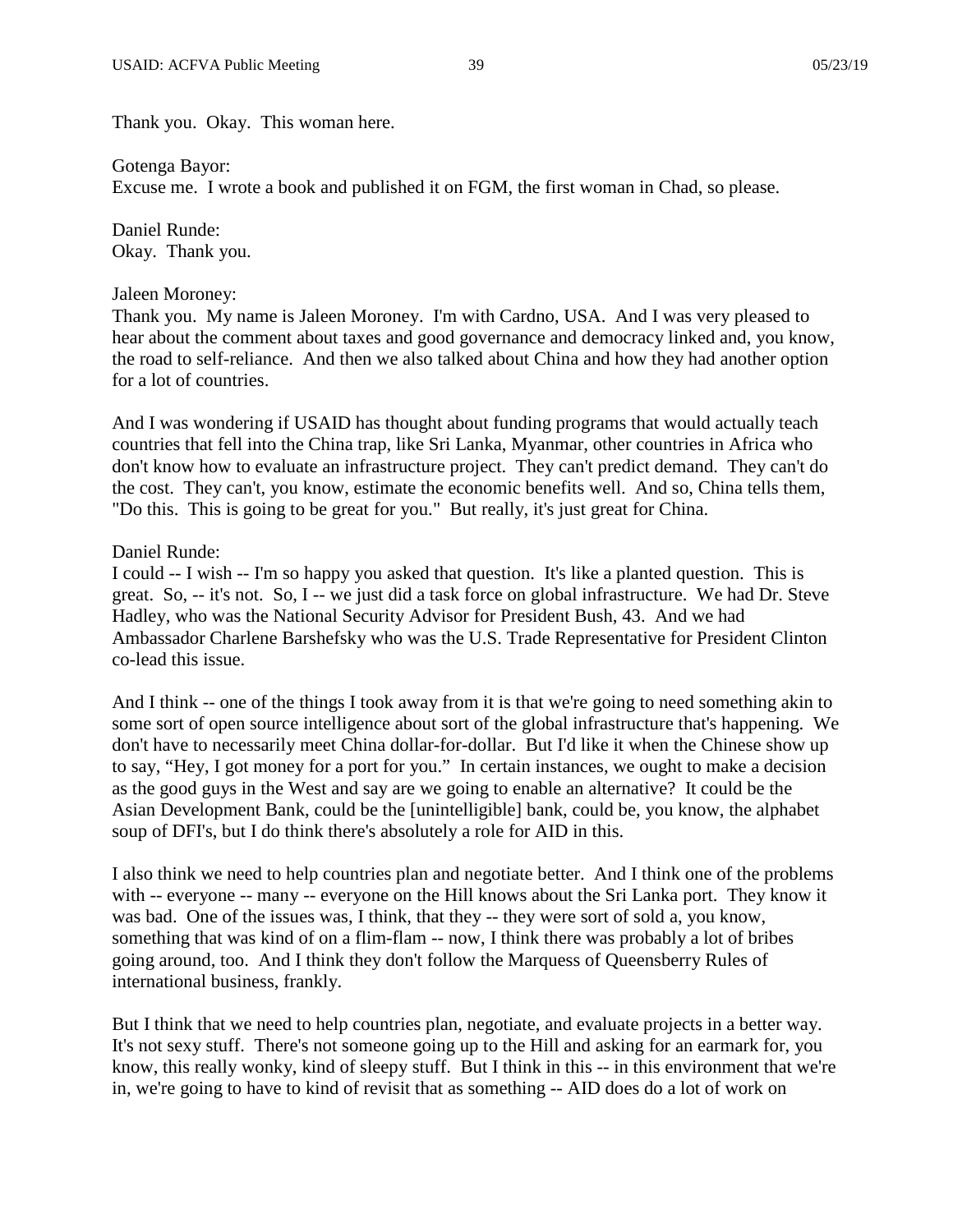infrastructure. But I think this is -- that it's worthy of us paying a little bit more attention to it given sort of the stakes. Yeah.

# Kate Somvongsiri:

Yeah, the answer to your question is, yes, we are already doing this. And we absolutely need to scale up because it's a matter -- so part of it is technical capacity, right, understanding what these loan terms actually mean. What are the -- what are the actual infrastructures, sites, et cetera -- all that. So, it's very technical in many ways, so much so, I can't explain it coherently here. But we are doing it in some places already and we are looking at -- Burma is one example, for example.

And I think it also happens in places -- to combine it with this conversation -- in environments that are closing democratically. And we start -- if we start turning away or we start "conditioning" our assistance with some of these, you need to put in some transparency or practices accountability. And China offers this alternative model that comes with a lot of money and no strings. That makes it very, very difficult for countries to make that decision. So, at a minimum --

Daniel Runde: And bribe -- maybe some bribes, too.

Kate Somvongsiri: And maybe some bribes [inaudible] --

Daniel Runde: Just saying.

# Kate Somvongsiri:

So, absolutely, I think we're doing that on a case-by-case basis in different countries. And what we're trying to get our handle on more is how do we pull that together, elevate it, and do it in a more systemic way across the board and provide that as an option.

But the other thing I would say that's really powerful -- and we're looking at it -- is it's not the U.S. going to -- in Burma and saying, "Don't do this. This is terrible for you." But talking - bringing the Sri Lankan government over to the Burmese government saying, "Hey, this is what happened to us when we signed this deal on this port." So, really, I think it's bringing in other actors into this conversation as well. So, countries that are going down that road understand the long-term consequences of choosing that model.

Daniel Runde:

Does anyone want to respond to anything else that was said? Kimber?

# Kimber Shearer:

I just want to add real quick to what Kate was saying. I think that this latter point -- part is it's important, obviously, to help the countries that have clearly realized what's happened, falling into that debt trap, understanding what is actually happening for them to figure how to get out of it.